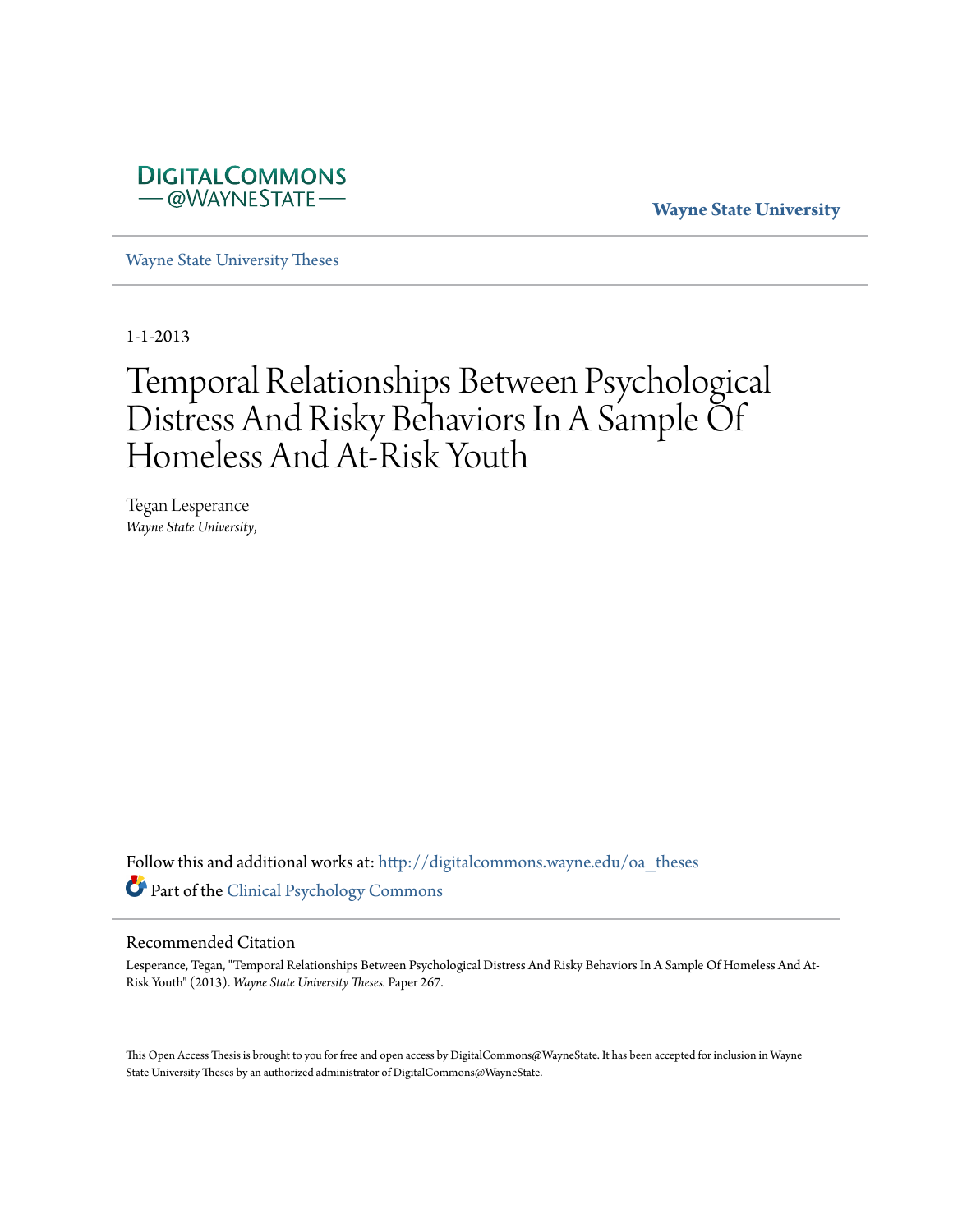# **TEMPORAL RELATIONSHIPS BETWEEN PSYCHOLOGICAL DISTRESS AND RISKY BEHAVIORS IN A SAMPLE OF HOMELESS AND AT-RISK YOUTH**

by

# **TEGAN LESPERANCE**

# **THESIS**

Submitted to the graduate school,

of Wayne State University,

Detroit, Michigan

in partial fulfillment of the requirements

for the degree of

# **MASTER OF ARTS**

2013

MAJOR: PSYCHOLOGY (Clinical)

Advisor Date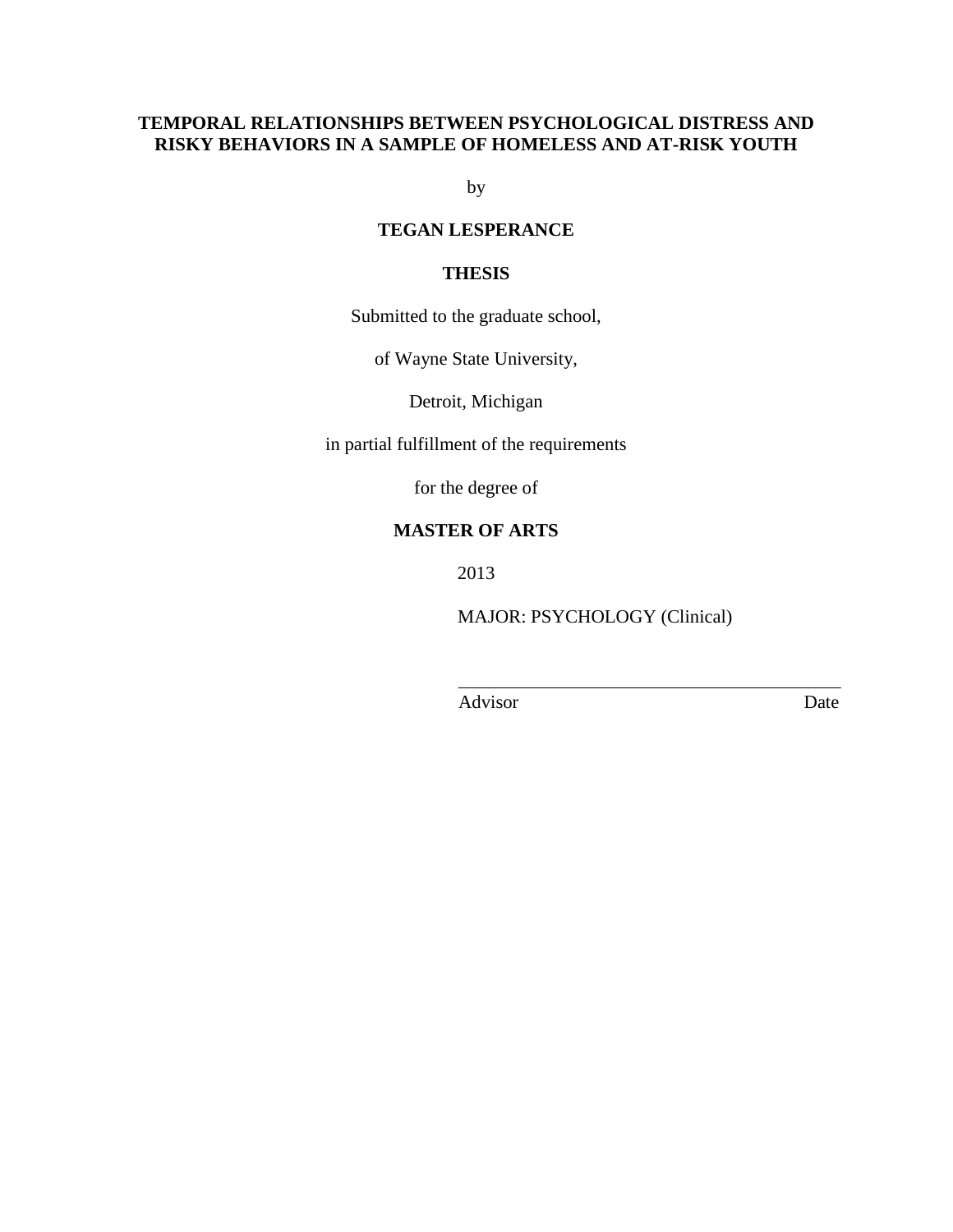# **ACKNOWLEDGMENTS**

The author would like to acknowledge the essential guidance and support provided by Drs. Paul A. Toro, Emily Grekin, and Christopher Trentacosta.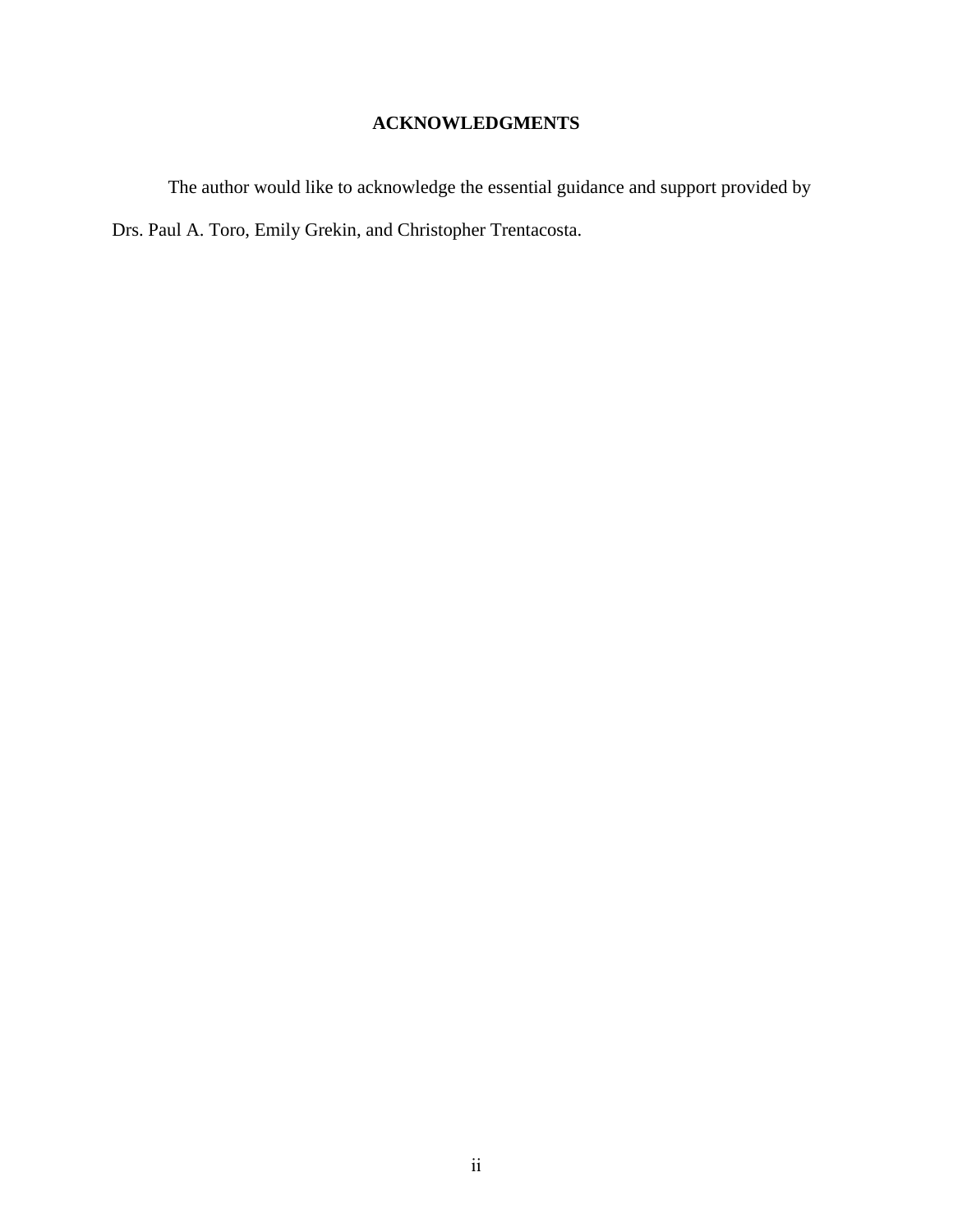# **TABLE OF CONTENTS**

|             | 9  |
|-------------|----|
|             |    |
|             |    |
|             |    |
| Measures 12 |    |
|             |    |
|             |    |
|             |    |
|             |    |
|             |    |
|             |    |
|             |    |
|             | 20 |
|             | 20 |
|             | 20 |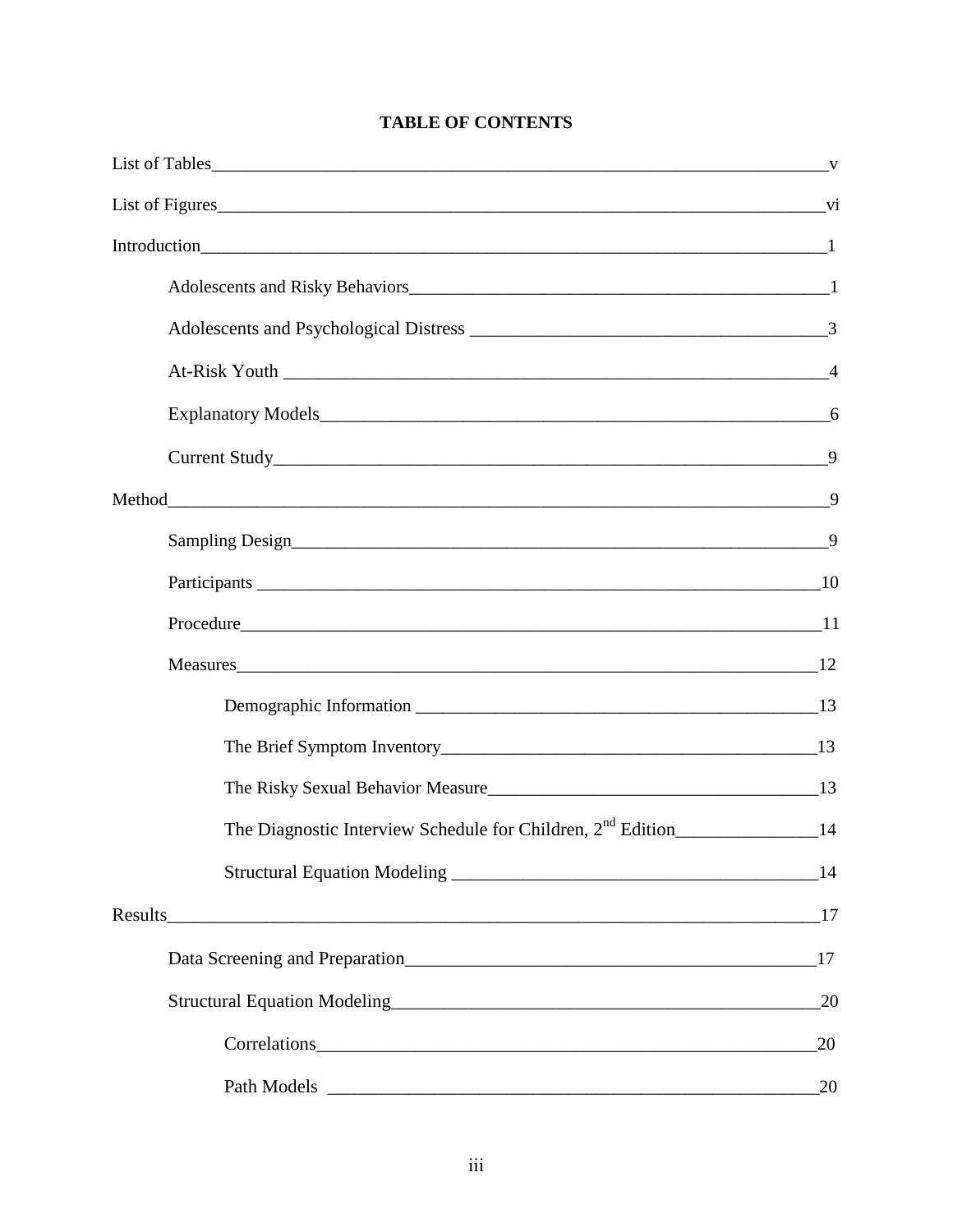|            | 22  |
|------------|-----|
| References | 29  |
|            |     |
|            | 52. |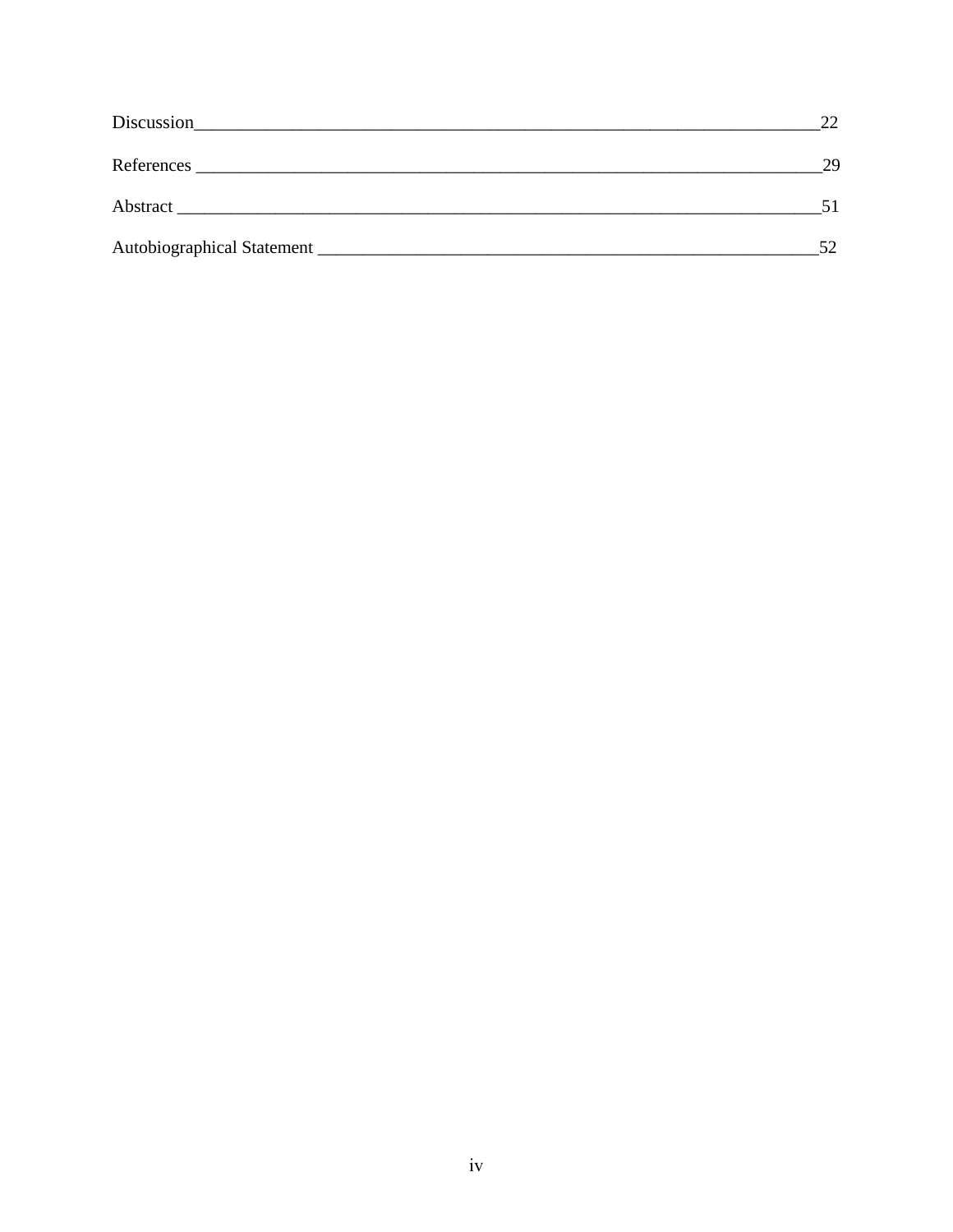# **LIST OF TABLES**

| Table 1: Baseline Characteristics of Respondents Included and Excluded in Sample40 |  |
|------------------------------------------------------------------------------------|--|
|                                                                                    |  |
|                                                                                    |  |
|                                                                                    |  |
|                                                                                    |  |
|                                                                                    |  |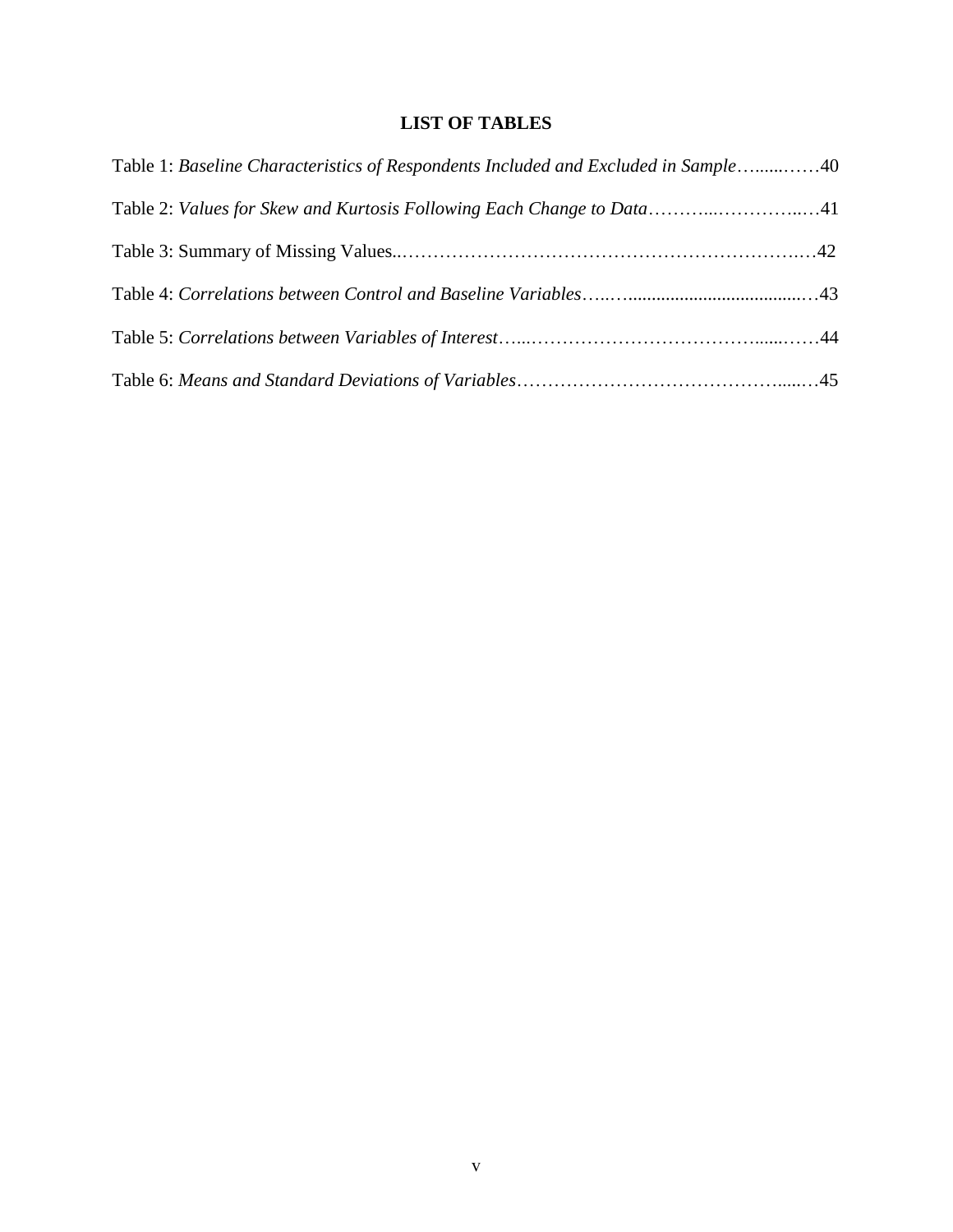# **LIST OF FIGURES**

| Figure 3: Path Model Examining Relationship between Symptoms of Substance             |  |
|---------------------------------------------------------------------------------------|--|
| Figure 4: Standardized Path Model Examining the Temporal Relationship between RSB and |  |
| Figure 5: Standardized Solution of the Path Model Examining the Temporal Relationship |  |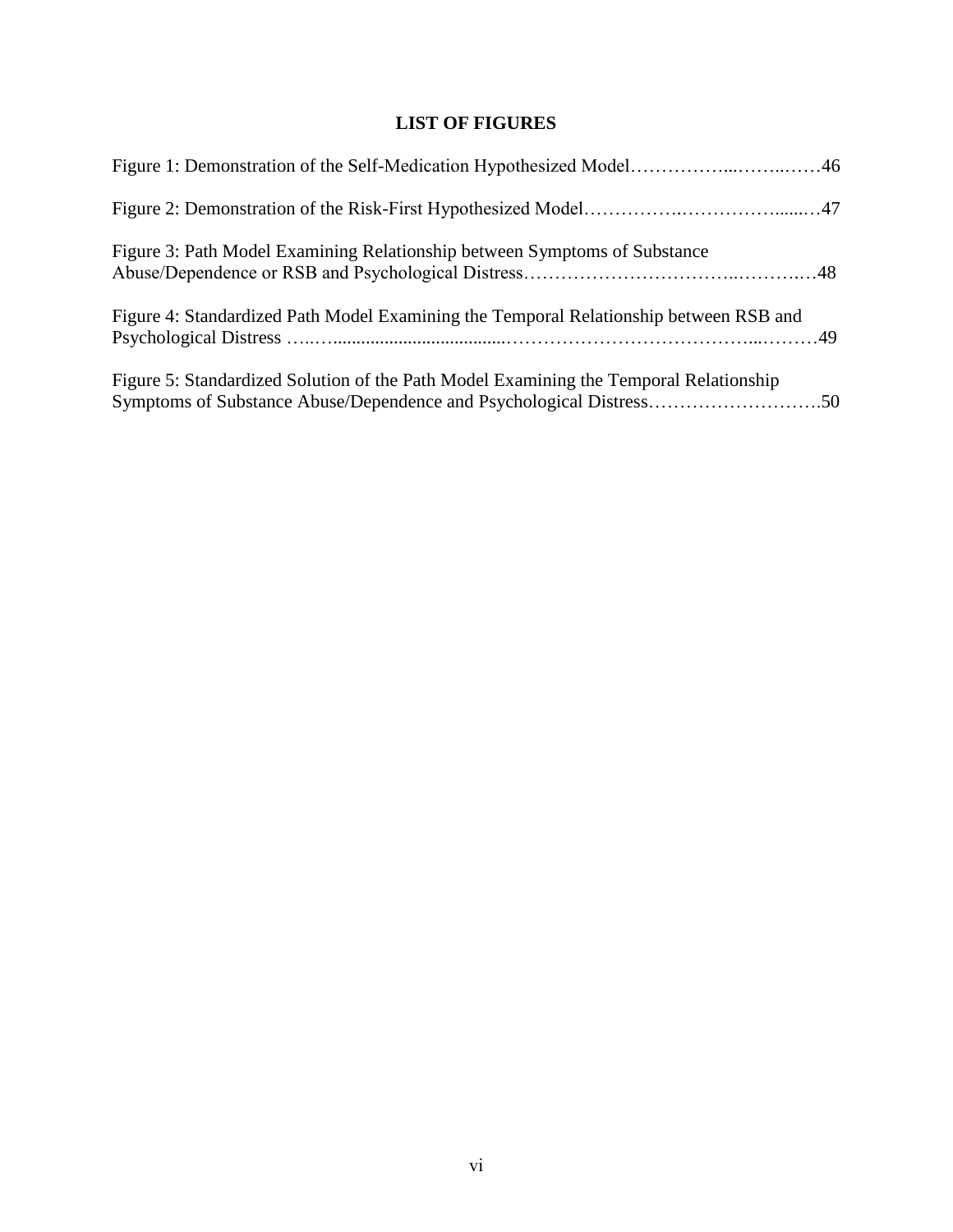## **Introduction**

#### **Adolescents and Risky Behaviors**

Involvement in risky sexual behaviors is well documented among U.S. youth. The teen birth rate in the United States is estimated to be as much as nine times higher than any other developed country (United Nations, 2010). Risky sexual behaviors are commonly considered to be those that might result in unintended pregnancy and/or a sexually transmitted disease. These behaviors include unprotected intercourse, lack of contraceptive protection, and sex with multiple partners. Among the  $9<sup>th</sup>$ - to  $12<sup>th</sup>$ -grade students surveyed in the 2009 national Youth Risk Behavior Surveillance Survey (YRBSS), 46% reported having had sexual intercourse and, among those, 38.9% did not use a condom during their most recent sexual encounter (Centers for Disease Control and Prevention, 2009).

Those who begin sexual activities at a younger age tend to have more sexual partners, have higher rates of nonconsensual sex, and more frequently combine sex and substance use (American Academy of Pediatrics, 1999; Sandfort, Orr, Hirsch, & Santelli, 2008). Early sexual debut is associated with a higher incidence of Human Papilloma Virus (HPV) and cervical cancer (Centers for Disease Control and Prevention, 2010). As many as 13.8% of youth in the YRBSS reported having more than four sexual partners, and 5.9% reported having intercourse for the first time before the age of 13 (Centers for Disease Control & Prevention, 2009).

High rates of risky sexual behaviors among youth are also apparent in the rates of sexually transmitted diseases found in the U.S. Compared to young adults, rates of curable sexually transmitted diseases among adolescents are twice as high, with 70% of sexually active adolescents having been exposed by the age of 19 (American Academy of Pediatrics, 1999). The risk of HIV among youth is also high with those 13-29 accounting for 39% of all new HIV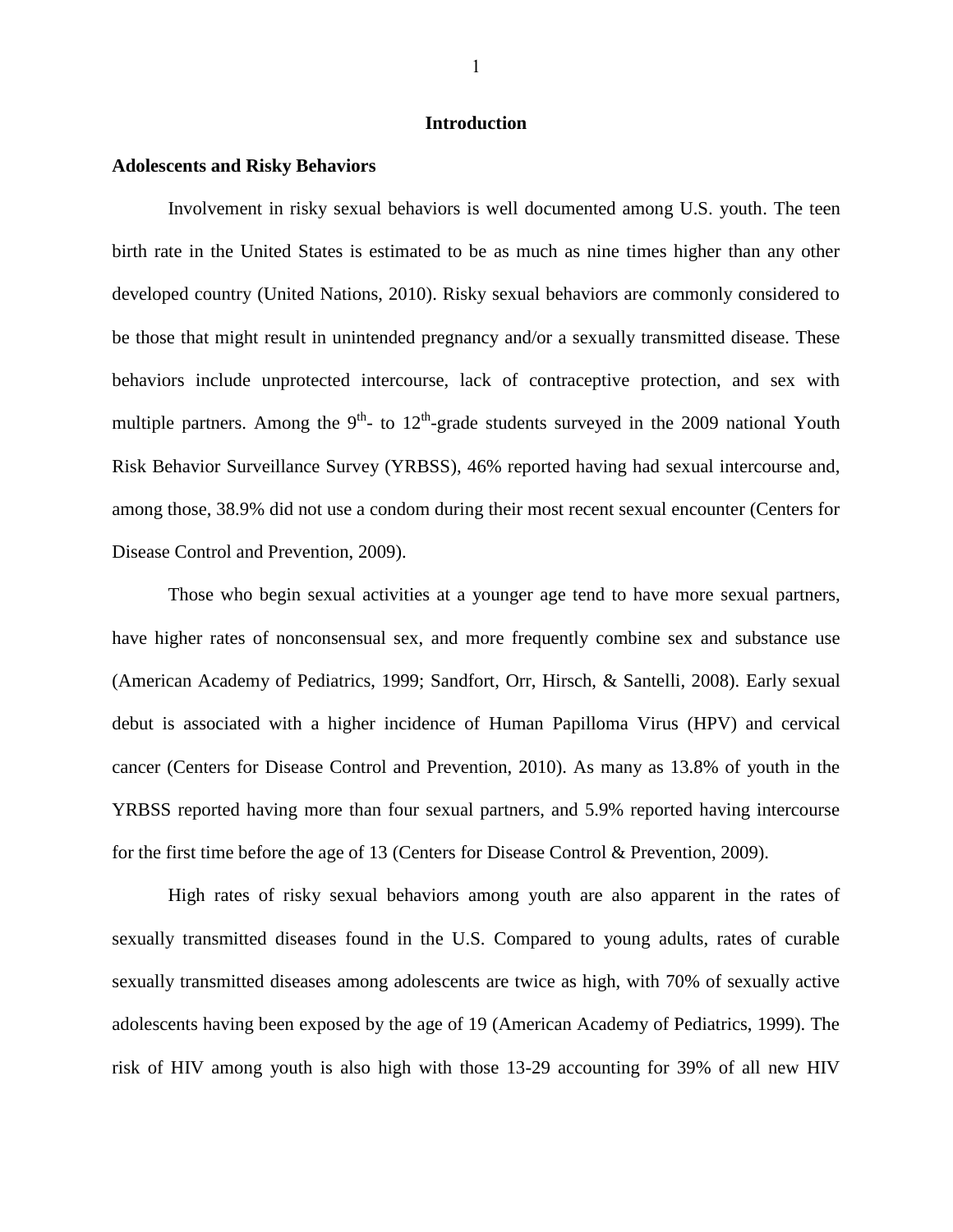infections in the U.S. in 2009, many having contracted the infection as adolescents (Centers for Disease Control and Prevention, 2011).

Alcohol and drug use are also relatively common among youth. Nearly half (41.8%) of  $9<sup>th</sup>$ - to -12<sup>th</sup> graders report drinking alcohol in the past 30 days and 24.2% report binge drinking (five or more alcoholic beverages within a couple of hours) at least once in that time (Centers for Disease Control and Prevention, 2009). In addition to alcohol use, 36.8% reported marijuana use and 6.4% had used cocaine (Centers for Disease Control and Prevention, 2009).

Often, substance use and risky sexual behaviors occur concomitantly during adolescence. Substance use is a documented risk factor for risky sexual behavior among adolescents, possibly because it decreases inhibitions and impairs judgment (Bailey, Camlin, & Ennet, 1998; Bachanas et al., 2002; Dermen, Cooper, & Agocha, 1998). In a prospective study of self-reported sexual behaviors and substance involvement among youth ages 15 to 21, youth who reported substance use problems were more likely to engage in risky sexual behaviors for the duration of their substance involvement, suggesting a strong link between the two risky behaviors (Tapert, Aarons, Sedlar, & Brown, 2001). Adolescents who drink alcohol are more likely to become sexually active and less likely to use contraception consistently (Guo, Chung, Hill, Hawkins, Catalano, & Abbott, 2002).

In addition, a sizable minority of sexually active high school students (21.6%) indicate that they had used alcohol or drugs before their most recent act of sexual intercourse (Centers for Disease Control and Prevention, 2009). While several studies have reported that the combination of substance use and sexual intercourse leads to increased risk-taking and negative consequences (Gold, Karmiloff-Smith, Skinner & Morton, 1992; Shillington, Cottler, Compton, & Spitznagel, 1995), others have reported no relationship (Leigh, 1990) or an inverse relationship (Bolton,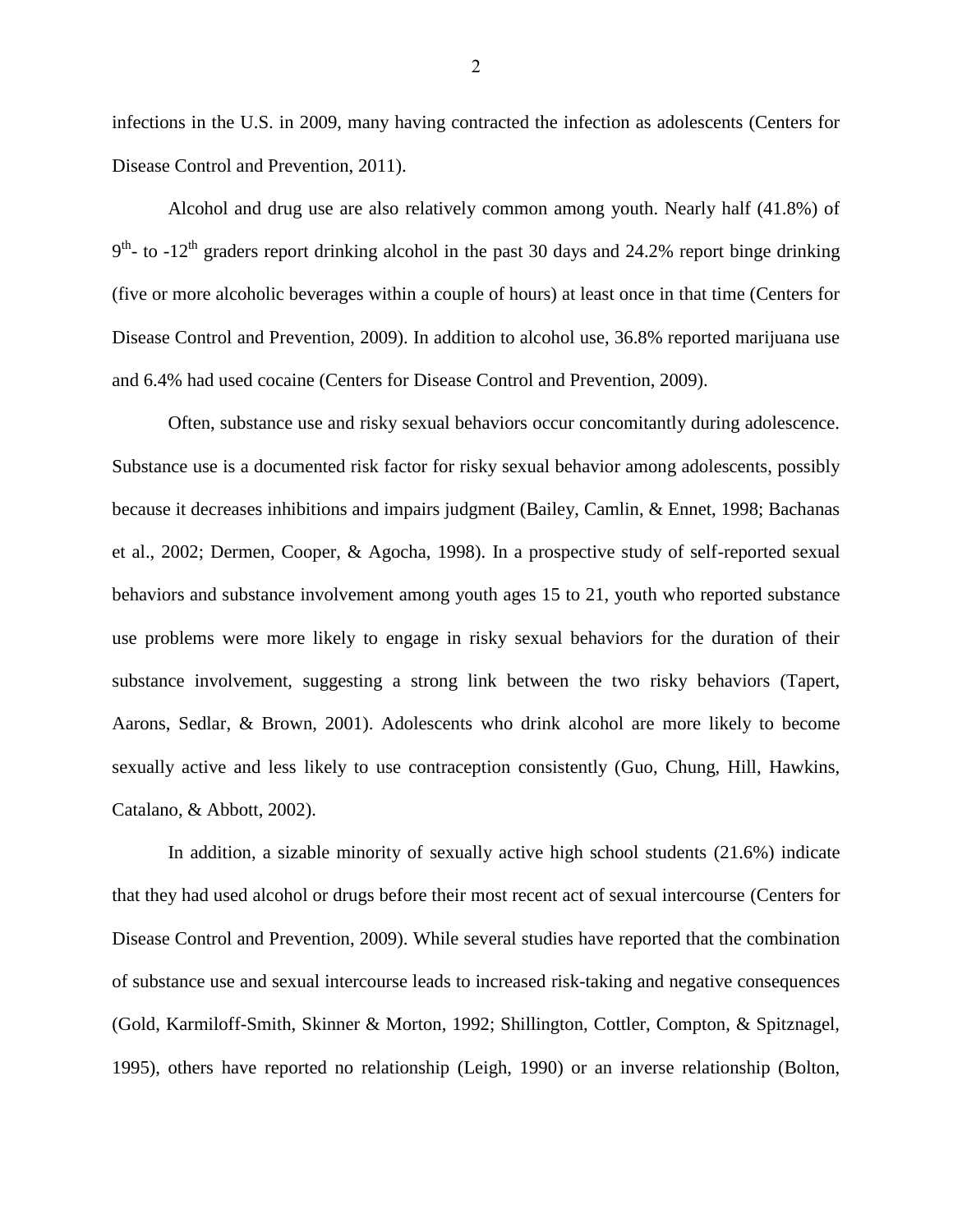Vincke, Mak, & Dennehy, 1992). The relationship between substance use and risky sexual behaviors makes them both important variables to study when considering risk involvement among adolescents.

### **Adolescents and Psychological Distress**

Data also suggest youth experience high rates of psychological distress, often manifested as symptoms and syndromes, such as depression. Among a representative population sample of 1420 youth, Costello, Mustillo, Erkanli, Keeler, and Angold (2003) found a 3-month prevalence of any psychiatric disorder of 13.3%. Furthermore, 31% girls and 42% boys had at least one psychiatric disorder during the study, which lasted three to seven years depending on age at baseline (Costello, Mustillo, Erkanli, Keeler, & Angold, 2003).

Subclinical symptoms of depression, often exacerbated by increased rates of life stressors, increase throughout adolescence, with up to 65% of youth in one study reporting moderate to severe psychological distress (Hammen & Compas, 1994; Rutter, Kim-Cohen, & Maughan, 2006). More than a quarter (26.1%) of YRBSS high school students reported feeling sad or hopeless for two consecutive weeks over the course of a year (Centers for Disease Control and Prevention, 2009). Even more alarmingly, in the same sample 13.8% of youth had seriously considered suicide and 6.3% had attempted suicide in the year prior (Centers for Disease Control and Prevention, 2009).

Studies show youth also experience high rates of anxiety and stress, which have been shown to predict emotional distress in teens (Ge, Lorenz, Conger, & Elder, 1994). In fact, anxiety disorders comprise the largest category of mental disorders experienced by children and adolescents (Costello et al., 1996). As adolescents age, psychological distress and the prevalence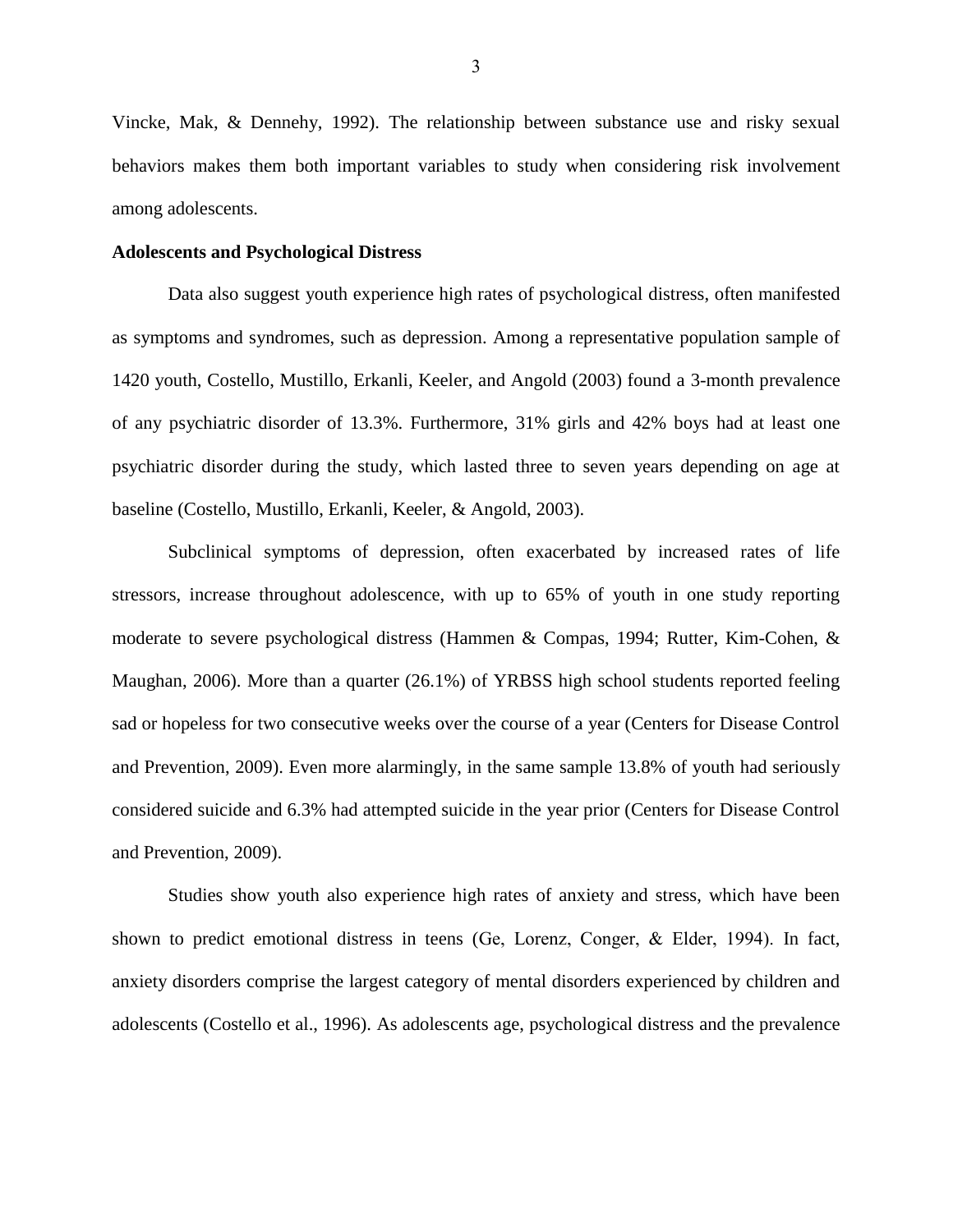of social anxiety and panic disorder rise, along with substance abuse and depression (Costello, Mustillo, Erkanli, Keeler, & Angold, 2003).

Adolescent mental health problems are often linked to risky behaviors such as substance abuse, with many youth meeting criteria for dual diagnoses, meaning psychopathology as well as substance abuse or dependence. In fact, dual diagnoses have been reported among adolescents at rates similar to adult samples (Bukstein, Glancy, & Kaminer, 1992; Hovens, Cantwell, & Kiriakos, 1994). According to a review of 15 community-based studies, 60% of youths with substance use problems also had a comorbid diagnosis of a psychiatric illness (Armstrong & Costello, 2002).

While conduct issues are more prevalent, depression was also commonly associated with substance abuse and dependence among adolescents. Those youth with childhood psychopathology were more likely to begin using substances to the point of abuse or dependence earlier in their teen years. (Armstrong & Costello, 2002). Furthermore, alcohol is commonly implicated in adolescent suicide, and earlier alcohol involvement has been found to predict higher rates of suicide attempt, even among pre-teens (Swahn & Bossarte, 2007; Swahn, Bossarte, Ashby, & Meyers, 2010).

# **At-Risk Youth**

While rates of substance use, risky sexual behavior and psychological distress are high in the general youth population, some youth are at an increased risk for these negative factors. Adolescents who are exposed to trauma and increased life stress are at an increased risk for psychological distress, substance abuse, mental illness, and risky sex compared with other teens and middle-aged adults under similar circumstances (Buckner, Beardslee, & Bassuk, 2004; Kessler, Sonnega, Bromet, Hughes, & Nelson, 1995).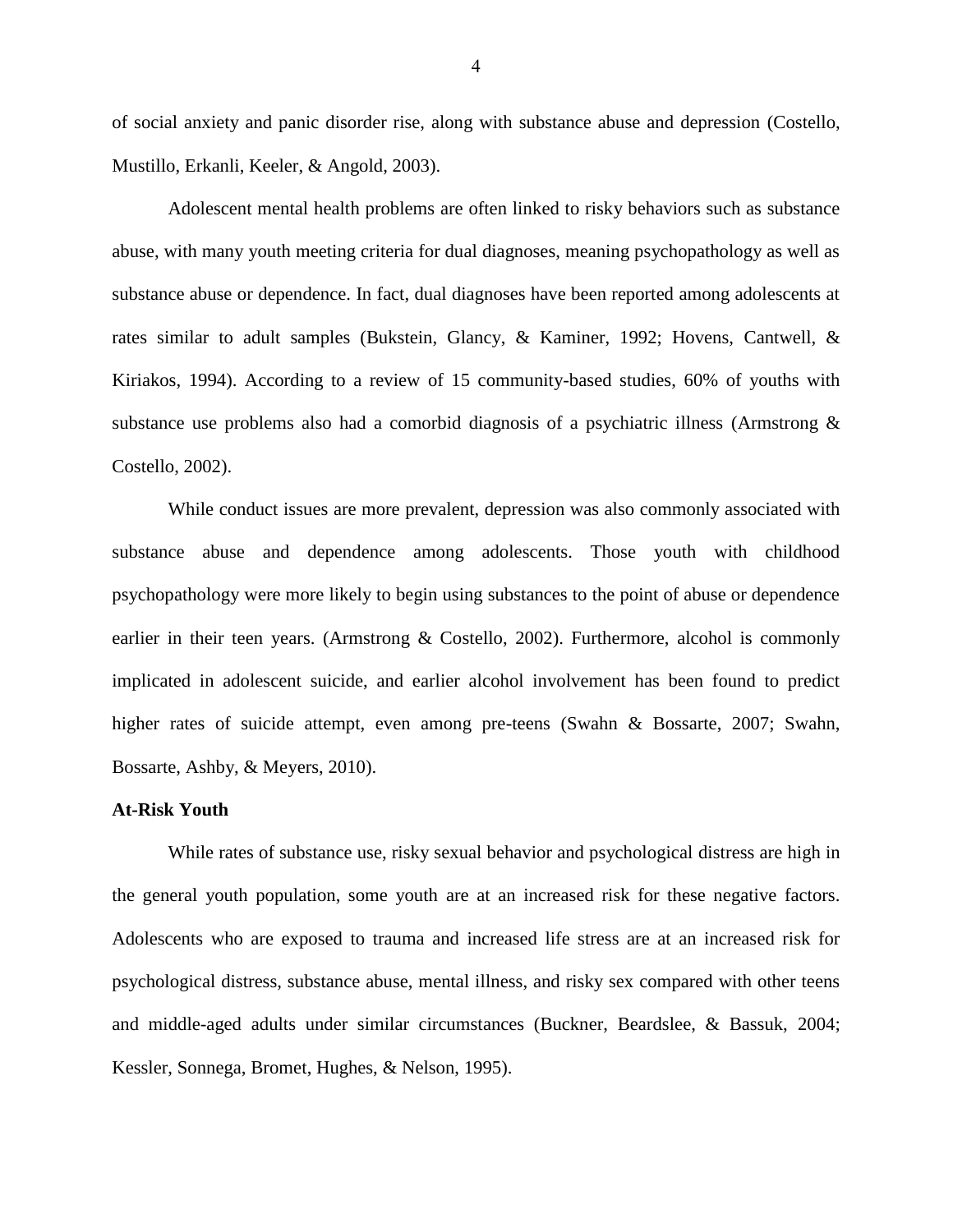Among those at risk are homeless youth, who suffer increased rates of risky sexual behavior, substance use, and psychological distress. For example, homeless youth are more likely to become involved in sexual activities at an earlier age than their housed peers, and they are more likely to engage in risky behaviors such as intravenous drug use and survival sex, which is the act of exchanging sexual acts for shelter or items needed to live. Estimates of the HIV prevalence among homeless adolescents suggest they may be 2 to 10 times more likely to contract the virus (Bailey, Camlin, & Ennett, 1998; Greene, Ennett, & Ringwalt, 1999; Kipke, O'Connor, Palmer, & MacKenzie, 1998). Even as teen pregnancy rates decrease among the general population, minority and homeless youth experience disproportionately high rates of teen pregnancy (Ennett, Federman, Bailey, Ringwalt, & Hubbard, 1999; Jemmott, Jemmott, Fong, & McCaffree, 1999).

Homeless youth are also more likely to become substance involved, which increases their chances of engaging in risky sexual behaviors (Bailey, Camlin, & Ennett, 1998; Robertson & Toro, 1999). Among a sample of Los Angeles street youth, those who were involved in substance use also had high rates of risky sexual behaviors such as survival sex and sex without a condom (Kipke, O'Connor, Palmer, & MacKenzie, 1998). Among male street youth in Montreal, Canada, 27.7% reported that they engaged in survival sex, and this behavior was highly associated with injection drug use and low rates of condom use (Haley, Roy, Leclerc, Boudreau, & Boivin, 2004).

Finally, homeless youth, particularly those who live on the streets, experience higher rates of some mental disorders, including depression (Cauce et al., 2000; Rotheram-Borus, 1993; Smart & Walsh, 1993). In a study comparing homeless adolescents to a matched sample of housed youths, McCaskill, Toro and Wolfe (1998) reported that homeless youth were more

5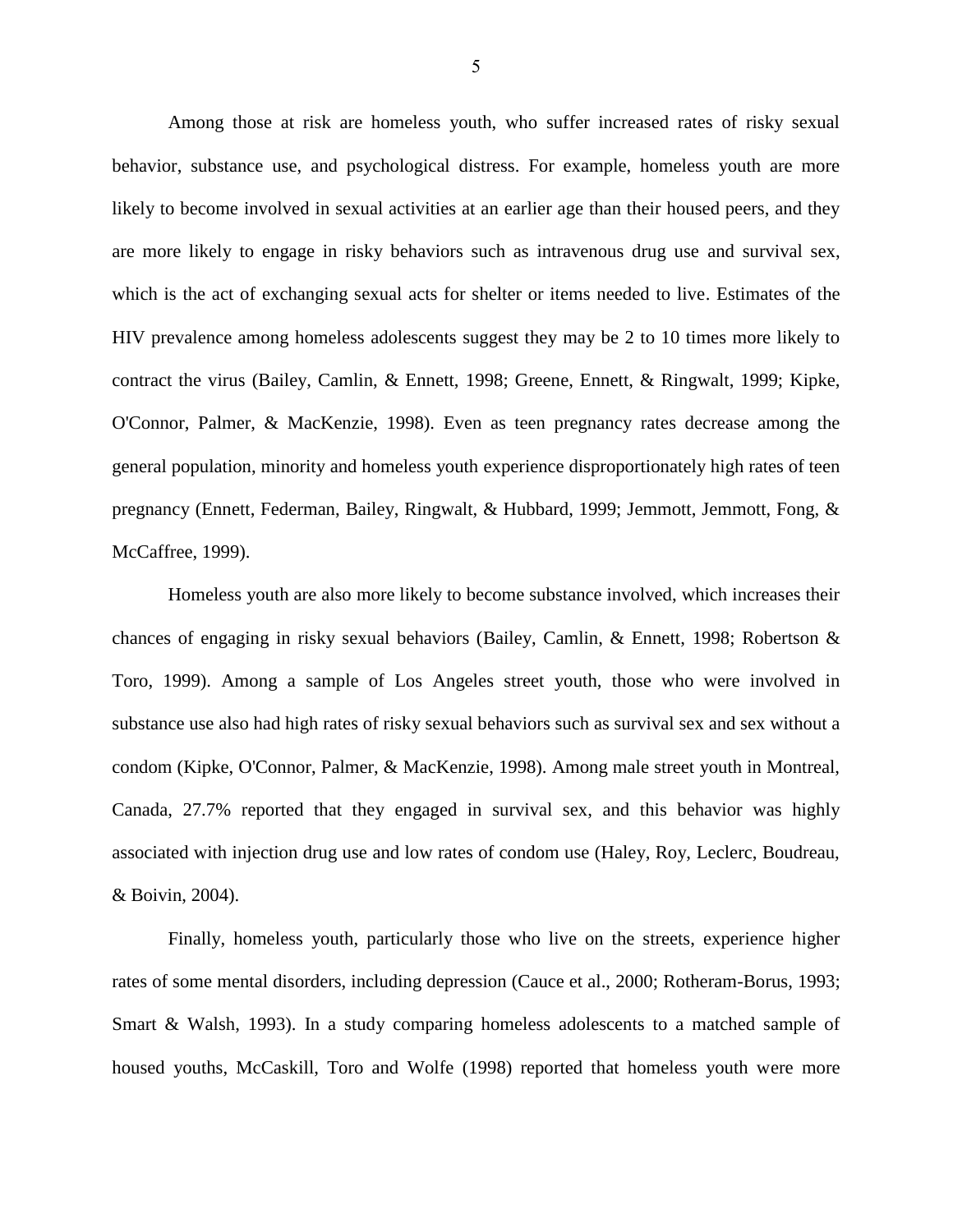likely to meet criteria for alcohol abuse or dependence and behavioral disorders and they showed higher overall levels of symptomatology than their housed counterparts. However, the youth did not differ in rates of drug abuse, or mood disorders (McCaskill, Toro and Wolfe, 1998). These studies suggest that homeless youth contend with higher overall rates of psychological distress and symptoms, and are thus at a greater risk for involvement in behaviors such as risky sex and substance use.

While homeless youth are surely at risk for a number of negative outcomes, the broader category of youth living in poverty has also been shown to be at risk for increased psychological distress and mental disorders, substance use and risky sexual behaviors (Aber, Bennett, Li, & Conley, 1997; Dupere, Lacourse, Willms, Leventhal, & Tremblay, 2008; National Research Council & Institute of Medicine, 2009). In neighborhoods with lower socio-economic status, adolescent girls are more likely to engage in sexual activity more frequently and adolescents are more likely to begin intercourse early at to take sexual risks (Averett, Rees, & Argys, 2002; Dupere, Lacourse, Willms, Leventhal, & Tremblay, 2008; Ramirez-Valles, Zimmerman, & Newcomb, 1998). It appears that these low-income housed youths are similar, though not as extreme, in their risk involvement and the types of negative outcomes experienced, and both groups experience greater risk for these factors than their stably-housed middle-to-high income counterparts.

#### **Explanatory Models**

Among adolescents, psychological distress has been linked to risky behaviors, such as substance use (Petersen, Compas, Brooks-Gunn, Stemmler, Ey, & Grant, 1993) and unprotected sex (Reinherz, Giaconia, Pakiz, Silverman, Frost, & Lefkowitz, 1993). To make sense of these documented relationships, explanatory models have been proposed and examined, to varying

6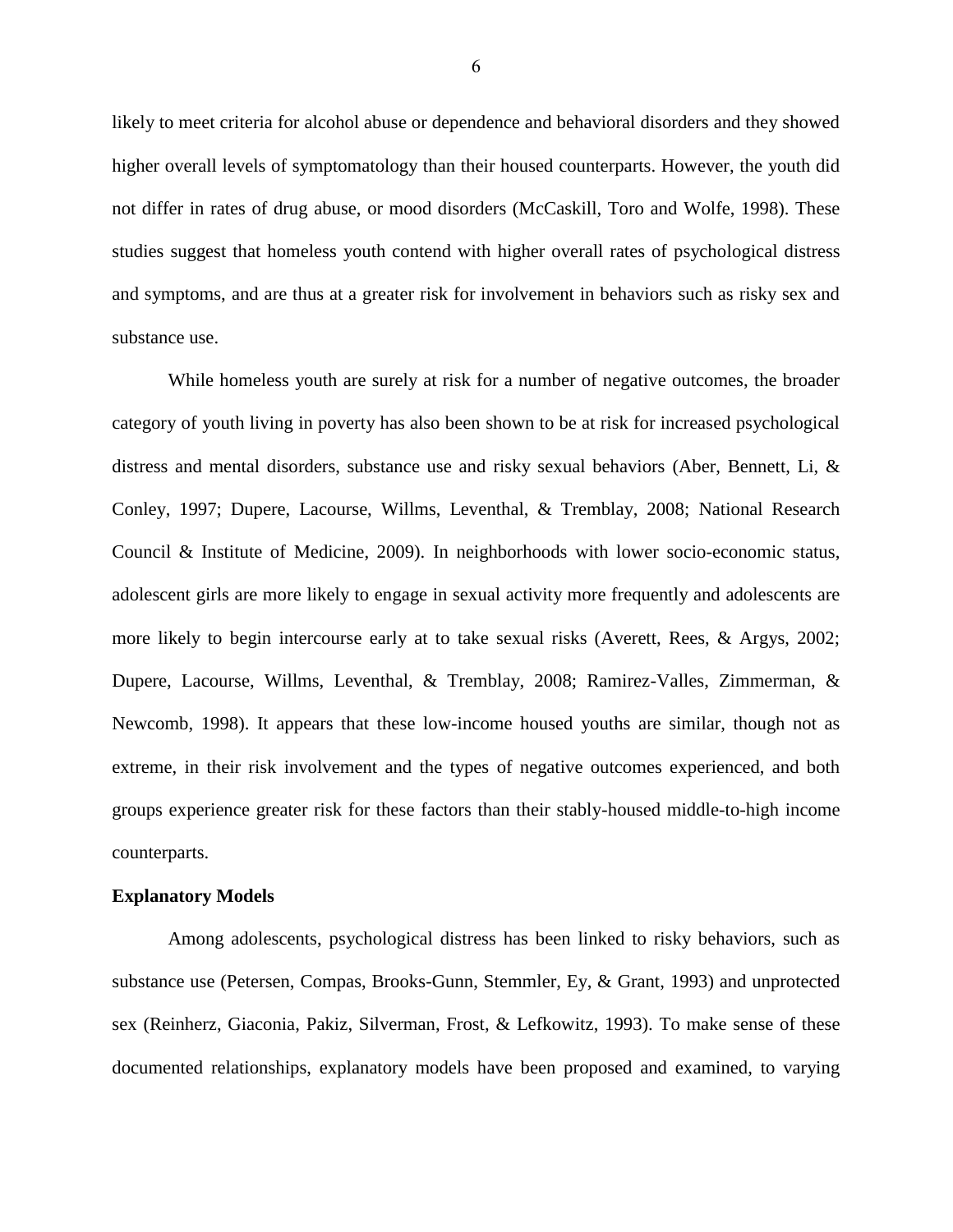degrees of success. Two such models, the self-medication hypothesis and its opposite, a risk-first hypothesis, have received the most attention.

The self-medication hypothesis emerged from clinical work with addicted patients when it was observed that many reported using substances to dull their mental anguish, resulting in dual diagnoses among substance users (Khantzian, 1985). Cohen, Mannarino, Zhitova and Capone (2003) described the temporary and additive nature of self-medication, as those coping in this way often find that they need to use substances with greater frequency and in greater amounts. Other theorists, particularly those studying alcohol use, have similarly emphasized the role of drinking in both increasing positive feelings and dampening distress. Some have characterized alcohol consumption as a functional response to distress, highlighting the role of drinking to cope in the lives of individuals who are particularly prone to negative affect and reactivity to stress (Cooper, 1994; Cooper, Russell, Skinner, & Windle, 1992; Greeley and Oei, 1999).

The idea that individuals self-medicate with alcohol and drugs to cover symptoms of their mental disorders gained support and attention for its implications for prevention work (Kessler & Price, 1993). Using data from the National Comorbidity Study, Kessler et al. (1996) supported the self-medication hypothesis with their finding that 86% of people with dual diagnoses reported experiencing psychiatric symptoms before their heavy involvement with substances.

Among adolescents and young adults, support for the idea that youth engage in substance use as a means of alleviating painful psychological distress is plentiful. Young adults who experience the most distress are more likely to abuse alcohol (Hussong, Hicks, Levy & Curran, 2001; Swedson, Tennen, Carney, Affleck, Willard & Hromi, 2000). In a study of homeless youth, Klee and Reid (1998) found that 71% reported using drugs to deal with their anxieties.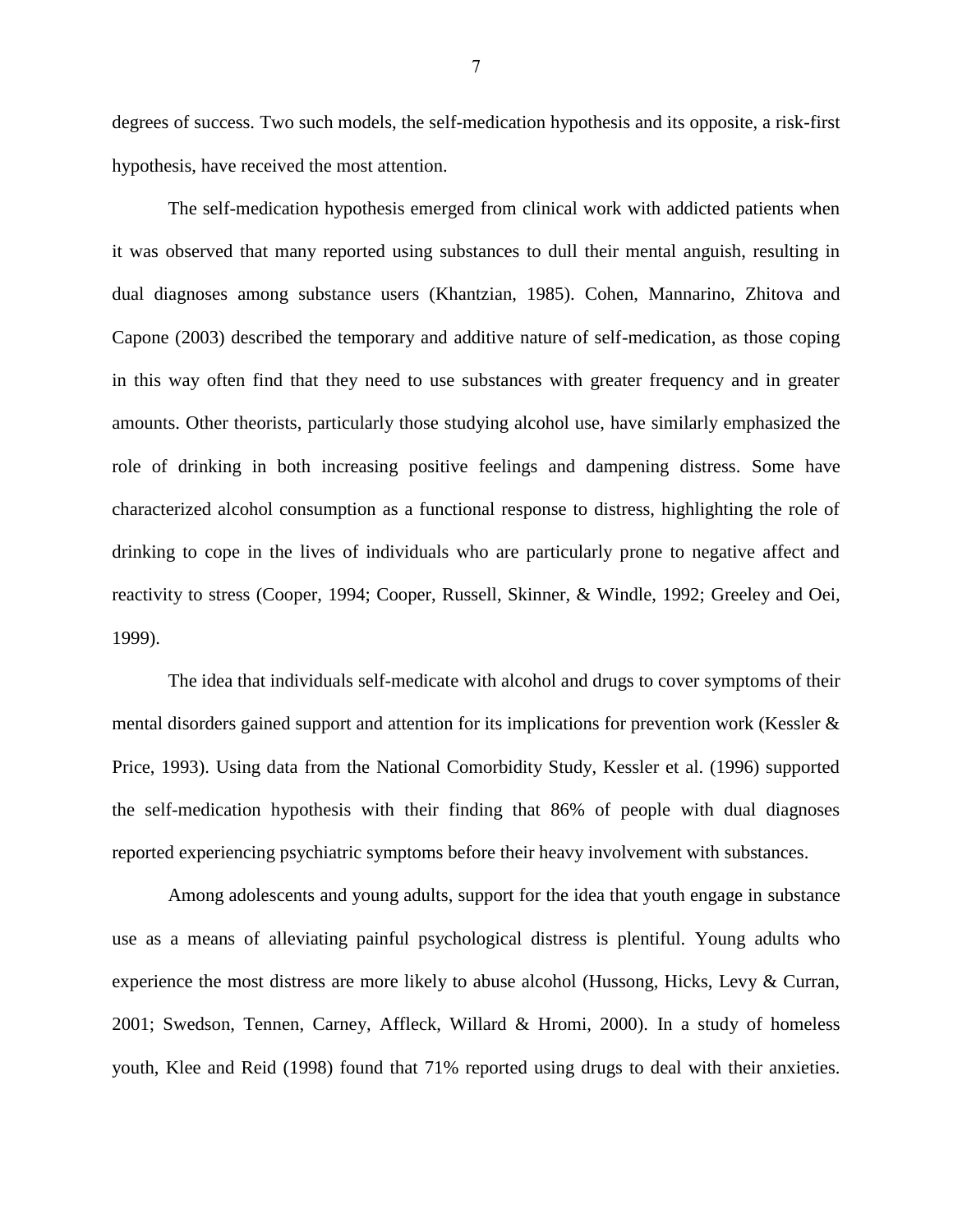Although youth use substances for a number of reasons, those who are more susceptible to psychological distress often drink to cope, which puts them at an increased risk for heavy and problematic substance use as adults (Cooper, Russell, & George, 1988).

While self-medication has support both empirically and in popular culture, the research findings are not all consistent with the hypothesis. In 1996, Rohde, Lewinsohn and Seeley found no temporal relationship between depression and alcohol abuse in a longitudinal study, and an additional study reported inconclusive findings regarding the matter in 2009 (Costello, Erkanli, Federman & Angold).

Others have presented conflicting data suggestive of a trend contrary to the selfmedication hypothesis. These data suggest the presence of risk-involvement prior to the onset of psychological distress, referred to as the risk-first hypothesis in this study. In this alternative explanation, high risk behavior contributes to or exacerbates the development of psychological distress, possibly by resulting in stressful negative consequences and increased exposure to potentially traumatic events. For example, one might engage in substance use and sex while intoxicated and increase the chances of being sexually assaulted, which then may lead to the development of psychological symptoms.

In one such study, baseline cigarette smoking was a strong predictor of depression after one year, but depression at baseline did not successfully predict future levels of cigarette smoking, suggesting that the inverse of the self-medication hypothesis, the risk-first model, might also be a viable explanation (Goodman & Capitman, 2000). Additional support came from a longitudinal study of adolescent girls in which substance use symptoms predicted depression but depression levels at baseline did not predict future substance involvement (Rao, Daley, & Hammen, 2000). Even after controlling for age, gender, socioeconomic factors, and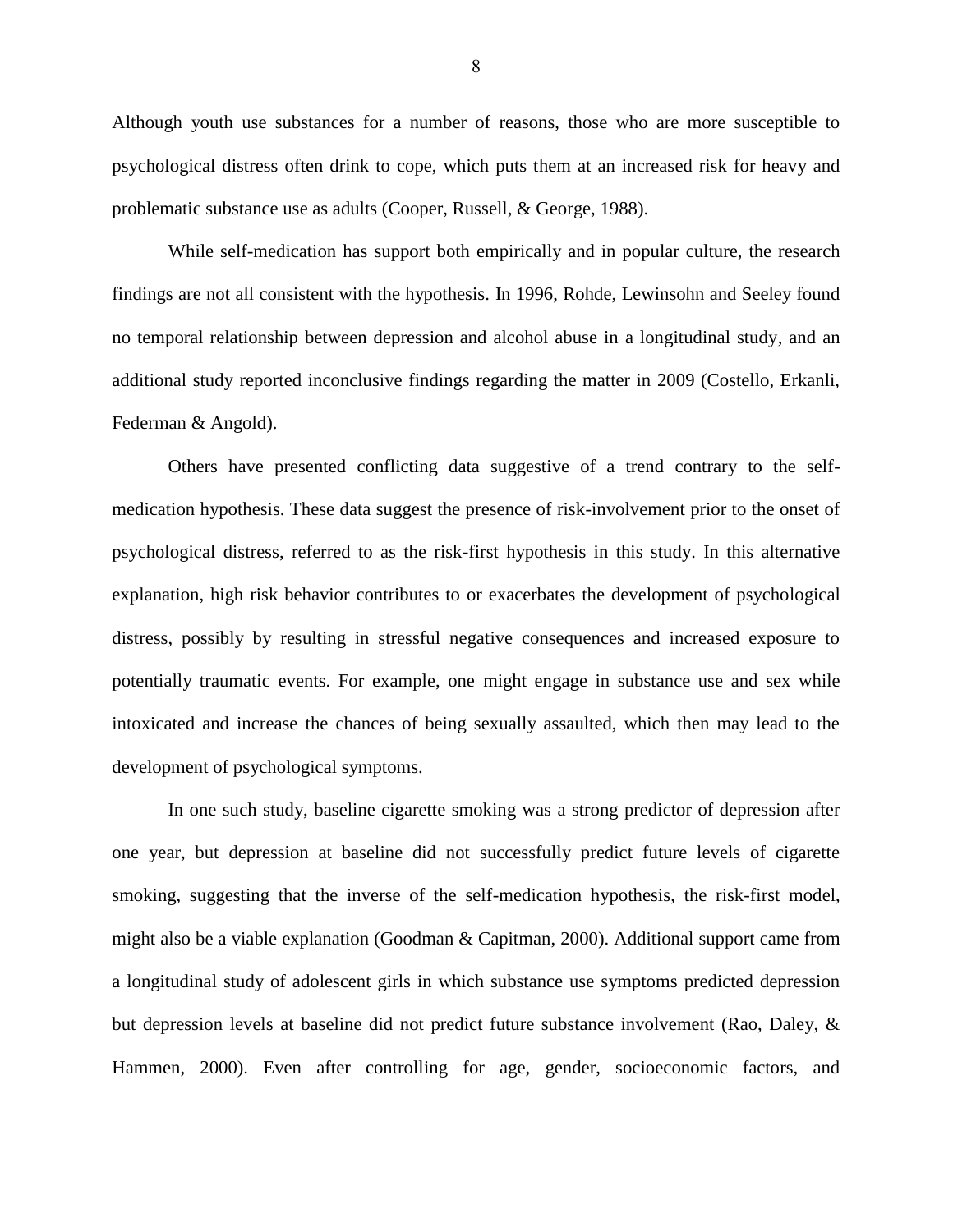previouspsychiatric symptoms, the use of alcohol and drugs in adolescence has been shown to predict later Major Depressive Disorder (Brook, Brook, Zhang, Cohen, &Whiteman, 2002).

Relatively few studies have examined the role of other risky behaviors, such as risky sex, as an alternative or additional means of coping. Still fewer have used longitudinal data to describe a temporal relationship between psychological distress and substance use or risky sexual behaviors. Halfours, Waller, Bauer, Ford and Halpern (2005) reported that sex and drug engagement among 13,491youths with baseline ages of 7 to 11 years predicted later depression the following year. However, as in several other studies, depression was not found to predict risk involvement.

#### **Current Study**

The purpose of the current study is to examine, in a sample of at-risk youth, temporal relationships between psychological distress and two distinct risky behaviors; risky sex and substance abuse/dependence. A clearer understanding of these relationships will inform the targets of prevention and intervention strategies aimed at reducing each of these variables. In light of strong support for both the self-medication and risk-first models, it is hypothesized that substance abuse/dependence and involvement in risky sexual behaviors will each predict psychological distress across time and psychological distress will similarly predict these risky behaviors. Thus, it is expected that evidence in favor of both explanatory models will be found, and it is the aim of this study to determine if one of these models is more predictive of outcomes.

### **Method**

# **Sampling Design**

A number of prior studies of homeless youth and adults have utilized a similar probability sampling method to the one used here (Burnam & Koegel, 1988; McCaskill, Toro, & Wolfe, 1998; Toro et al., 1999; Zlotnick & Robertson, 1999). A total of 250 homeless adolescents were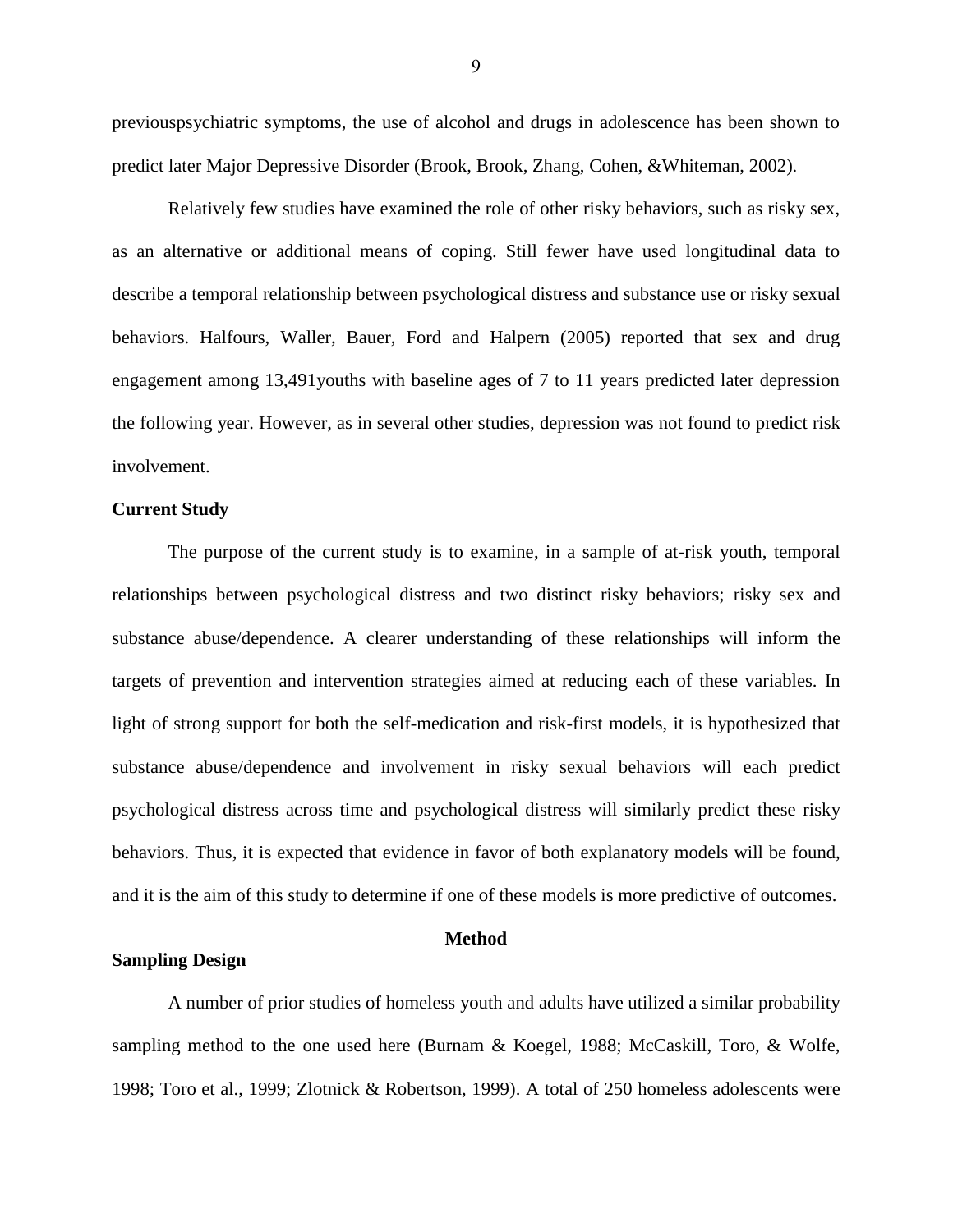first drawn from a variety of settings and agencies within a large Midwestern metropolitan area. Among these settings were youth shelters and in-patient and out-patient substance abuse treatment centers and psychiatric facilities. Starting with those settings serving the greatest number of different homeless youth, a proportional percentage of youth, ages 13 to 17, were sampled. This ensured the greatest variety of youth without repetition.

Once recruited, homeless adolescents were asked to provide a list of peer nominations of youths who were living in their original neighborhoods who were housed and living with their legal guardians. They provided names, addresses and phone numbers for up to 10 acquaintances, and they were asked to exclude friends in order to control for biases resulting from friendships. In this way, a matched group of housed adolescents was obtained for a total of 398 homeless and housed adolescent participants at baseline. Matching of housed youth to their homeless counterparts was done based on gender, age, race and neighborhood socioeconomic characteristics (Tompsett & Toro, 2010). The retention rate at 2 years was 63.5%, at 5 years it was 85.93% and at 7 years it was 82.66% of the total sample.

## **Participants**

For this study, 250 homeless and 148 matched housed adolescents, between the ages of 13 and 17 at baseline ( $M = 15$  years), made up the total sample. To be considered homeless for the purposes of this study, youths had to report spending at least one night on their own and unaccompanied by a guardian during the month before baseline. 'On their own' referred to staying at a temporary shelter, a friend's house without parental permission, on the streets or in an improvised shelter. Housed youth were a matched sample that included respondents who had never been homeless and were living with their legal guardian(s).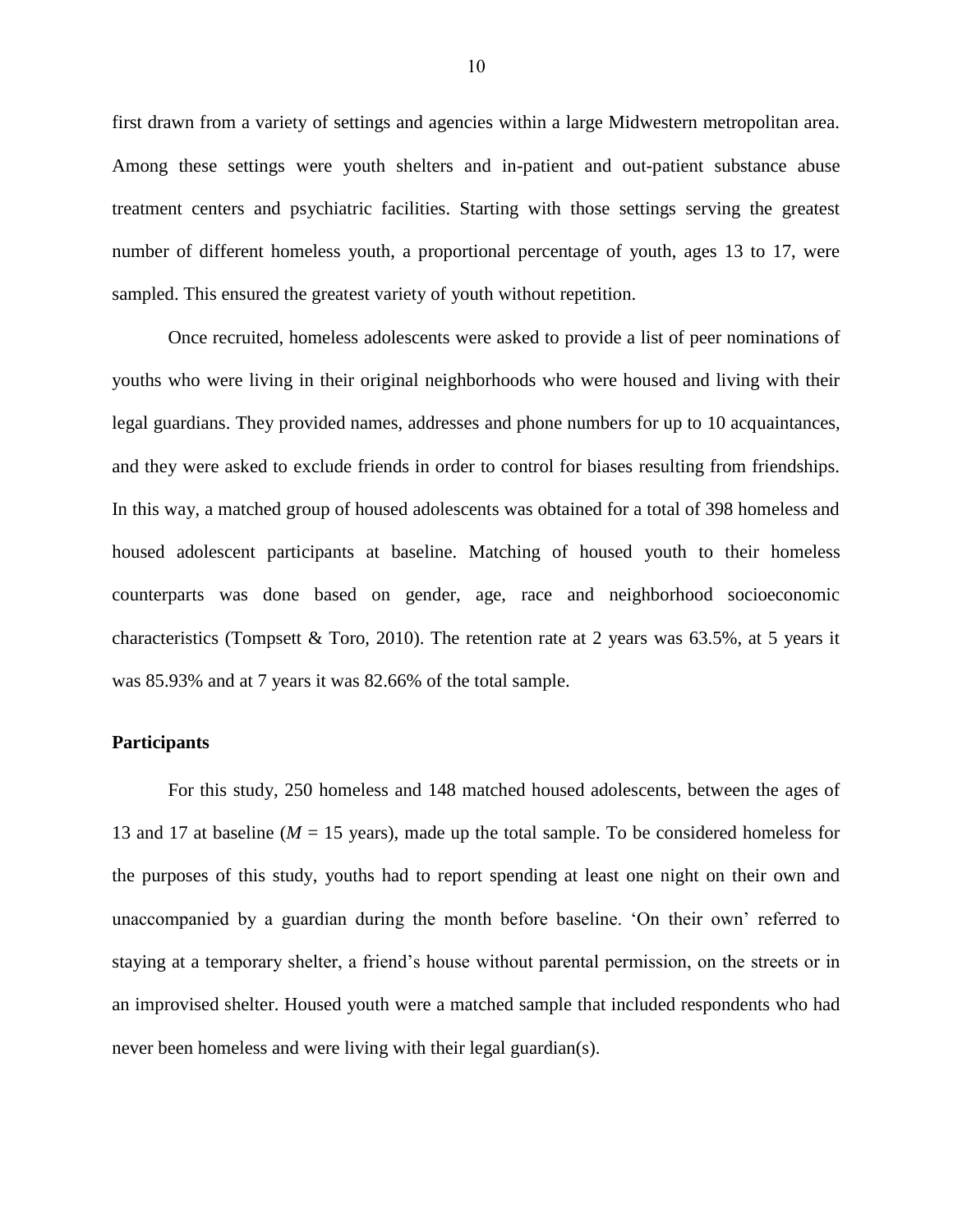The current study covers multiple time points and includes the 253 youth who were interviewed at baseline and again at 2-years follow-up. Within this sample of 253, 119 were housed, 134 were homeless, 64.4% were female and 49.8% were Caucasian (with 41.1% African American, 1.6% Hispanic, and 7.5% another ethnicity and/or race). Participants ranged in age from 12 to 17 (*M* = 15) at baseline, 14 to 21 (*M* = 17) at 2-year follow-up, 17 to 24 *(M* = 20) at 5 year follow-up, and 19 to 25  $(M = 21)$  at 7-year follow-up.

# **Procedure**

Interviews were conducted primarily by a staff of paid full-time interviewers, with some interviews also done by graduate and advanced undergraduate students in psychology. A criterion interviewer carefully trained each of the other interviewers to properly administer each measure. New interviewers began by accompanying the trainer on interviews where both would record answers which were then compared for reliability. When an interviewer demonstrated a thorough understanding of the interview measures and procedure, they next conducted one or two interviews under direct supervision of the criterion interviewer. Further feedback was given regarding adherence to the training and any other issues that arose.

Having been thoroughly trained, interviewers were assigned cases to contact and interview in person. Interviews of homeless youth were conducted at shelters, agencies, or in a public place that afforded both safety and sufficient privacy so the interview would not be overheard. Each interviewer was accompanied by another approved staff member for safety reasons. A variety of consent procedures were used depending on the living situation of the youths. For those homeless youth residing in shelters, staff members generally aided in obtaining a legal guardian's signature on consent documents. For those who were wards of the state, social workers with legal responsibility for the youths in their care signed consent for participation. The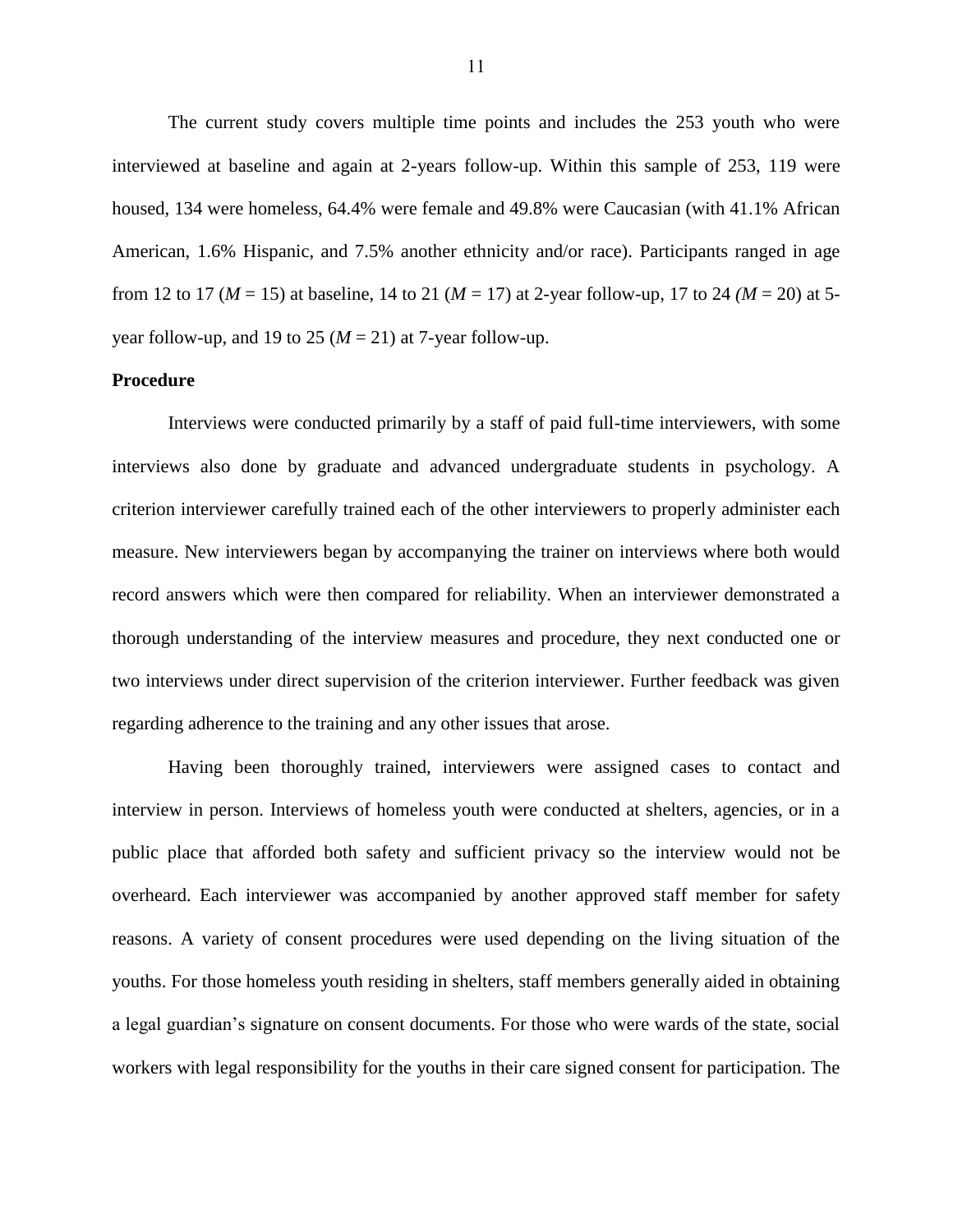parents of housed adolescents received a consent form and a description of the study in the mail. Then, they were contacted by phone and asked to verbally consent to their child's participation.

In addition to written or verbal consent from a legal guardian, each adolescent was asked to assent and was given the option to withdraw from participation at any time. Following consent and assent, each participant completed a two- to four-hour face-to-face interview with a trained interviewer. Because reading ability varied across participants, all measures were verbally administered with all responses recorded by the interviewer on a standardized answer sheet or laptop computer. In addition to the baseline interview, full-length interviews were attempted with all participants at six months, 12 months, 2 years, 5 years, 6 years and 7 years after baseline.

At the beginning of the study, in an effort to maintain contact between interviewer and the adolescent, an additional brief interview was conducted 3 months after baseline. At the first five time-points (baseline, 3 months, 6 months, 12 months, and 2 years), participants were compensated \$20 for their participation and, at the last three (5, 6, and 7 years), they were given \$50. Regular contact between the interviewers and their assigned participants was maintained via phone check-ins periodically, and interviewers were responsible for keeping this line of communication open. The sample used in this study ( $n = 253$ ) includes all those with complete data for the variables of interest at baseline and on the 2 year follow-up interview, and it includes the data from those individuals at the 5 year, and 7 year follow-up interviews. Thus, each follow-up interview used was 1-2 years after the preceding full-length interview, providing roughly equal spacing of interviews, as typically recommended for the study's main statistical technique (i.e., Structural Equation Modeling).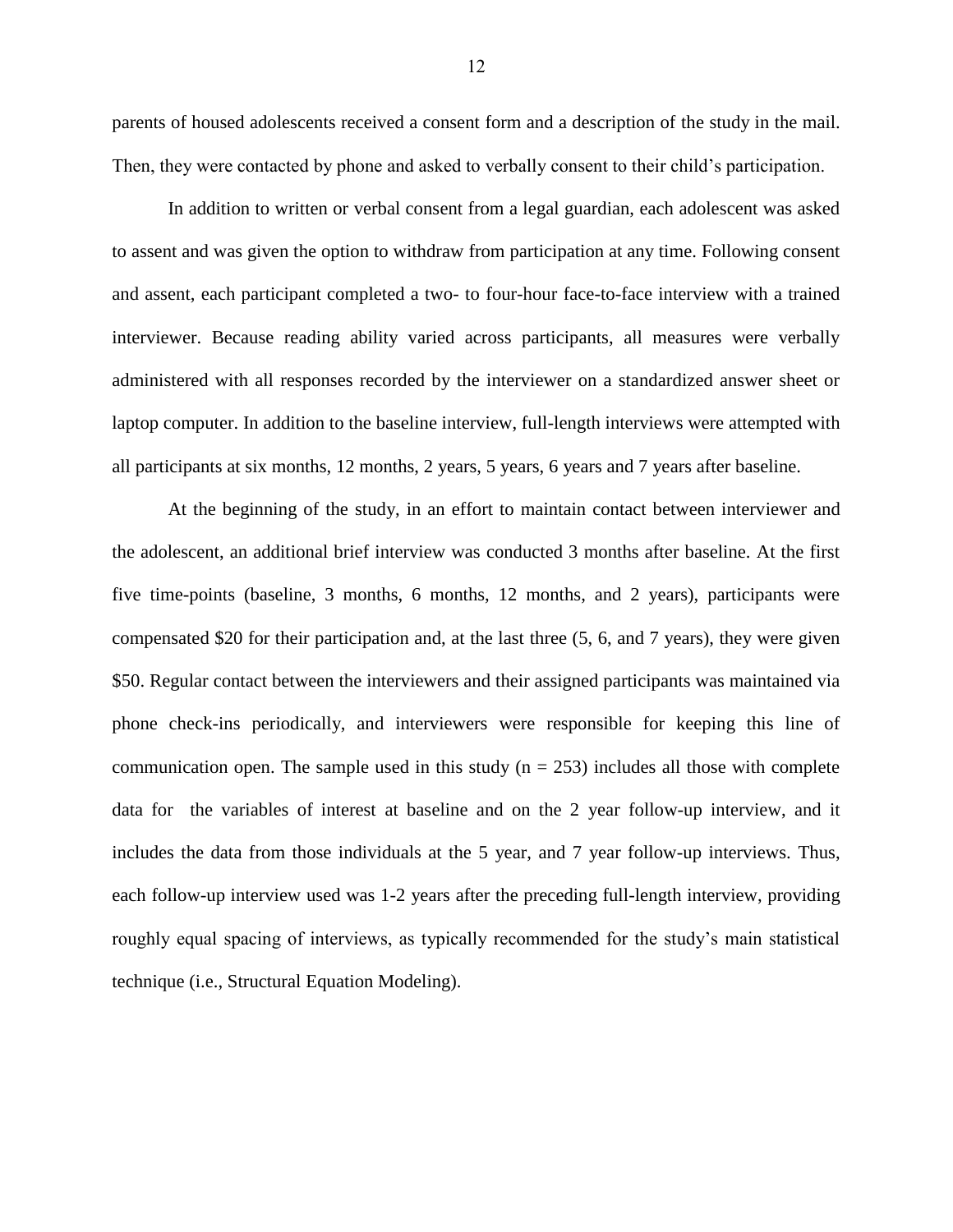## **Measures**

Included in the current study were a variety of measures that were carefully designed to cover an array of topics. The chosen measures were used in previous successful studies of homeless and housed youth (Cauce et al., 1994; Cauce et al., 2000; McCaskill, Toro, & Wolfe, 1998; Wolfe, Toro, & McCaskill, 1999). Demographic information was recorded for each participant, in addition to a variety of measures, at baseline, and this information included age, gender, racial and ethnic group, and housing status.

*Demographic Information.* In the current study, key demographic variables were used as controls in each longitudinal model. Specifically, participant age, gender, and housing status were considered and were based on the self-reported demographic information provided by participants at baseline.

*The Brief Symptom Inventory.* The Brief Symptom Inventory (BSI) contains 53 items which measure the amount a person has been bothered by a particular symptom in the past two weeks (Derogatis & Melisaratos, 1983). Participants are asked to rate severity of symptom distress ranging from not at all (0) to extremely (4). It is widely used in research and clinical practice and it yields useful information through nine clinical subscales (Somatization, Obsession-Compulsion, Interpersonal Sensitivity, Depression, Anxiety, Hostility, Phobic anxiety, Paranoid ideation and Psychoticism) and one summary score of psychological distress, the Global Severity Index (GSI) used in the current study. Many other studies involving homeless adults and adolescents have used the BSI, or the longer SCL-90 on which it is based, and there is considerable evidence of internal consistency (alphas range from .71 for Psychoticism to .85 for Depression) as well as concurrent and discriminant validity (Cauce et al., 1994; Derogatis & Melisaratos, 1983; Toro et al., 1999).

13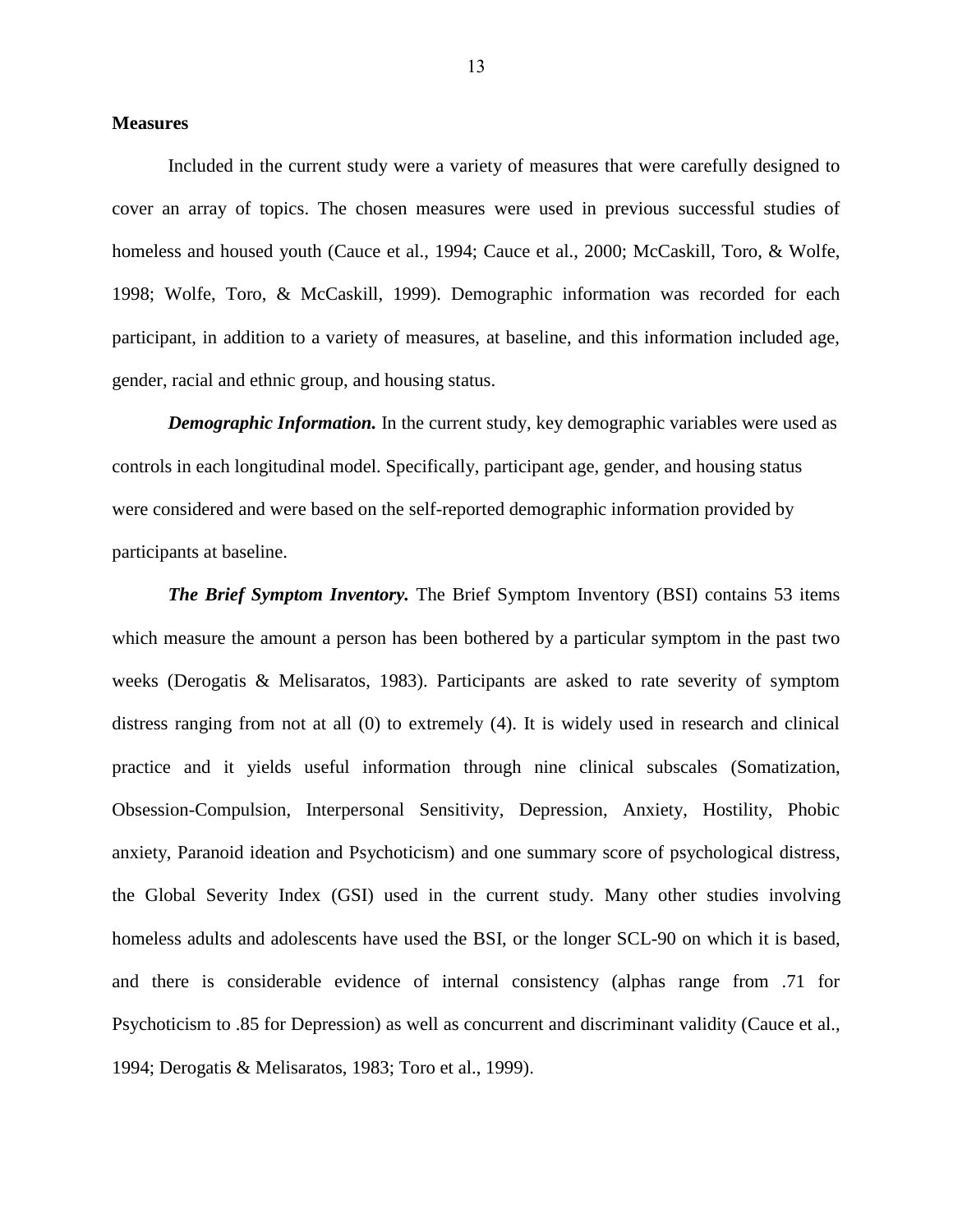*The Risky Sexual Behavior measure.* The Risky Sexual Behavior (RSB) measure assessed the following sexual behaviors, each on a 4 or 5-point scale: Frequency of sexual activity (0 = not at all, 1 = rarely, 2 = sometimes, 3 = several times a week, 4 = everyday), number of sexual partners ( $0 =$  no partners,  $1 = 1$  partners,  $2 = 2 - 3$  partners, and  $3 =$  more than 3 partners), and age at first oral, anal, or vaginal intercourse ( $0 =$  abstinent,  $1 =$  at or after 15,  $2 =$ between 13 and 14, and  $3 =$  before age 12). A 3-point scale was used to assess condom use (0 = abstinent,  $1 =$  always used condom,  $2 =$  used condom inconsistently), STD history ( $0 =$  no STD history, 1 = history of 1 STD, 2 = more than one STD), and birth control use  $(0 =$  abstinent, 1 = always used birth control,  $2 =$  used birth control inconsistently). Dichotomous items  $(0 =$  no,  $1 =$ yes) assessed the presence of other RSBs including drug and/or alcohol use while having sex, sex with intravenous drug users, anal sex, oral sex, and exchanging sex for money or drugs. All selfreported sexual behaviors were summed at each time-point in order to derive a total score and construct a RSB scale. A similar total score has demonstrated good internal consistency using the present dataset (alpha = .86 at baseline and .87 at 7 years; Lombardo, 2001; Lombardo & Toro, 2003) and an earlier one involving homeless adults (Forney, Lombardo, Toro, 2007).

*The Diagnostic Interview Schedule for Children, 2nd Edition (DISC).* A structured diagnostic interview, the DISC is designed to assess the diagnostic criteria for common forms of psychopathology in children and adolescents (Fisher, Wicks, Shaffer, Piacentini, & Lapkin, 1992). Questions pertaining to drug and alcohol use are included in the DISC and a measure of the number of symptoms of alcohol and drug abuse and dependence endorsed was calculated for each participant. The resulting total score, combining symptoms of alcohol abuse/dependence and drug abuse/dependence, was used for each time point. The DISC has demonstrated adequate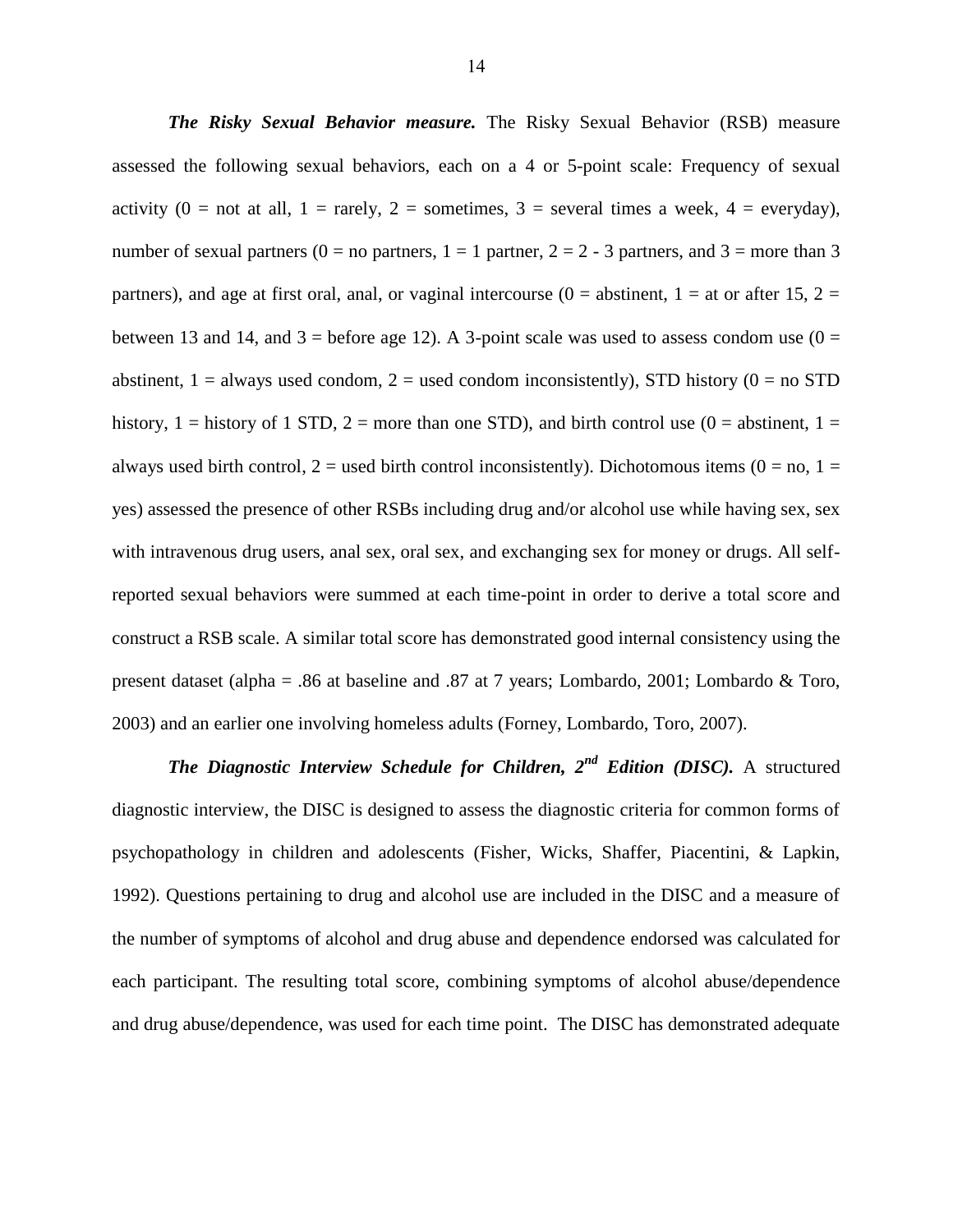reliability and validity and has been used with homeless adolescents (McCaskill, Toro, & Wolfe, 1998; Schwab-Stone, 1993).

*Structural Equation Modeling (SEM).* SEM was chosen to complete the analyses of these longitudinal variables. Maximum Likelihood Estimation was used and models were run using the statistical software LISREL 8.8 (Jöreskog, & Sörbom, 2006). The research question and available data were ideally suited for use with SEM, as it allows for the demonstration of possible relationships between temporally linked variables, something more difficult to achieve using other multivariate statistical methods. SEM was preferable when testing pathways because it is more flexible and comprehensive than ANOVA and multivariate regression in that it allows a means to control for measurement error in addition to extraneous and confounding variables (Hoyle, 1995).

Furthermore, SEM was warranted for use in the current study for the following reasons: 1) The study controlled for demographic variables at baseline, 2) the variables were transformed to approximate normality in order to appropriately use the Maximum Likelihood Estimation method, 3) the sample size was above the minimum 200 participants considered necessary to ensure the SEM findings are not likely capitalizing on chance.

When interpreting the fit between the data and the proposed SEM models, the use of at least four fit indices is commonly recommended (Hoyle, 1995).To assess the overall fit of the fixed parameters, the Normal Theory Weighted Least Squares Chi-Square index was used. Good fit was indicated by a non-significant Chi Square value,  $p < .05$ . The Non-Normed fit-index (NNFI) and the Confirmatory Fit Index (CFI) were used to further determine the presence of good overall model fit. For the NNFI and CFI, good model fit was indicated by values at or above .95. The Root Mean Square Error of Approximation (RMSEA) was used to verify the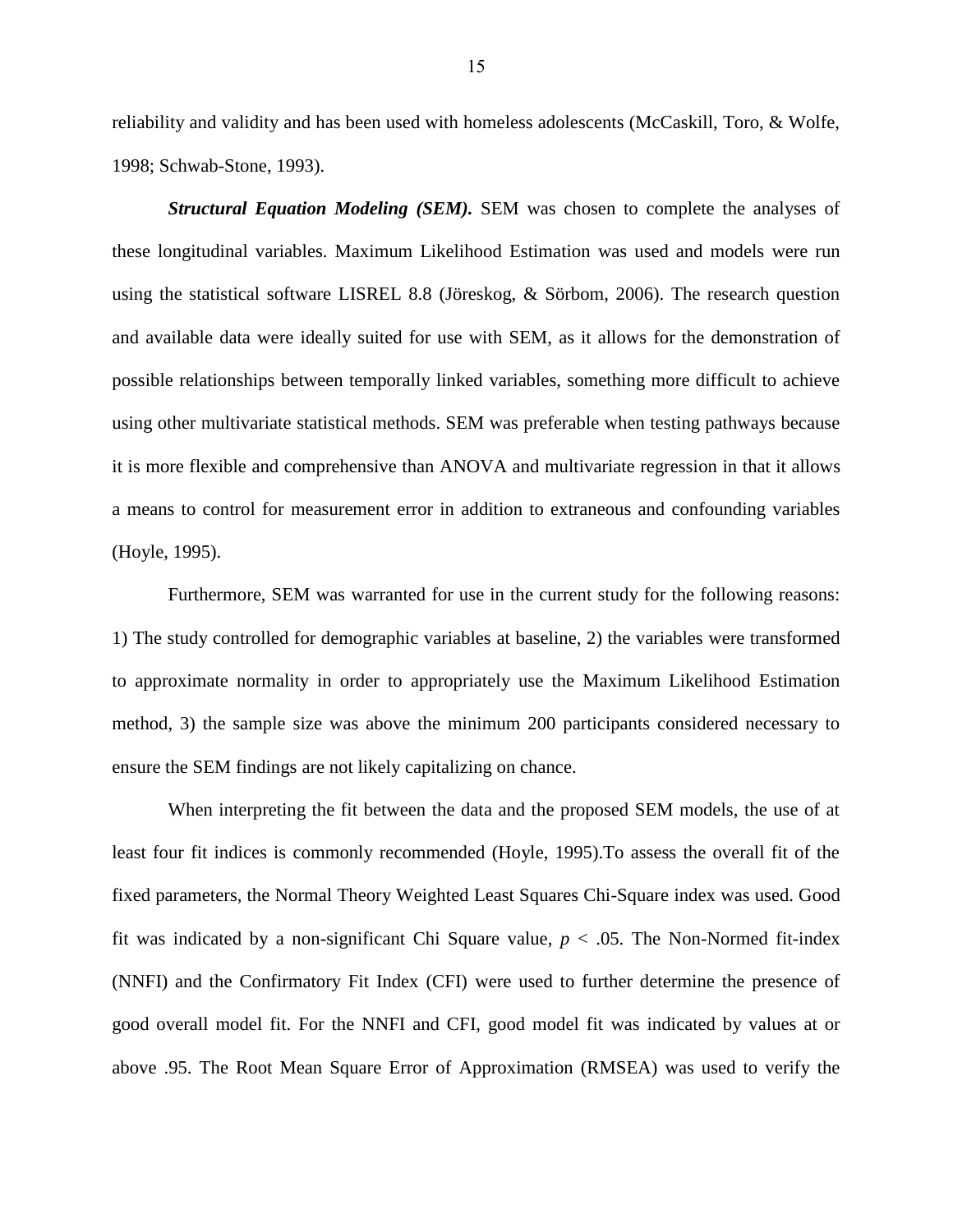model fit. For the RMSEA, values below .05 indicated good model fit. Finally, the Critical N estimate value was used to assess whether or not the models were likely to be over or under powered given the sample size. The Critical N provided the number of participants at which the analysis would become overpowered and Chi Square would erroneously indicate good model fit.

The competing explanatory hypotheses can be modeled using SEM path analysis, which is based on linear regression (Mueller, 1996). The self-medication hypothesis (Figure 1) models possible pathways which would indicate an increase in psychological distress being related to a later increase in either RSBs or substance abuse/dependence.

-----------------------------------

Insert Figure 1 about here

-----------------------------------

Conversely, the risk-first hypothesized model (Figure 2) models pathways from risk to psychological distress, with the expectation that increases in risk behaviors come before and relate to later increases in psychological distress.

-----------------------------------

Insert Figure 2 about here

-----------------------------------

Figures 1 and 2 represent simplified versions of the final path models, to illustrate the basic hypothesized relationships between variables. To test the competing explanatory models simultaneously, the hypothesized path model (Figure 3) was used. This model includes additional cross-lag paths which allow for the examination of the additional temporal relationships. For example, the model includes the prediction of baseline psychological distress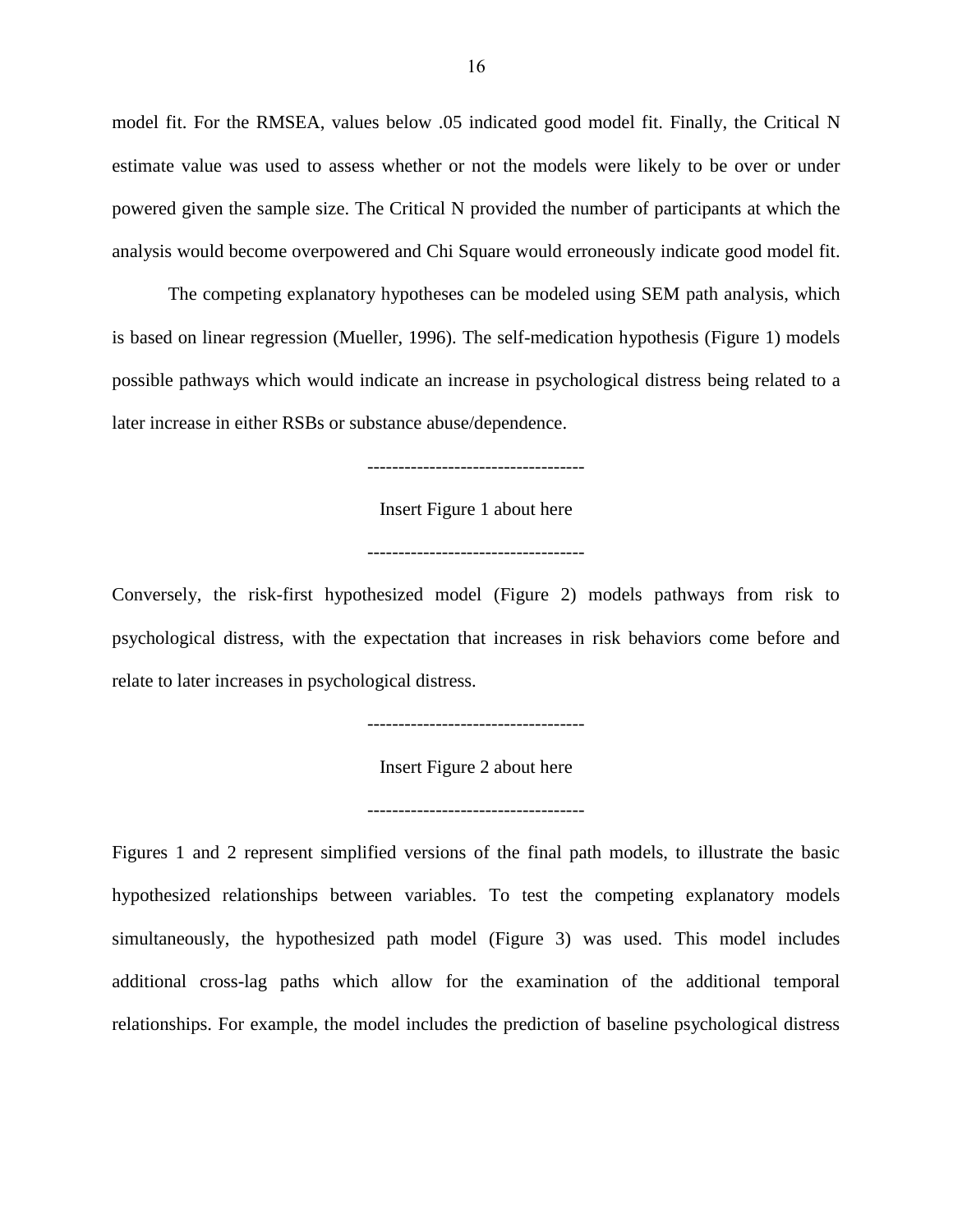on the target risky behavior (Substance Abuse/Dependence or RSB) at all other time points, including the final 7-year time point.

-----------------------------------

Insert Figure 3 about here

-----------------------------------

The two path models involve a cross-lag design linking risky behaviors, RSBs or alcohol/drug abuse/dependence, and psychological distress longitudinally with the goal of illuminating pathways across time. Separate models testing RSBs and alcohol/drug abuse/dependence were run.

# **Results**

## **Data Screening and Preparation**

*Data Screening and Preparation.* First, the data were screened for accuracy of entry. Means, medians and ranges for each variable were assessed to ensure that all values fell within expected and possible parameters. Further, the data were visually inspected for signs of doubleentry and incorrect coding, but none were found. Next, the data were screened for missing values for each participant at all time-points. Each participant included in this study had available data for both baseline and 2-years follow-up.

In order to ensure that biases were not introduced by sample selection, those included in the study ( $n = 253$ ) were compared to those excluded ( $n = 146$ ) on the variables of gender and race as well as baseline age, housing status, GSI, RSBs, symptoms of alcohol abuse/dependence and symptoms of drug abuse/dependence. Analyses included independent-samples t-tests and chi square goodness of fit tests, and results are summarized in Table 1. Results did not reveal significant differences on gender, race, psychological distress, risky sexual behaviors, alcohol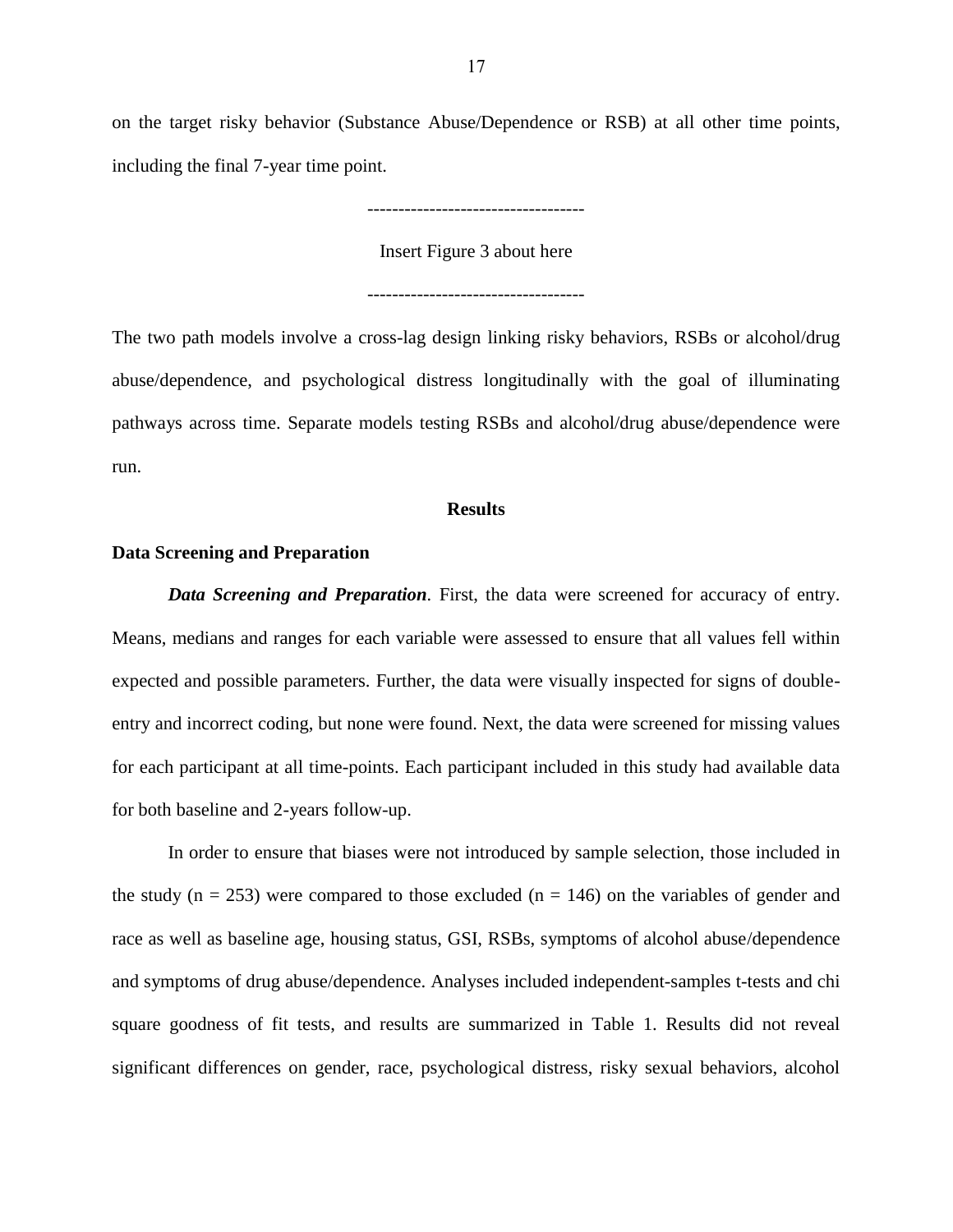abuse/dependence and drug abuse/dependence. However, respondents excluded from the current analyses were more likely to have been homeless at baseline than those included in the sample.

-----------------------------------

Insert Table 1 about here

-----------------------------------

The 253 participants were next screened for univariate outliers. The nature of many of the variables of interest is such that significant skew is expected because the majority of individuals do not engage in the target behavior. For example, at baseline 64.4% of the sample did not endorse any symptoms of drug abuse/dependence. However, on the other extreme, a few participants endorsed 15, 16, or 17 symptoms of drug abuse, and they were identified as outliers. Rather than discarding these participants, their scores were truncated to decrease the influence of outliers, while maintaining their relative position in the distribution. The process of truncation involved examining the score distributions for each variable and identifying those individuals with scores falling outside of the rest of the distribution. The scores of those identified individuals were replaced with the next highest value that fell within the normal distribution.

As the RSB variable distributions uniquely contained a large number of zeros, followed by few low scores, many moderate scores and some higher scores, the distribution was logically truncated at the high and low ends. This involved collapsing the scores of those on the low end to form a low category, shifting those in the middle downward, and collapsing those falling within a high range of scores. This created a relatively normal distribution while maintaining the relative order of scores. See Table 2 for a summary of the impact of truncation on the distribution of the data.

-----------------------------------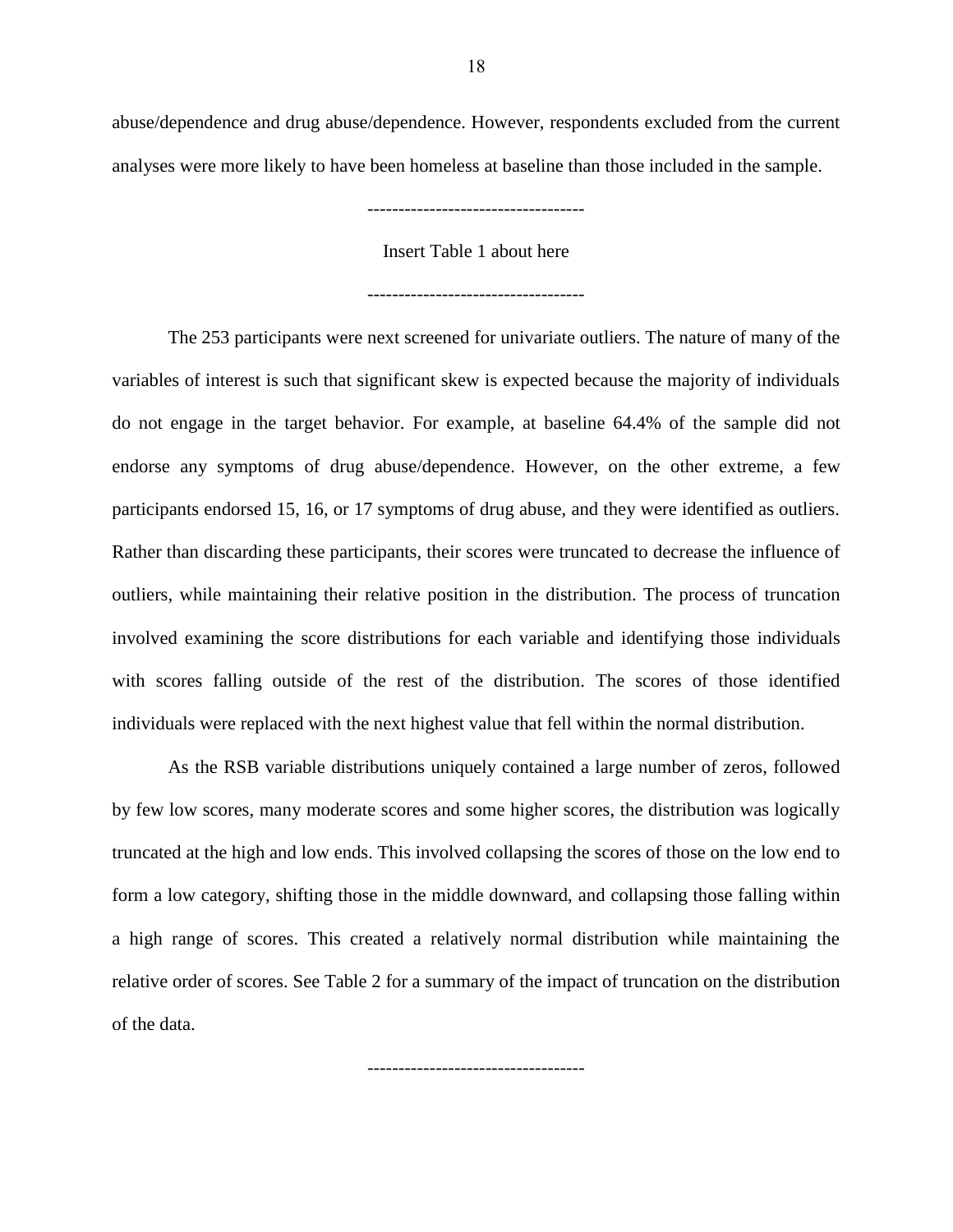# Insert Table 2 about here

-----------------------------------

Next, each variable was tested for multivariate normality, as this is an additional assumption of SEM (Hoyle, 1995). The alcohol and drug abuse/dependence scores were first summed to create a combined substance abuse/dependence variable. Each variable was assessed for skew and kurtosis and all were found to violate multivariate normality at at least one time point (see Table 2). Since the skew was slight, the variables were transformed using a square root transformation. Following transformation, the skewness and kurtosis of the psychological distress and substance abuse/dependence variables were improved, although psychological distress at 7-years and substance abuse/dependence at baseline remained slightly, though significantly, skewed (Table 2). However, upon transformation, the resulting RSB variables were more skewed and kurtotic than before, and so these were analyzed without the transformation. While data normality is assumed in SEM, the Maximum Likelihood method of estimation is robust to minor violations of this rule (Hoyle, 1995), and so no further attempts to normalize the data were made.

Finally, missing data were imputed using the Multiple Imputation (MI) method (Baraldi & Enders, 2010). In MI, multiple values are imputed for a missing value and then these possibilities are combined using a set of statistical rules (Durrant, 2009). MI requires that the data are Missing Completely at Random (MCAR; Baraldi & Enders, 2010; Rubin, 1976). MCAR means that absence of scores on a variable is unrelated to scores on any of the other variables. Table 3 summarizes the missing data for each variable.

Insert Table 3 about here

-----------------------------------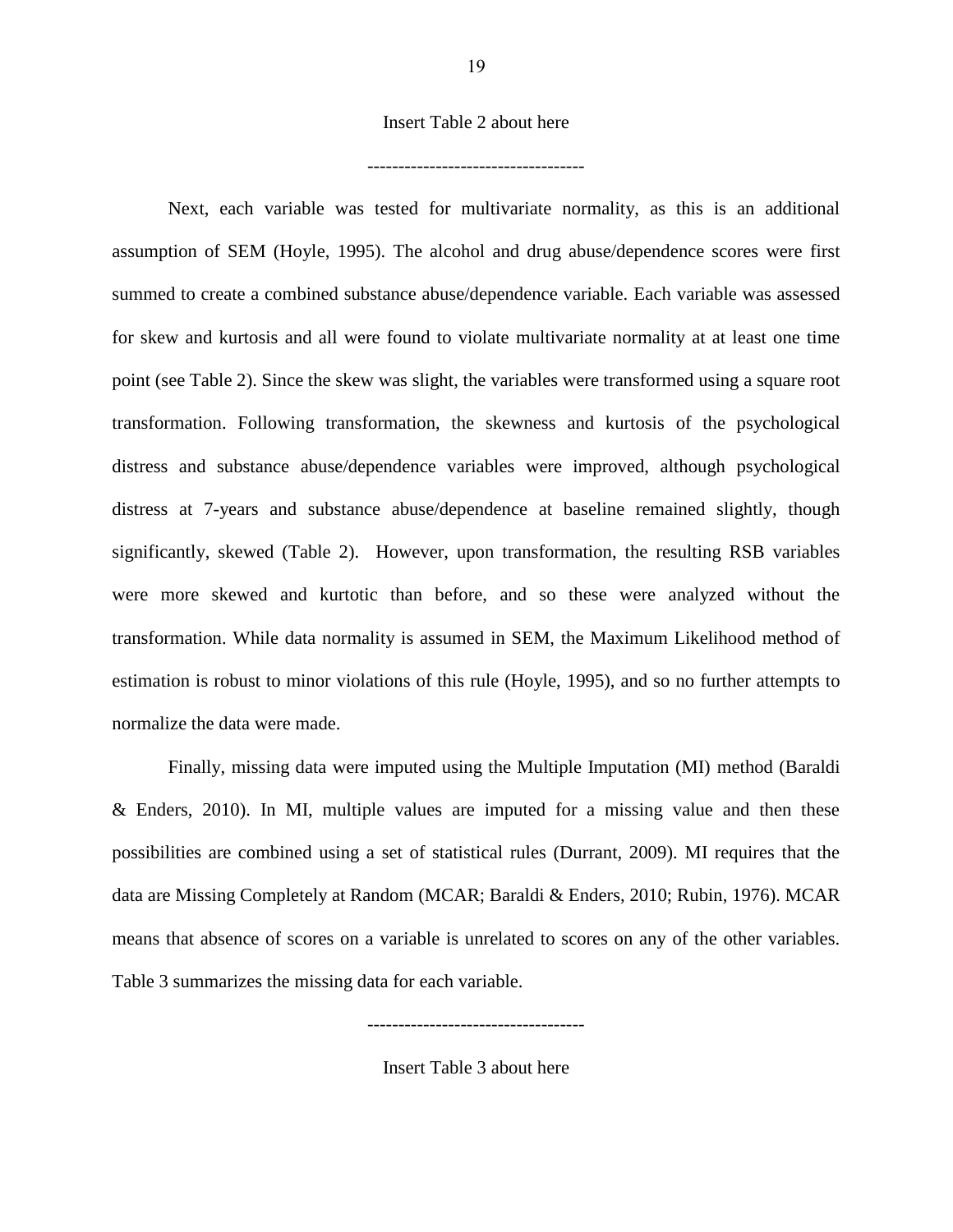To test this assumption, Little's MCAR Test was used (Little, 1988). The data were found to be missing completely at random,  $\chi^2(255) = 275.66$ ,  $p = .18$ , and it was determined that MI was an appropriate manner for dealing with the missing data. LISREL 8.8 was used to conduct the MI, using 200 imputations as a default.

# **Structural Equation Modeling (SEM)**

*Correlations.* Correlation matrices, containing all appropriate variables, were created for each model. Tables 4 and 5 contain the correlations between the variables of interest before MI. Additionally; Table 6 provides the corresponding descriptive statistics.

> ----------------------------------- Insert Table 4 about here ----------------------------------- ----------------------------------- Insert Table 5 about here ----------------------------------- ----------------------------------- Insert Table 6 about here -----------------------------------

Of the demographic variables, Housing Status was the only one significantly correlated with all of the baseline variables. Age was significantly correlated with baseline RSB and substance abuse/dependence, and gender was uncorrelated with the baseline measures. Due to the lack of relationships between gender and the variables of interest, gender was dropped as a control variable. Additionally, correlations between the target variables across time points ranged from *r* 

-----------------------------------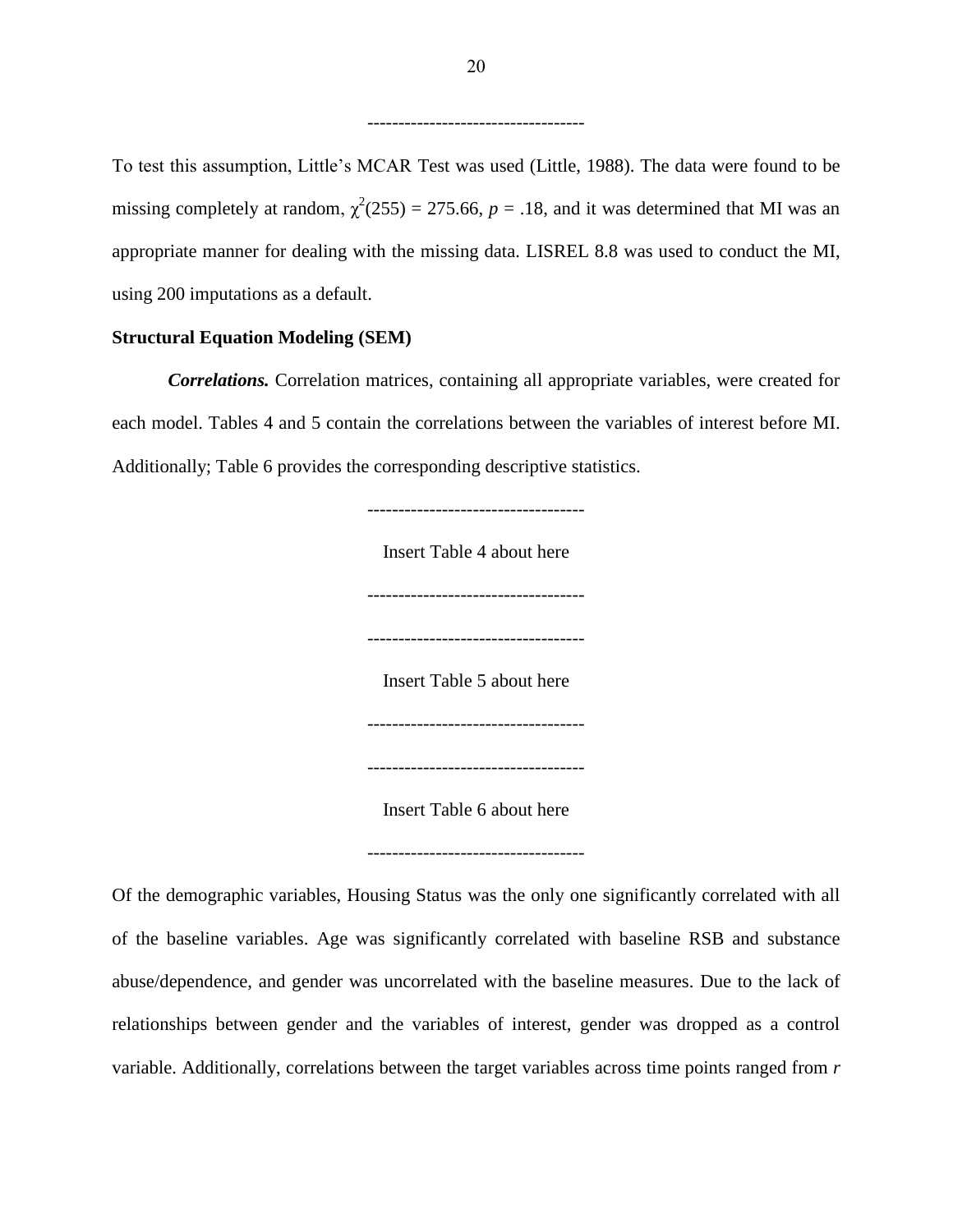$= .04$  to  $r = .63$ . Between 12 variables, there were 14 non-significant correlations, and the majority of the variables yielded low to moderate significant correlations.

*Path Models.* Path analysis, which can be completed using SEM, is based on linear regression and allows for the examination of relationships between variables simultaneously. As such, it is often used in exploratory analyses (Mueller, 1996). The first path model tested the relationship between psychological distress and RSBs, using a cross-lag design and accounting for housing status and age at baseline. Figure 4 shows the standardized coefficients for the model.

-----------------------------------

Insert Figure 4 about here

-----------------------------------

Results indicated that the model adequately fit the data. First, the RSB model obtained a significant chi square, which indicated poor model fit,  $\chi^2$  (12, 253) = 32.34, *p* < .01. However, chi square is sensitive to sample size, and a large sample can cause an otherwise well-fitted model to produce a significant chi square value. A moderate RMSEA (0.08) and high scores on NNFI (0.91) and CFI (0.97) indicated adequate model fit. Additionally, the Critical N (197) was only slightly fewer than 200, indicating the model is likely not over or under powered.

While overall model fit is an important prerequisite to interpreting the results of any path model, individual path estimates provide the crucial information necessary for testing the hypothesis under consideration. Within the RSB model, there are several significant pathways across the variables of interest. First, level of psychological distress at baseline was significantly related to RSB involvement at 7-year follow-up ( $\beta$  = .14). Psychological distress at 2-years was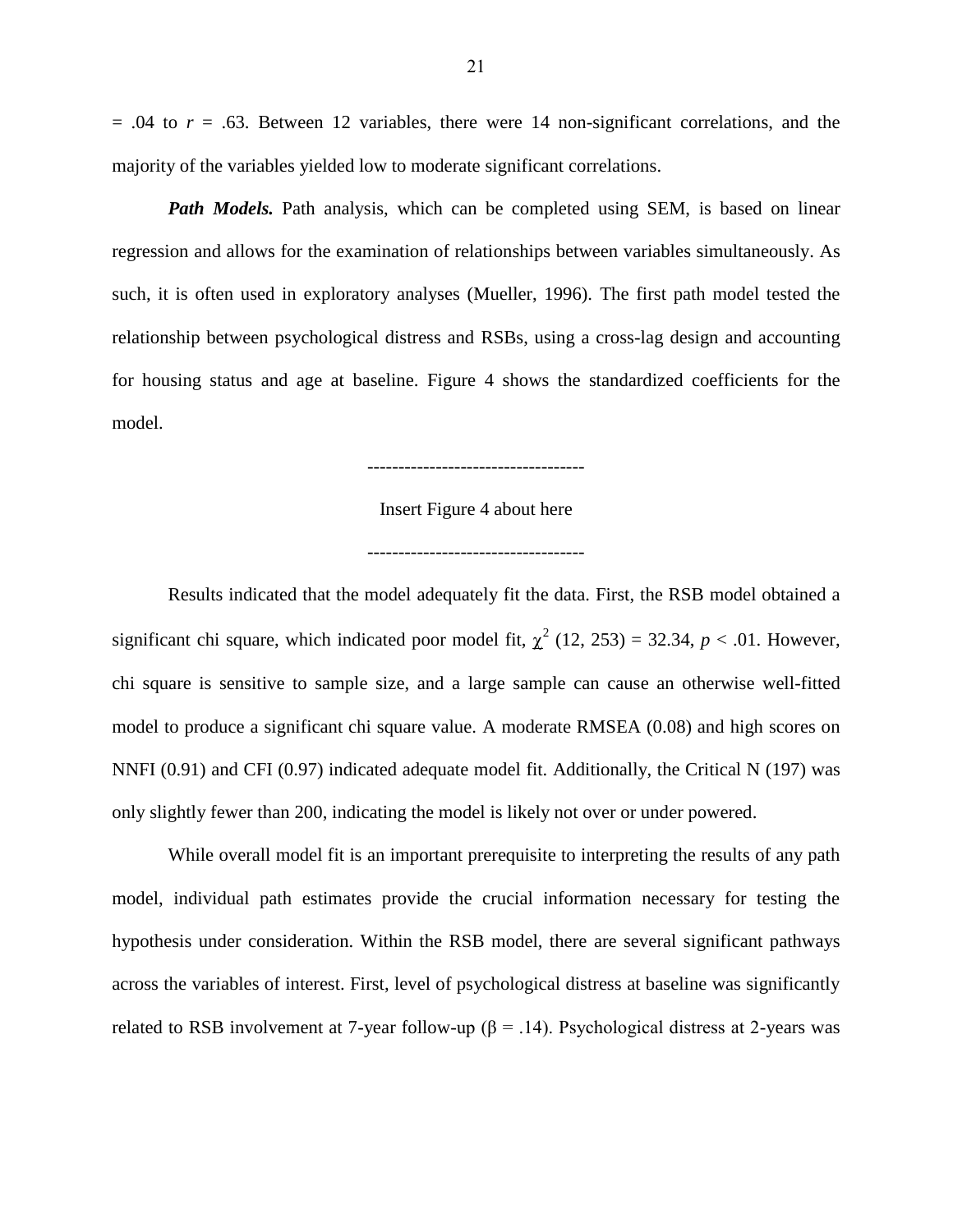significantly related to 5-year RSB involvement ( $\beta$  = .18). Additionally, level of RSBs at 2- ( $\beta$  =  $-16$ ) and 5-year ( $\beta$  = .15) follow-up significantly related to psychological distress at 7-years.

The second path model was identical to the first in structure, but it tested substance abuse/dependence as the risky behavior. Figure 5 shows the standardized coefficients for the model.

-----------------------------------

Insert Figure 5 about here

-----------------------------------

Results indicated that the model adequately fit the data. First, chi square indicated poor model fit,  $\chi^2$  (12, 253) = 29.51,  $p < .01$ . However, a low RMSEA (0.07) and high scores on NNFI (0.94) and CFI (0.98) indicated adequate to good model fit. The Critical N (224.89) suggested that the model was not likely to be over or under powered.

The substance abuse/dependence model produced two significant cross-lagged variable pathways. First, baseline symptoms of substance abuse/dependence significantly related to psychological distress two years later ( $\beta$  = .11). Additionally, 2-year psychological distress significantly related to symptoms of substance abuse/dependence at the 7-year follow-up ( $\beta$  = .13).

## **Discussion**

The purpose of this study was to examine, among at-risk youth, temporal relationships between psychological distress and risk-taking behaviors, in the form of risky sex and substance abuse/dependence. The study considered two possible explanatory models for these relationships; the self-medication hypothesis and the risk-first hypothesis.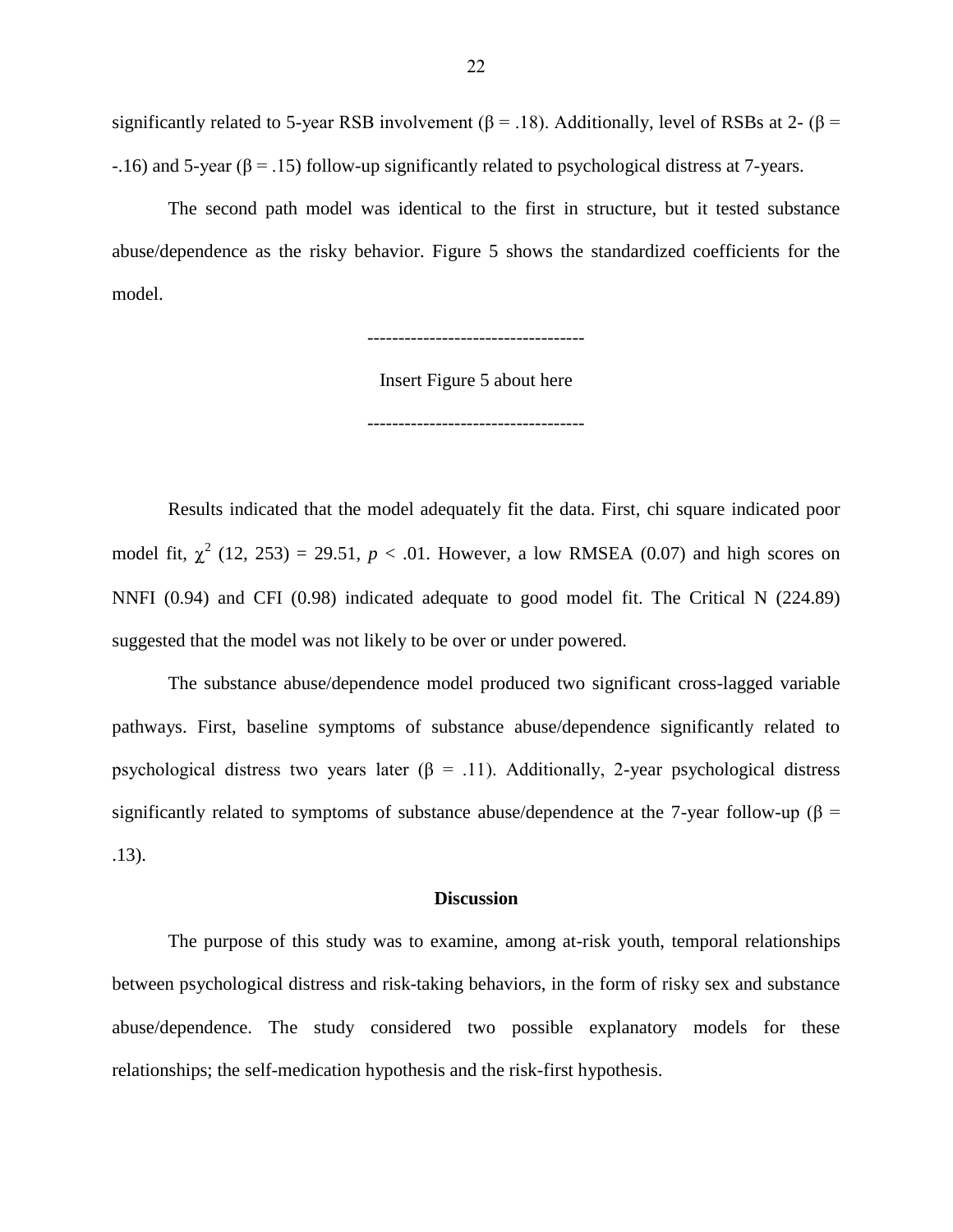The self-medication hypothesis proposes that individuals first experience psychological distress before becoming involved in substance use and risky behaviors as a means of decreasing or coping with distress (Greeley and Oei, 1999; Kessler et al., 1996; Khantzian, 1985). Substance abuse/dependence, and theoretically other risk behaviors, can act as positive reinforcers by producing positive effects, but they more often decrease painful and distressing thoughts and emotions by acting as a negative reinforcer (Cooper, 1994; Cooper, Russell, Skinner, & Windle, 1992; Greeley and Oei, 1999).

Alternatively, the risk-first hypothesis proposes potentially similar relationships between the variables, but an opposite temporal sequence. Specifically, this model posits that individuals become first involved in risky behaviors, such as substance abuse/dependence and RSBs, and these later lead to psychological distress (Goodman & Capitman, 2000; Rao, Daley, & Hammen, 2000). Later distress may be a direct result of risk-taking behaviors, but it may also be due to factors related to risk-taking, such as an increased risk of trauma, sexually transmitted disease, or unplanned pregnancy (Halfours, Waller, Bauer, Ford, & Halpern, 2005).

The study attempted to examine relationships among the target variables using structural equation modeling. Given the strong support for both the self-medication and risk-first models, it was hypothesized that the models would yield support for both explanatory models, but perhaps one more than the other, suggesting better fit for one model.

The results of this study provide additional support for the relationship between psychological distress and risk behaviors such as substance abuse/dependence and risky sexual behaviors. The results suggest that the basic model representing the competing self-medication and riskfirst hypotheses is adequate in describing some of the relationships between risk and psychological distress over time. The significant pathways found in each model were unique, suggesting the relationships between RSBs and psychological distress differ from those between psychological distress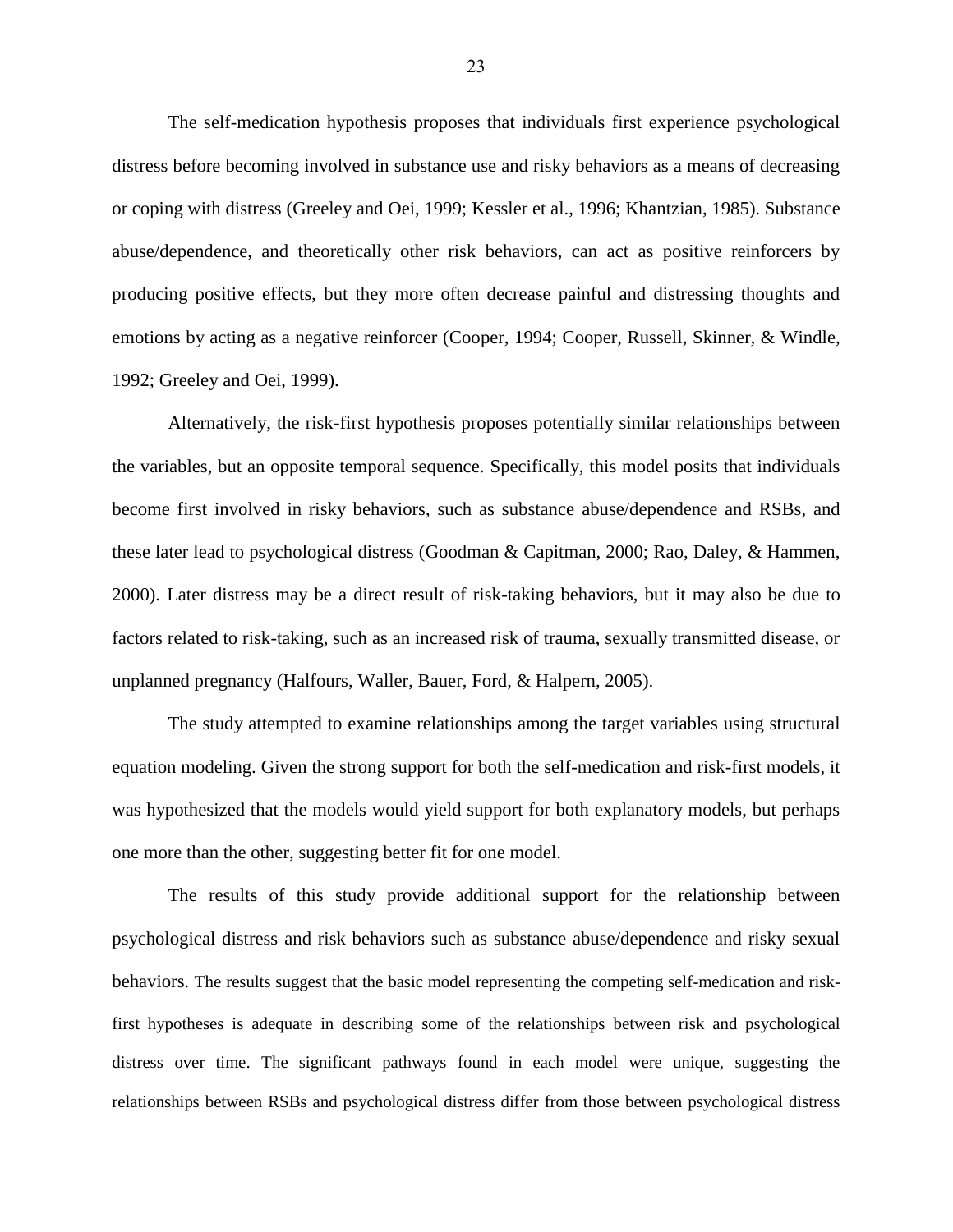and substance abuse/dependence. Each model produced at least one significant pathway from psychological distress to risk and from risk to distress, providing evidence for both explanatory models, as predicted by the hypothesis. However, neither explanation earned more support than the other.

The substance abuse/dependence model findings suggest that the risk-first model may fit best when subjects are young and already substance-involved. When this is the case, the significant pathway suggests that substance abuse/dependence is predictive of psychological distress two years later. Conversely, baseline distress was not significantly related to later substance abuse/dependence over the same interval of time. This is consistent with findings that substance-involved youth, particularly those who abuse alcohol, are more likely to become emotionally distressed, and even suicidal, later in adolescence (Swahn & Bossarte, 2007; Swahn, Bossarte, Ashby, & Meyers, 2010). However, the literature provides little explanation for the specific timing of this significant pathway, which raises some questions about the meaning of this finding. Why does substance abuse/dependence predict distress over the following two years, and not later? Additionally, what makes baseline substance abuse/dependence uniquely predictive of future distress, while this relationship is absent across the other time points? It is possible that the relative infrequency of substance abuse/dependence among younger adolescents makes it a more unique risk factor. However, as research suggests, substance abuse/dependence increases as youth age, with nearly half of high school students reporting alcohol use and nearly one third reporting marijuana use (Centers for Disease Control and Prevention, 2009). These high rates of substance abuse/dependence may render it less powerful as a unique predictor of future distress over time.

The substance abuse/dependence model also yielded a significant path between 2-year psychological distress and 7-year substance abuse/dependence. This finding is consistent with the self-medication hypothesis, though it is unclear why distress at this particular time point is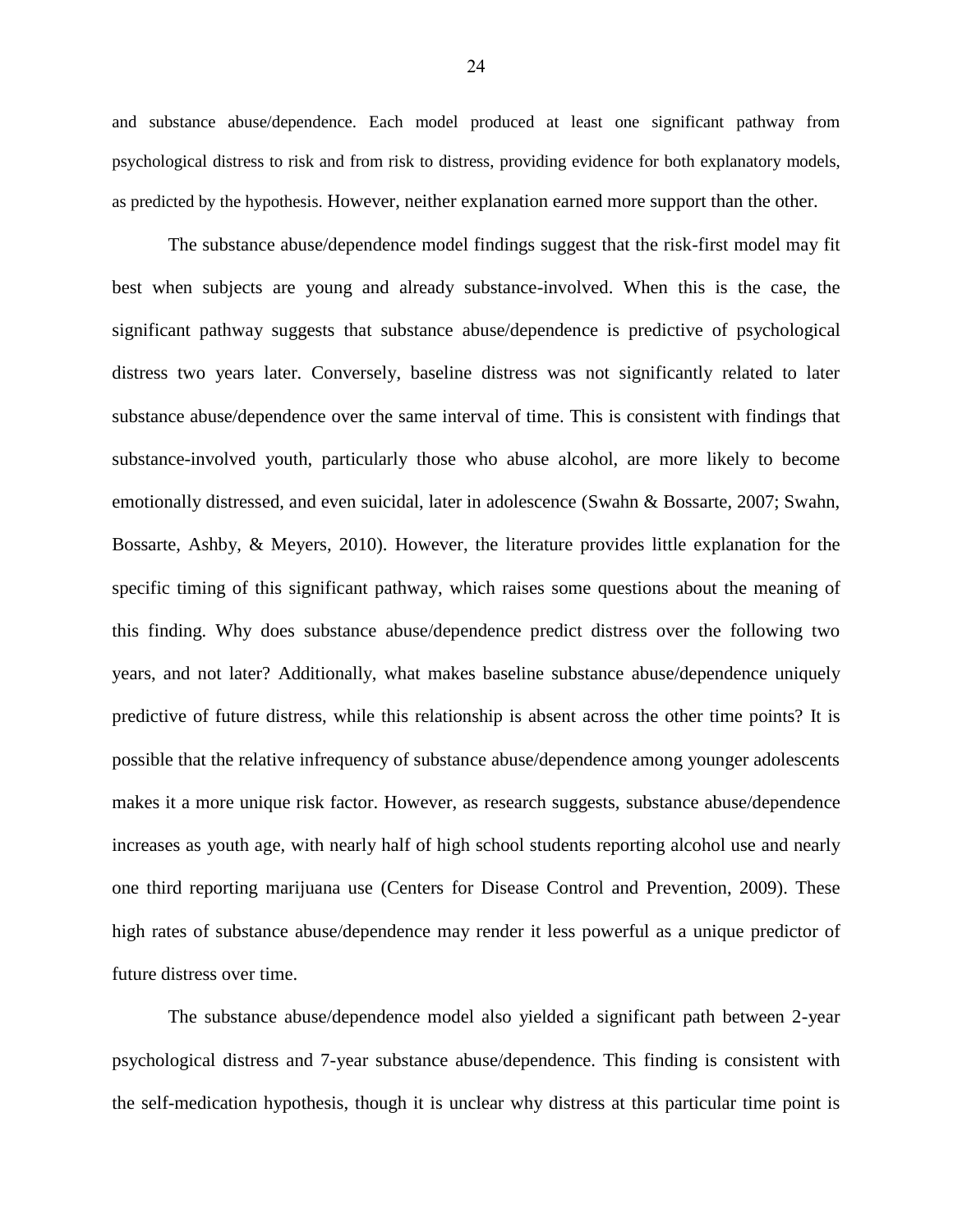related specifically to substance abuse/dependence only 5 years later. This finding may be similar to the one previously discussed, in that substance abuse/dependence increases with age, with much higher rates occurring among those in their early twenties than among those just a few years younger (Costello, Mustillo, Erkanli, Keeler, & Angold, 2003). It is possible that in their early twenties, when developmentally youth may face additional pressures surrounding the struggle for self-sufficiency and adult identity, those who are prone to emotional distress are most likely to abuse substances. Until that critical time in their development, the youth may have been relatively supported by services such as foster care, K-12 education, and social norms that encourage caring for minors. In their 20s, without such supports, the more psychologically vulnerable may be particularly susceptible to the lures of substances as a means of coping (Cooper, 1994; Cooper, Russell, Skinner, & Windle, 1992; Greeley and Oei, 1999).

The RSB model also produced a number of significant pathways which may be meaningful, though complex. Baseline psychological distress predicted RSBs 7 years later, suggesting a relationship between early distress and much later risk taking. Similarly, 2-year distress predicted 5-year RSBs. It is possible that until the youth reached an average of age 20, many abstained from sexual activities, making it more difficult to predict RSBs at earlier time points. However, once youth became sexually active, they engaged in risky sex. Very few sexually-active individuals at any time point endorsed a small number of RSBs, therefore as more individuals endorsed engaging in sexual activity, most reported engaging in several risky sexual behaviors. This increase in sexual activity across adolescence is consistent with the literature, as is the high involvement in sexual risk taking among at-risk youth (Centers for Disease Control & Prevention, 2009; Kessler, Sonnega, Bromet, Hughes, & Nelson, 1995). These two significant pathways may be seen as supporting the self-medication hypothesis for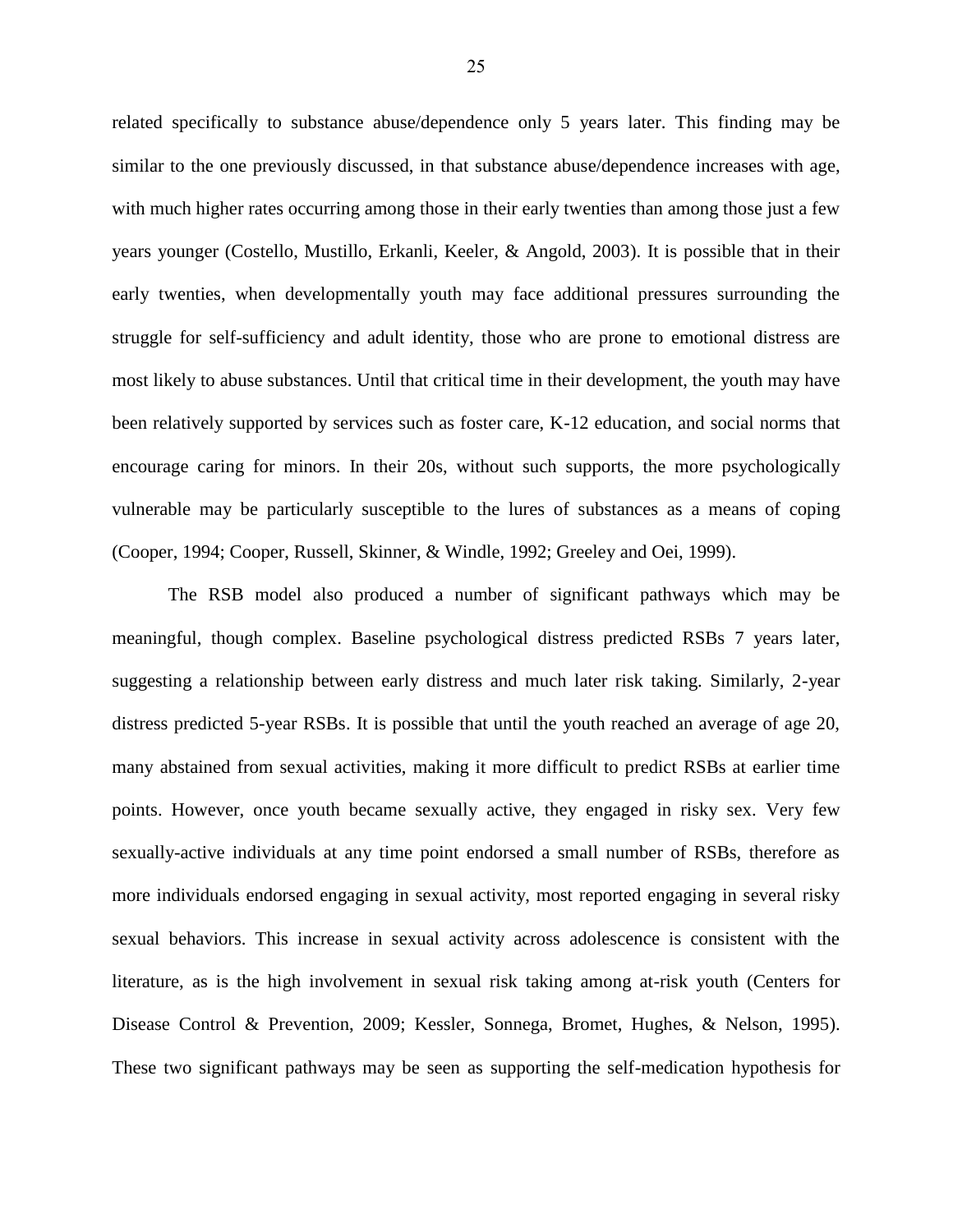risk taking. Upon becoming sexually active, those who were most prone to psychological distress were most likely to engage in more sexual risk-taking.

While two of the RSB model pathways support the self-medication hypothesis, two others offer alternative evidence. Interestingly, 2-year RSBs were negatively related to changes in psychological distress at 7-year follow-up. This significant pathway was not predicted and was especially surprising given the non-significant simple correlation between 2-year RSBs and 7 year GSI (see Table 5). This finding contradicts the positive relationship demonstrated between 5-year RSBs and 7-year psychological distress, which is conceptually in line with the risk-first hypothesis. It is possible that the unexpectedly significant pathway between 2-year RSBs and 7 year change in GSI is a spurious finding and it is also possible that the inclusion of a variety of pathways in the model add to a significant total effect between these variables that is difficult to understand. These perplexing results point to a need to further understand the relationships between RSBs and distress, and the role of various forces in the lives of youth. The current model does not account for the potentially complex influence of social environment, parental involvement, personality, or any other additional factor which might further complicate when and why youth take risks or become psychologically distressed.

These results point to important implications for future research, as well as intervention and policy. Evidence for both the risk-first and self-medication explanatory models suggests that both may help to explain the experiences of some youth. It is possible that among youth there exist subgroups whose trajectories may more closely align with one of the two models. Research into the possibility of these subgroups may help to inform which groups are at the greatest risk for negative outcomes, and which may be best served by interventions targeting either psychological distress of risk-involvement. As risk and psychological distress appear to both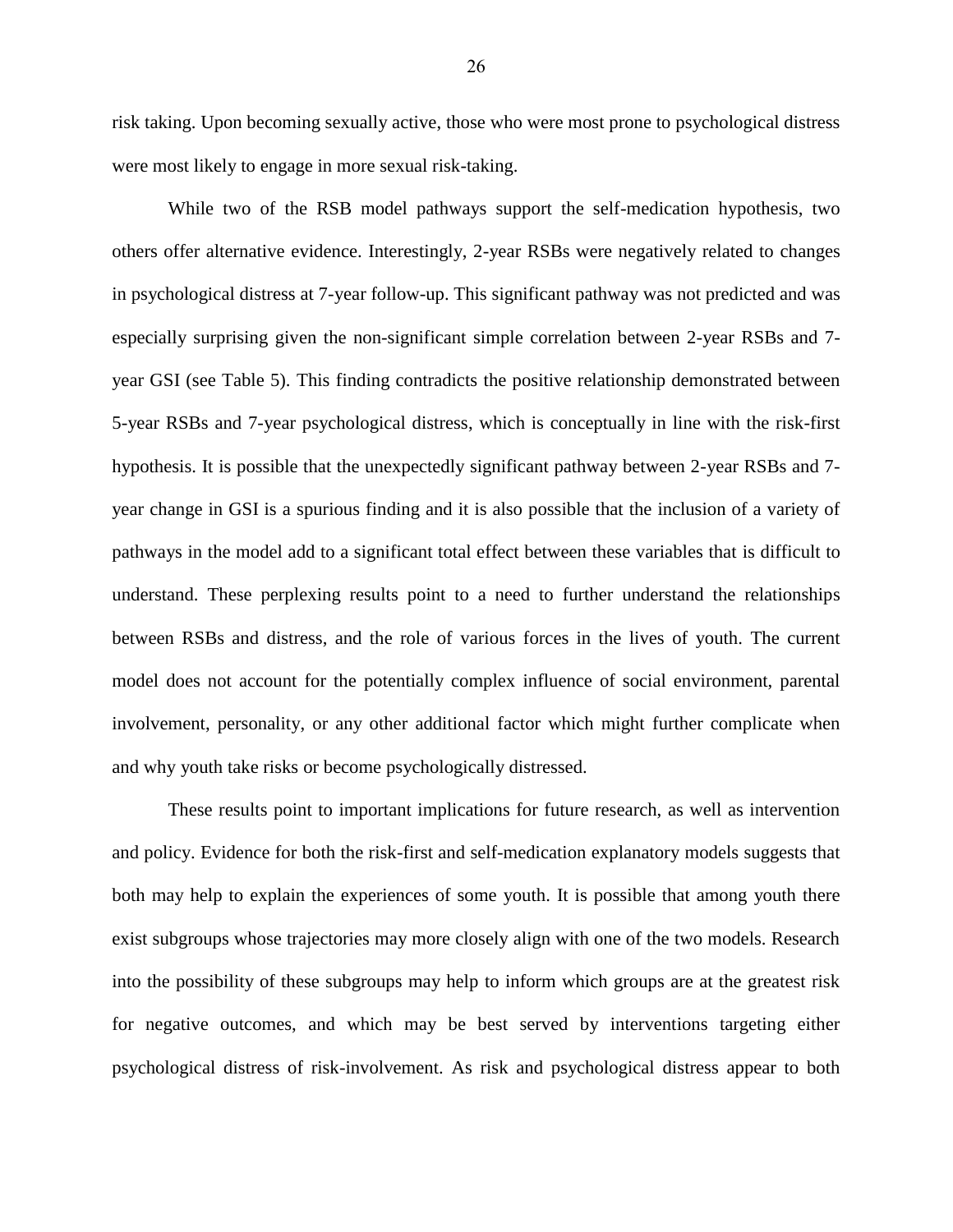precede and follow one another, it may be best to develop interventions that address the influence of both. Additionally, the findings provide evidence for the importance of assessing and targeting RSBs among at-risk youth. Policies aimed at improving mental health among youth should include provisions for assessment and intervention targeting the risk factors of RSBs and substance abuse/dependence. Additionally, policies and programs which target these risky behaviors should include provisions for the assessment and treatment of psychological distress.

This study has a number of important theoretical and practical limitations which warrant discussion. First, although the sampling was thorough and the sample representative, all potential sites for homeless youths were not explored. While shelters and other service agencies are frequented by the majority of this population, many also reside among friends and family for brief periods (so-called "couch surfers"), making them more difficult to reach when conducting research.

Additionally, a number of individuals did not have available follow-up data. While the data were found to be missing completely at random, and thus appropriate for Multiple Imputation, real data on the full 398 person sample might have provided more power for the analyses and it might have made the results more representative of the larger population of atrisk youth. Finally, the sole reliance on self-report measures in this study may be considered a limitation. Self-report is often susceptible to social desirability and it may have also been influenced by a potential lack of knowledge about key concepts among participants. Multimethod or multi-informant methods are encouraged, where feasible, in future projects wishing to analyze similar relationships among the target variables.

An additional consideration is the developmental span of this study. At baseline, ages ranged from 13-17. While this is only a four-year span, it encompasses a broad range of physical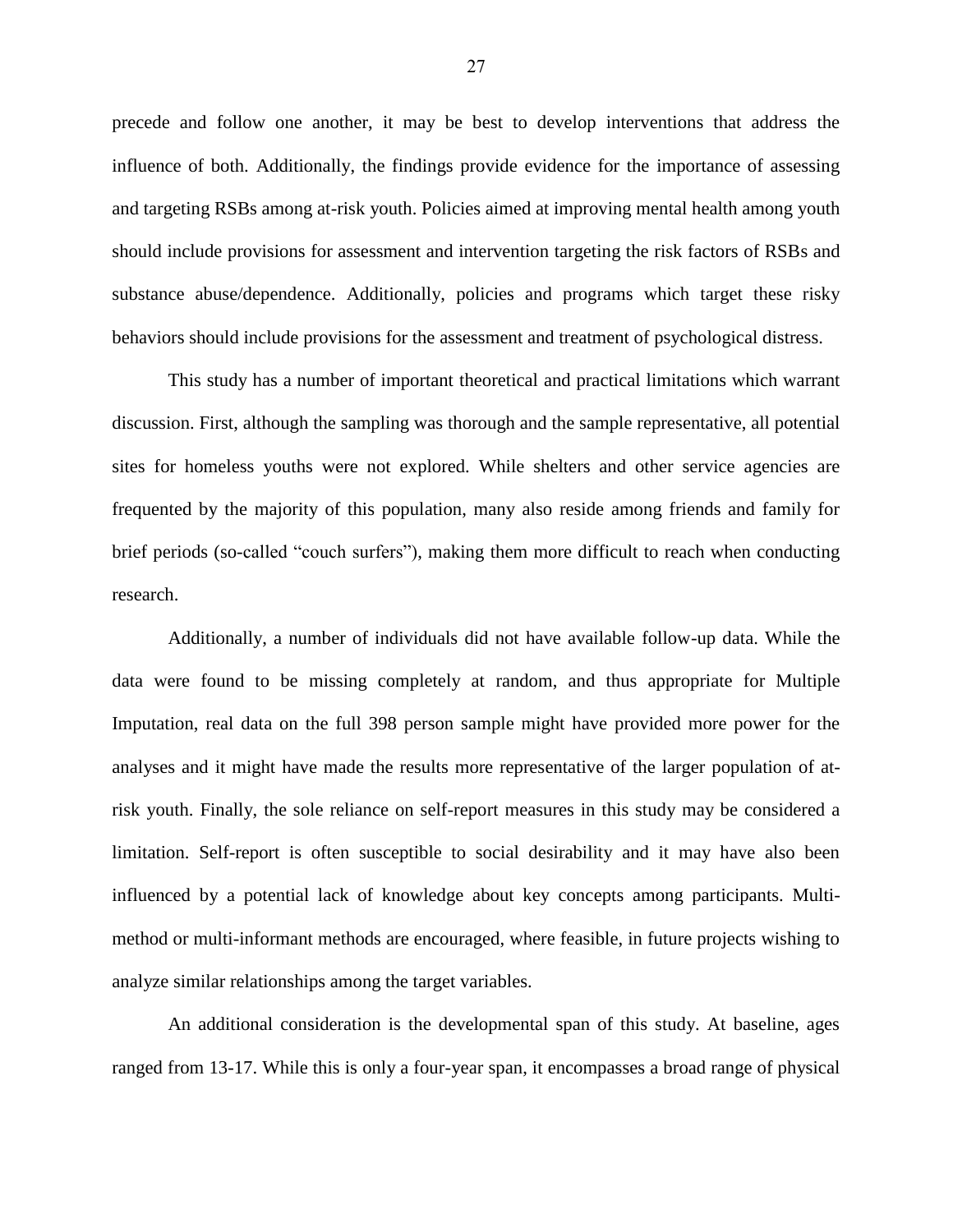and psychological maturity levels. The current study attempted to account for this by including baseline-age in the model, but it was impossible to account for maturity and knowledge. This limitation is perhaps more problematic in light of the aforementioned complete reliance on selfreport measures. While research is clear that involvement with substances and RSBs increases throughout adolescence, as does psychological distress, few studies look at the understanding adolescents have regarding these variables (Carpenter, 2001; Centers for Disease Control and Prevention, 2009). This may be particularly true for RSBs, as sexual knowledge is typically gained throughout adolescence, and the definitions of such terms as 'abstinence,' 'sex,' 'virginity,' and 'intercourse' can vary widely depending on age, maturity, sexual experience, and cultural background (Bersamin, Fisher, Walker, Hill, & Grube, 2007; Carpenter, 2001). Perhaps, looking at these variables longitudinally requires a more comprehensive understanding of the impact of development on the ways they manifest in the population.

Theoretically, the risk-taking behaviors considered here are but a limited sample of the risky behaviors in which at-risk youth might engage. While RSBs and drug and alcohol abuse/dependence are certainly prevalent, a stronger model might have also included illegal behaviors, such as shoplifting, arson, and vandalism, and other sensation-seeking behaviors, such as gambling and reckless driving. Sensation-seeking behaviors have been linked to increases in alcohol and drug use, as well as increased RSBs (McCoul & Haslam, 2001; Roberti, 2004). Future analyses might try to include some, or all, of these risky behaviors in an attempt to modify and improve the model.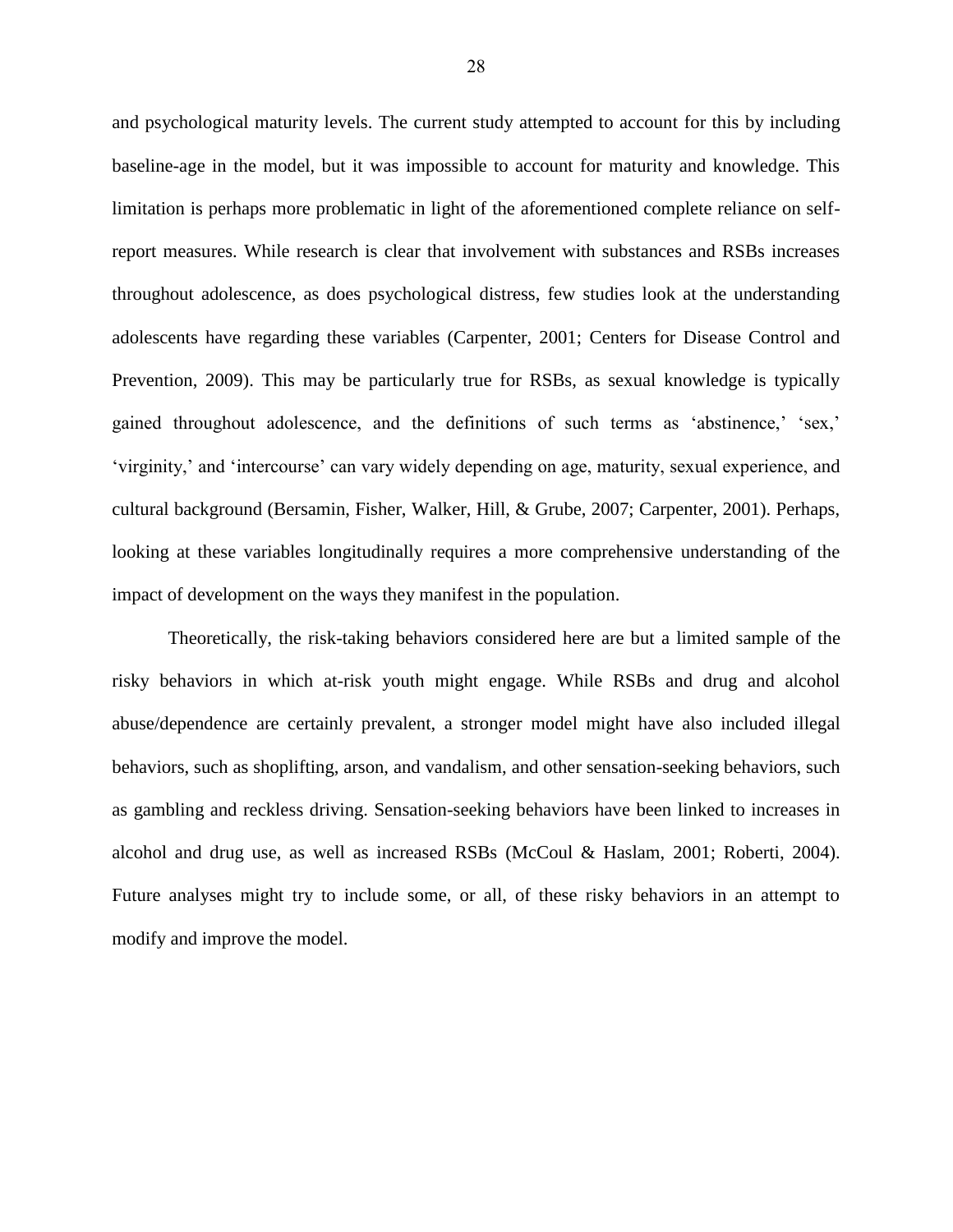#### **REFERENCES**

- Aber, J. L., Bennett, N. G., Li, J., & Conley, D. C. (1997). The effects of poverty on child health and development. *Annual Review of Public Health, 18,* 463-483.
- American Academy of Pediatrics. (1999). Adolescent pregnancy: Current trends and issues. *Pediatrics, 103,* 516-524.
- Armstrong, T. D., & Costello, E. J. (2002). Community studies on adolescent substance use, abuse, or dependence and psychiatric comorbidity. *Journal of Consulting and Clinical Psychology, 70,* 1224-1239.
- Averett, S. L., Rees, D. I., & Argys, L. M. (2002). The impact of government policies and neighborhood characteristics on teenage sexual activity and contraceptive use. *American Journal of Public Health, 92,* 1773-1778.
- Bachanas, P. J., Morris, M. K., Lewis-Gess, J. K., Sarett-Cuasay, E. J., Sirl, K., Ries, J. K., & Sawyer, M. K. (2002). Psychological adjustment, substance use, HIV knowledge, and risky sexual behavior in at-risk minority females: Developmental differences during adolescence. *Journal of Pediatric Psychology, 27,* 373-384.
- Bailey, S. L., Camlin, C. S., Ennett, S. T. (1998). Substance use and risky sexual behavior among homeless and runaway youth. *Journal of Adolescent Health, 23,* 378-388.
- Baraldi, A. N., & Enders, C. K. (2010). An introduction to modern missing data analyses. *Journal of School Psychology*, *48*(1), 5-37.
- Bersamin, M. M., Fisher, D. A., Walker, S., Hill, D. L., & Grube, J. W. (2007). Defining virginity and abstinence: Adolescents' interpretations of sexual behaviors. *Journal of Adolescent Health, 41,* 182-188.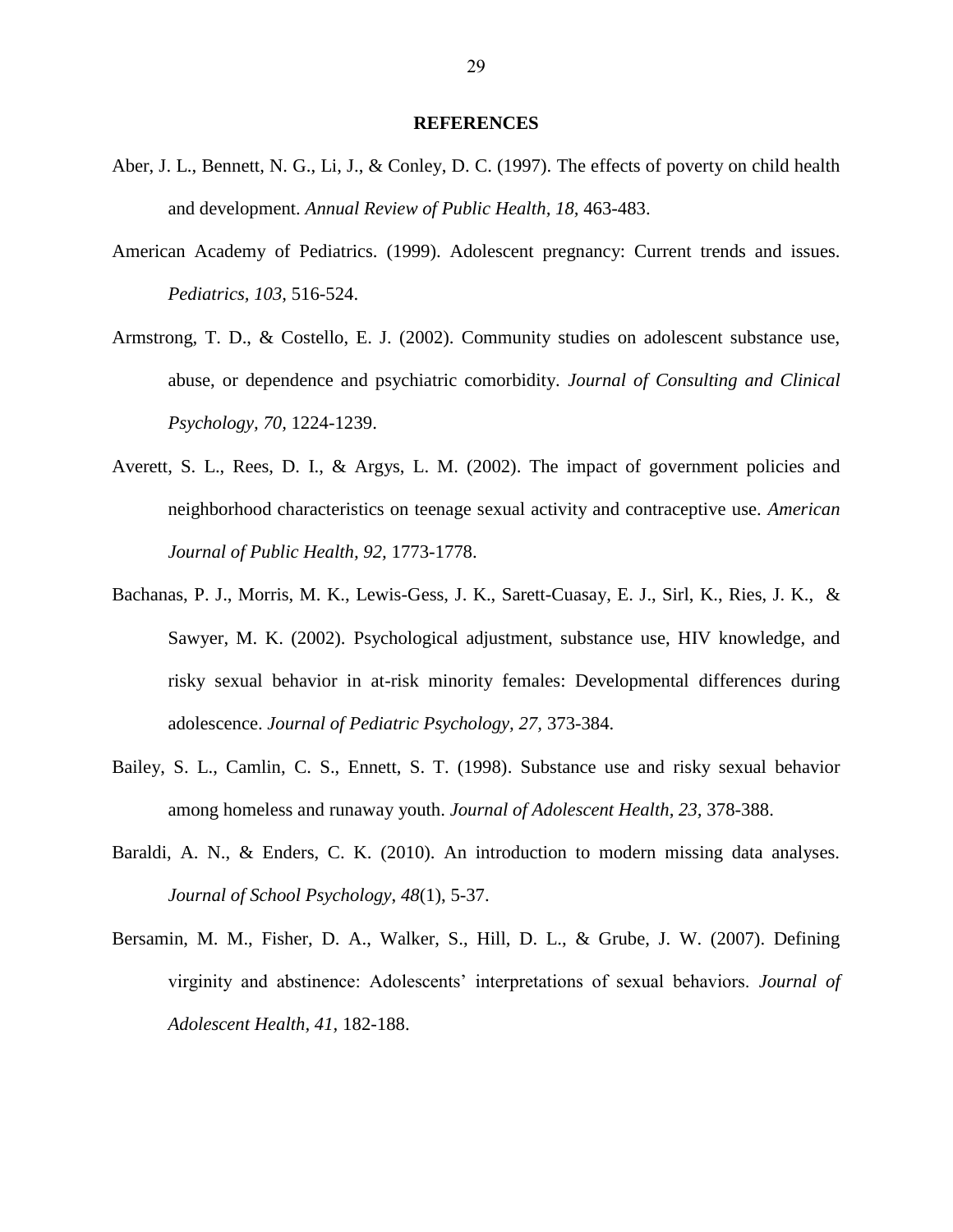- Bolton, R, Vincke, J, Mak, R, & Dennehy E. (1992). Alcohol and risky sex: In search of an elusive connection. *Medical Anthropology, 14,* 323-363.
- Brook, D. W., Brook, J. S., Zhang, C., Cohen, P., & Whiteman, M. (2002). Drug use and the risk of major depressive disorder, alcohol dependence, and substance use disorders. *Archive of General Psychiatry, 59,* 1039-1044.
- Buckner, J. C., Beardslee, W. R., & Bassuk, E. L. (2004). Exposure to violence and low-income children's mental health: Direct, moderated, and mediated relations. *American Journal of Orthopsychiatry, 74,* 413-423.
- Bukstein, O., Glancy, L. J., & Kaminer, Y. (1992). Patterns of affective comorbidity in a clinical population of dually diagnosed adolescent substance abusers. *Journal of the American Academy of Child and Adolescent Psychiatry, 31,* 1041-1045.
- Burnam, A., & Koegel, P. (1988). Methodology for obtaining a representative sample of homeless persons: The Los Angeles Skid Row Study*. Evaluation Review, 12,* 117-152.
- Carpenter, L. M. (2001). The ambiguity of "having sex": The subjective experience of virginity loss in the United States. Journal of Sex Research, 38, 127-139.
- Cohen, J. A., Mannarino, A. P., Zhitova, A. C., & Capone, M. E. (2003). Treating child abuserelated posttraumatic stress and comorbid substance abuse in adolescents. *Child Abuse & Neglect*, *27*, 1345-1365.
- Costello, E. J., Angold, A., Burns, B. J., Stangl, D. K., Tweed, D. L., Erkanli, A., & Worthman, C. M. (1996). The Great Smoky Mountains Study of Youth; Goals, design, methods, and the prevalence of DSM-III-R disorders. *Archives of General Psychiatry, 53,* 1129-1136.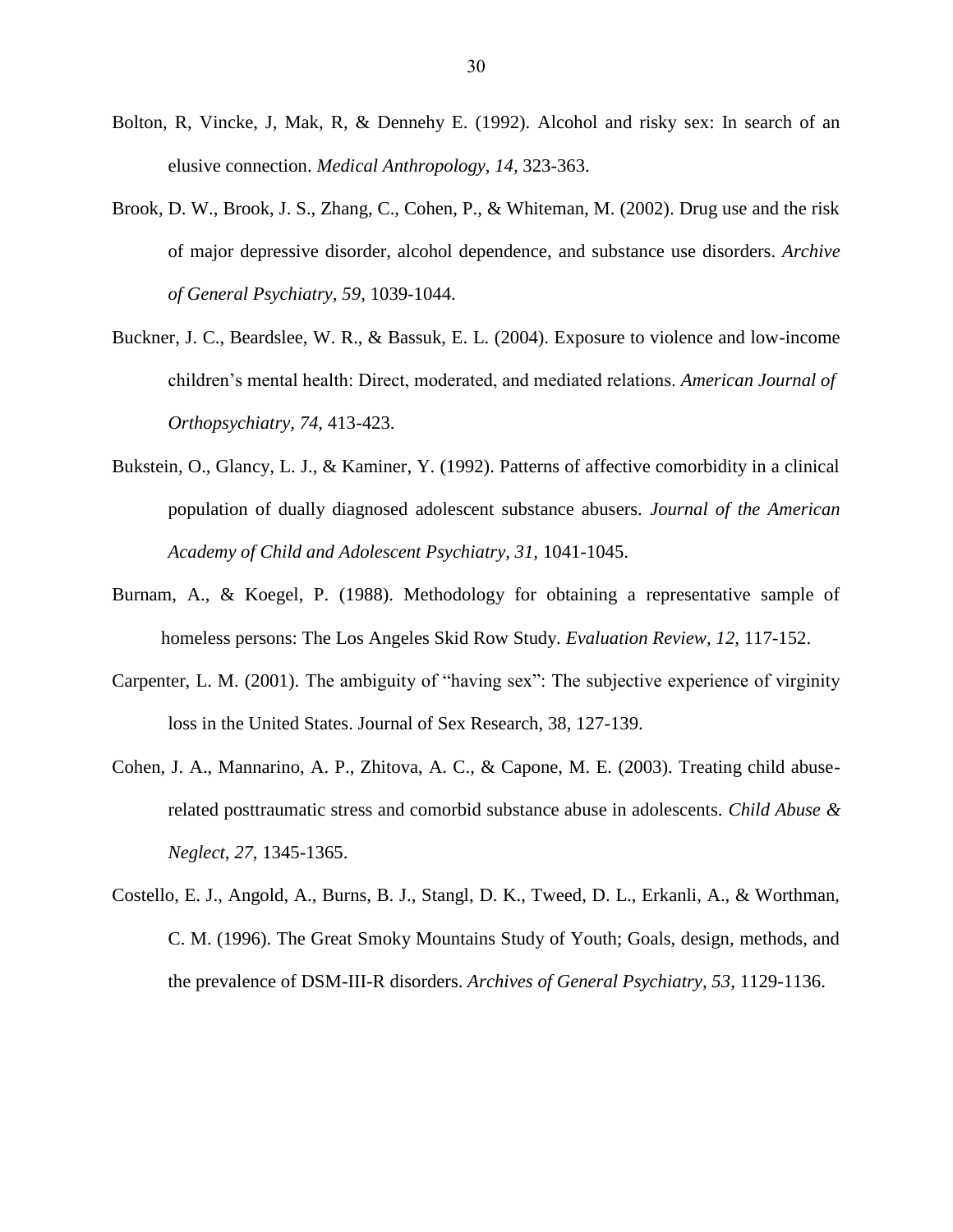- Costello, E. J., Erkanli, A., Federman, E., & Angold, A. (1999). Development of psychiatric comorbidity with substance abuse in adolescents: Effects of timing and sex. *Journal of Clinical Child Psychology, 28*, 298 -311.
- Costello, E. J., Mustillo, S., Erkanli, A., Keeler, G., & Angold, A. (2003). Prevalence and development of psychiatric disorders in childhood and adolescence. *Archive of General Psychiatry, 60,* 837-844
- Cauce, A. M., Paradise, M., Ginzler, J. A., Embry, L., Morgan, C. J., Lohr, Y., & Theofelis, J. (2000). The characteristics and mental health of homeless adolescents: Age and gender differences. *Journal of Emotional and Behavioral Disorders, 8*, 230-239.
- Cauce, A. M., Morgan, C. J., Wagner, V., Moore, E., & et al. (1994). Effectiveness of intensive case management for homeless adolescents: Results of a 3-month follow-up. Special Series: Center for Mental Health Services Research Projects*. Journal of Emotional & Behavioral Disorders, 2*, 219-227.
- Centers for Disease Control and Prevention. (2009). Youth Risk Behavior Surveillance; United States, 2009. Retrieved from http://www.cdc.gov/mmwr/pdf/ss/ss5905.pdf
- Centers for Disease Control and Prevention. (2010). Cervical cancer. Retrieved from http://www.cdc.gov/cancer/cervical/pdf/Cervical\_FS\_0510.pdf
- Centers for Disease Control and Prevention. (2011). HIV among youth. Retrieved from http://www.cdc.gov/hiv/youth/pdf/youth.pdf
- Cooper, M. L. (1994). Motivations for alcohol use among adolescents: Development and validation of a four-factor model. *Psychological Assessment, 5,* 117-128.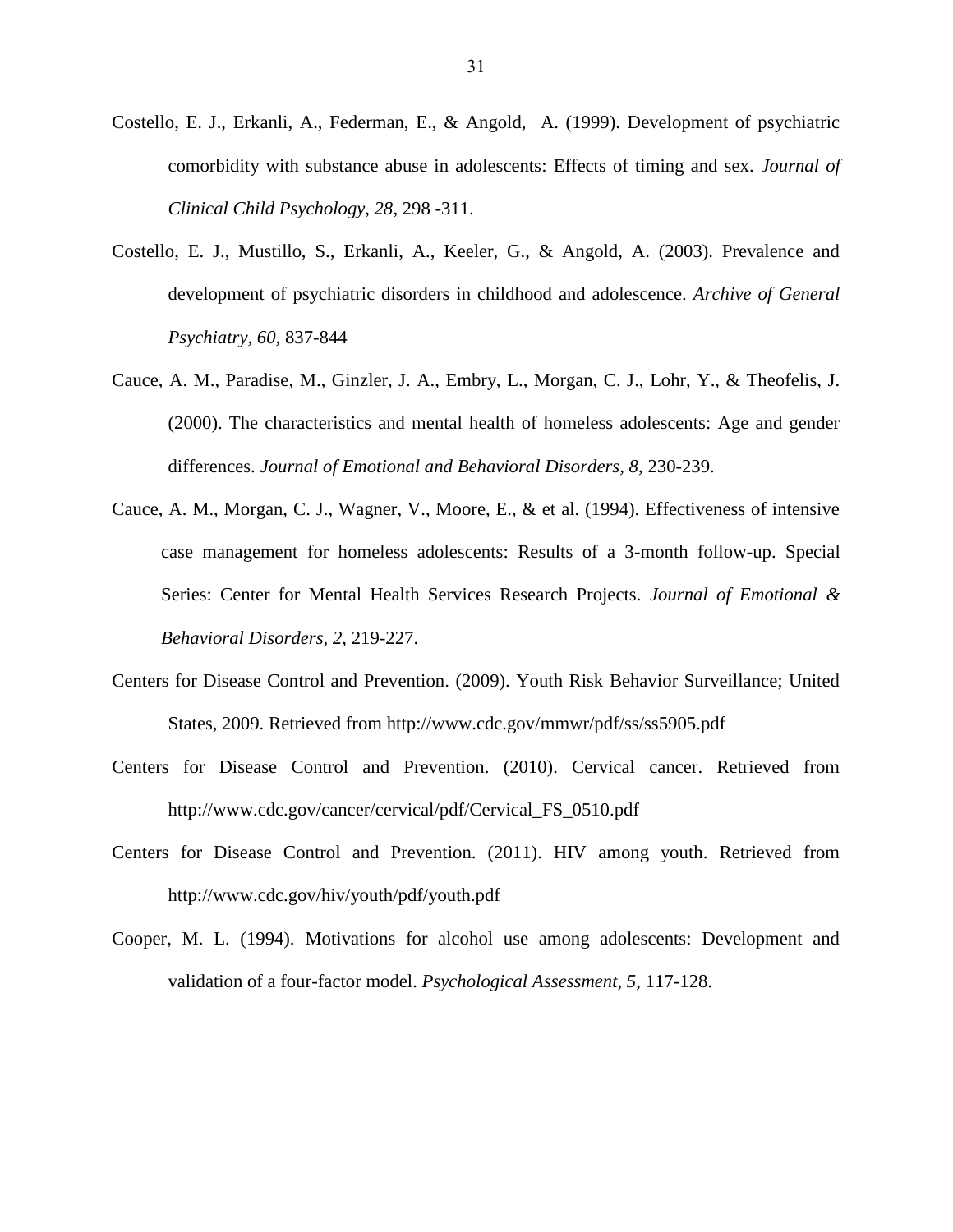- Cooper, M. L., Russell, M., & George, W. H. (1988). Coping, expectancies, and alcohol abuse: A test of social learning formulations. *Journal of Abnormal Psychology, 97,* 218-230. Retrieved from http://dx.doi.org.proxy.lib.wayne.edu/10.1037/0021-843X.97.2.218
- Cooper, M. L., Russell, M., Skinner, J. B., & Windle, M. (1992). Development and validation of a three-dimensional measure of drinking motives. *Psychological Assessment, 4,* 123-132
- Dermen, K. H., Cooper, M. L., & Agocha, V. B. (1998). Sex-related alcohol expectancies as moderators of the relationship between alcohol use and risky sex in adolescents. *Journal of Studies on Alcohol, 59,* 71-77.
- Derogatis, L. R., & Melisaratos, N. (1983). The Brief Symptom Inventory: An introductory report. *Psychological Medicine, 13,* 595-605.
- Dupere, V., Lacourse, E., Willms, J. D., Leventhal, T., & Tremblay, R. E. (2008). Neighborhood poverty and early transitions to sexual activity in young adolescents: A developmental ecological model. *Child Development, 79,* 1463-1476.
- Durrant, G. B. (2009). Imputation methods for handling item-nonresponse in practice: Methodological issues and recent debates. *International Journal of Social Research Methodology, 12,* 293-304.
- Ennett, S. T., Federman, E. B., Bailey, S. L., Ringwalt, C. L., & Hubbard, M. L. (1999). HIV risk behaviors associated with homelessness characteristics in youth. *Journal of Adolescent Health, 25*, 344-353.
- Fisher, P., Wicks, J., Shaffer, D., Piacentini, J., & Lapkin, J. (1992). Diagnostic Interview Schedule for Children Users' Manual. New York: Division of Child and Adolescent Psychiatry, New York Psychiatric Institute.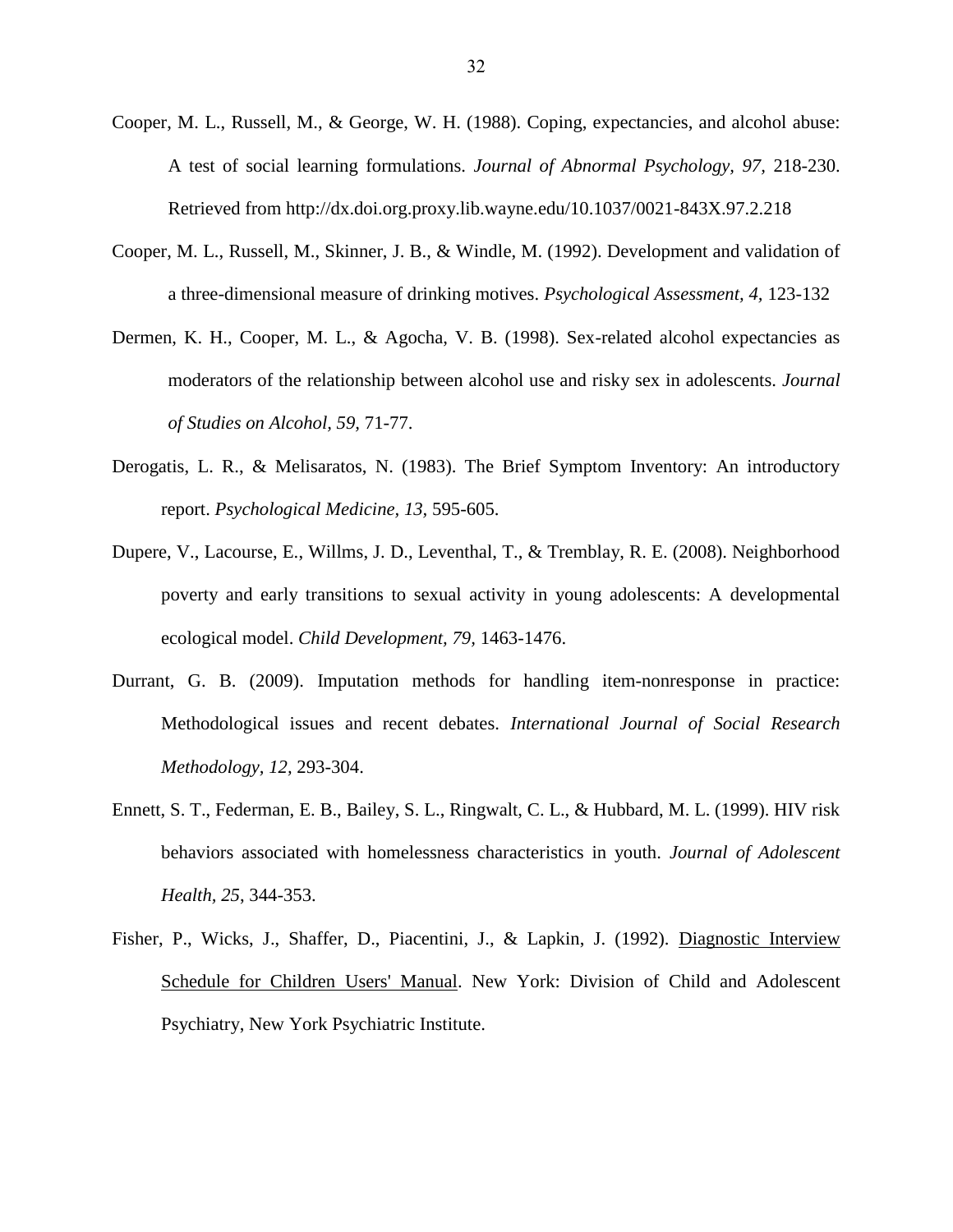- Forney, J. C., Lombardo, S., Toro, P. A. (2007). Diagnostic and other correlates of HIV risk behaviors in a probability sample of homeless adults. *Psychiatric Services, 58,* 92-99.
- Ge, X., Lorenz, F., Conger, R., & Elder, G. H. (1994). Trajectories of stressful life events and depressive symptoms during adolescence. *Developmental Psychology, 30,* 467- 483.
- Gold, R. S., Karmiloff-Smith, A., Skinner, M. J., & Morton, J. (1992). Situational factors and thought processes associated with unprotected intercourse in heterosexual students. *AIDS Care, 4,* 305-323.
- Goodman E, & Capitman J. (2000). Depressive symptoms and cigarette smoking among teens. *Pediatrics, 106,* 748 -755.
- Greeley, J., & Oei, T. (1999). Alcohol and tension reduction. In K. E. Leonard & H. T. Blane (Eds.), Psychological theories of drinking and alcoholism (2nd ed). New York: Guilford Press.
- Greene, J. M., Ennett, S. T., & Ringwalt, C. L. (1999). Prevalence and correlates of survival sex among runaway and homeless youth. *American Journal of Public Health, 89*, 1406-1409.
- Guo, J., Chung, I. J., Hill, K. G., Hawkins, J. D., Catalano, R. F., & Abbott, R. D. (2002). Developmental relationships between adolescent substance use and risky sexual behavior in young adulthood. *Journal of Adolescent Health, 31,* 354-362.
- Haley, N., Roy, E., Leclerc, P., Boudreau, J. F., & Boivin, J. F. (2004). HIV risk profile of male street youth involved in survival sex. *Sexually Transmitted Infections, 80,* 526-530.
- Hallfors, D. D., Waller, M. W., Bauer, D., Ford, C. A., & Halpern, C. T. (2005). Which comes first in adolescence; Sex and drugs or depression? *American Journal of Preventative Medicine, 29,* 163-170.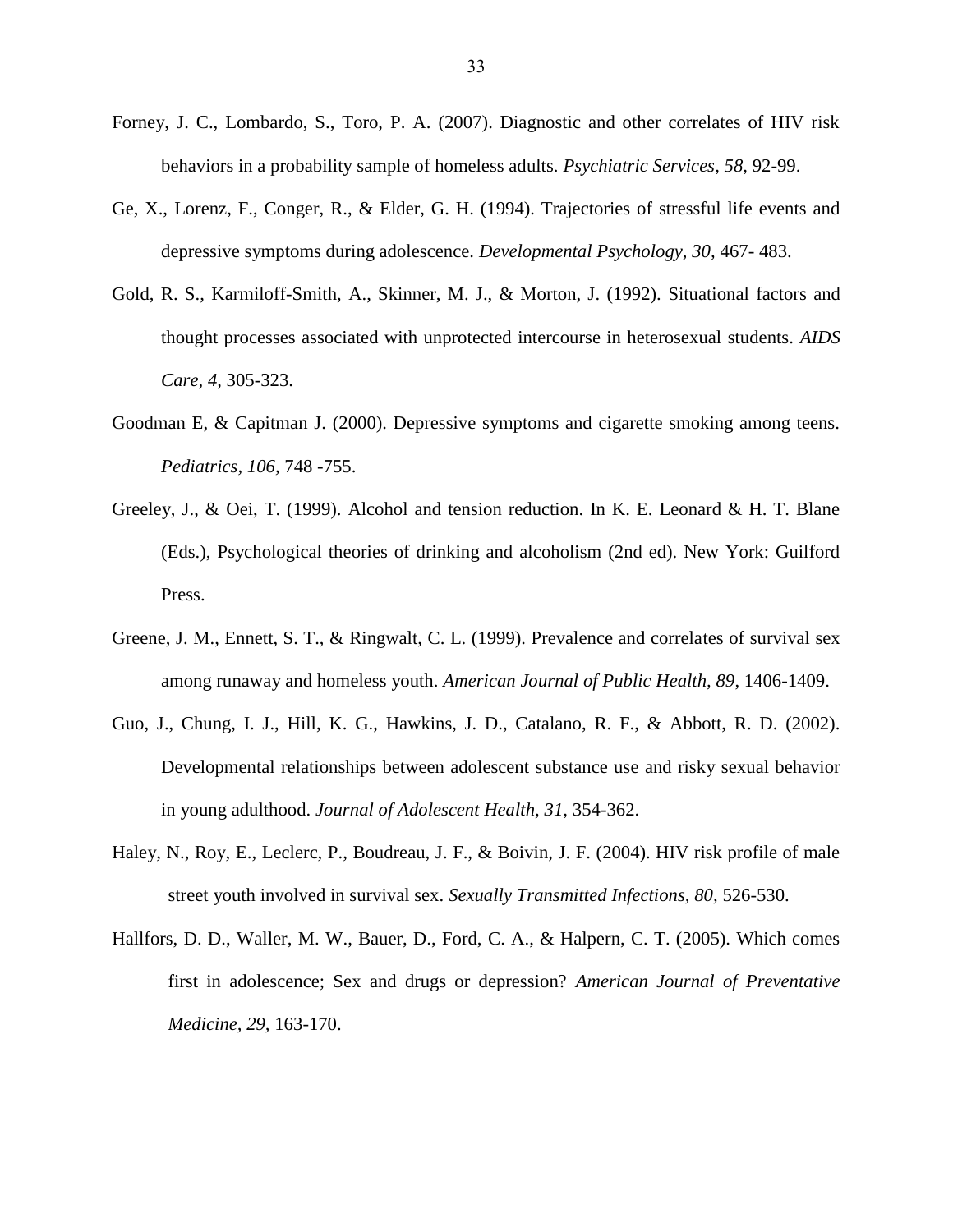- Hammen, C., & Compas, B. (1994). Unmasking unmasked depression in children and adolescents: The problem of comorbidity. *Clinical Psychology Review, 14,* 585-603.
- Hovens, J. G. F. M., Cantwell, D. P., & Kiriakos, L. (1994). Psychiatric comorbidity in hospitalized adolescent substance abusers. *Journal of the American Academy of Child and Adolescent Psychiatry, 33*, 476-483.
- Hoyle, R. H. E. (Ed.). (1995). *Structural equation modeling: Concepts, issues, and applications.* Thousand Oaks, CA: Sage Publications.
- Hussong, A. M., Hicks, R. E., Levy, S. A., & Curran, P. J. (2001). Specifying the relations between affect and heavy alcohol use among young adults. *Journal of Abnormal Psychology, 110,* 449-461. Retrieved from http://dx.doi.org.proxy.lib.wayne.edu/10.1037/0021-843X.110.3.449
- Jemmott, J. B., III, Jemmott, L. S., Fong, G. T., & McCaffree, K. (1999). Reducing HIV risk associated sexual behavior among African American adolescents: Testing the generality of intervention effects. *American Journal of Community Psychology, 27*, 161-187.
- Jöreskog, K. G. & Sörbom, D. (2006). LISREL 8.80 for Windows [Computer Software]. Lincolnwood, IL: Scientific Software International, Inc.
- Kessler, R. C., & Price, R. H. (1993). Primary prevention of secondary disorders: A proposal and agenda. *American Journal of Community Psychology, 21,* 607-633.
- Kessler, R. C., Nelson, C. B., McGonagle, K. A., Edlund, M. J., Frank, R. G., & Leaf, P. J. (1996). The epidemiology of co-occurring addictive and mental disorders: implications for prevention and service utilization. *American Journal of Orthopsychiatry, 66,* 17-31.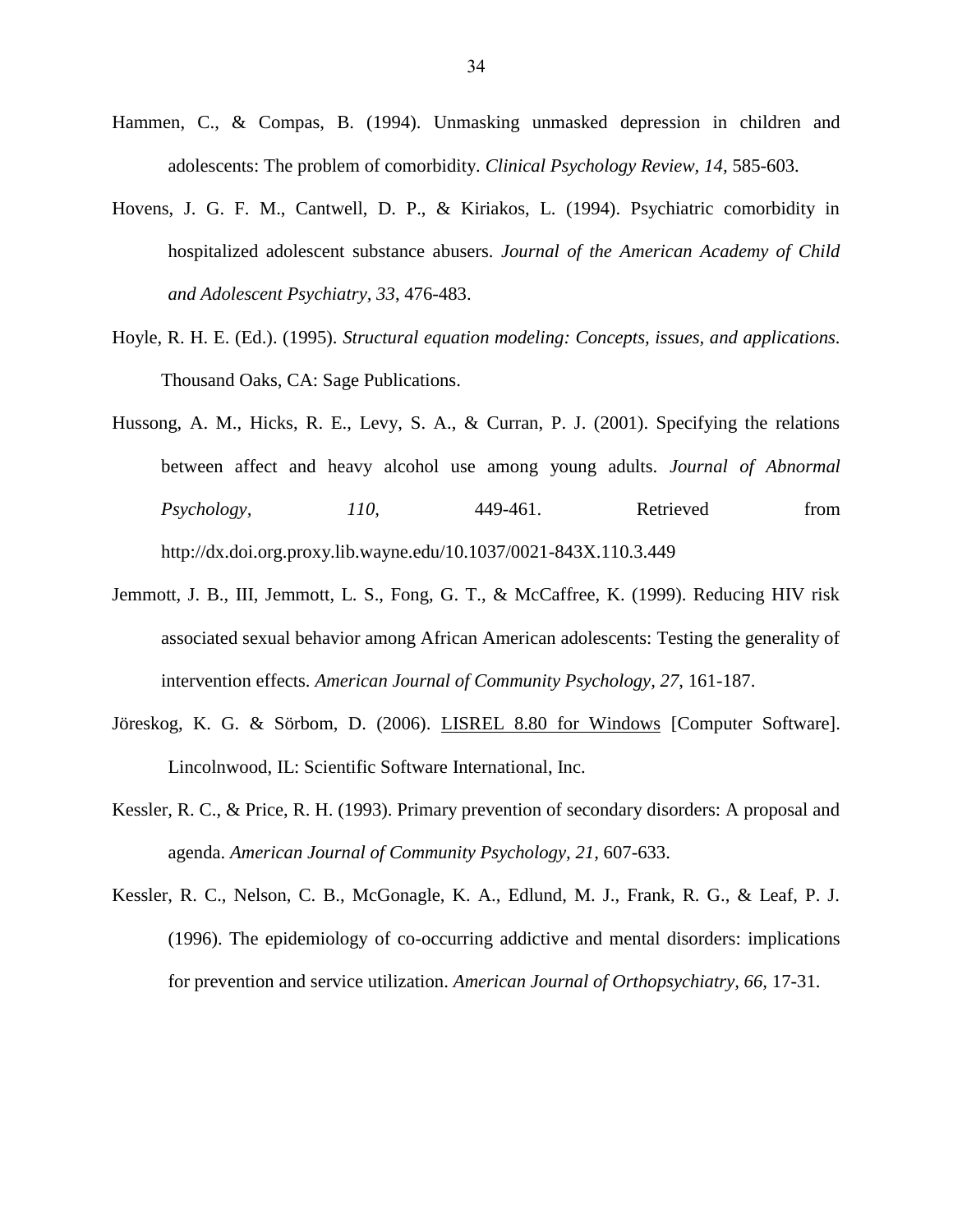- Kessler, R. C., Sonnega, A., Bromet, E., Hughes, M., & Nelson, C. B. (1995). Posttraumatic stress disorder in the National Comorbidity Survey. *Archives of General Psychiatry, 52*, 1048 -1060.
- Khantzian EJ. (1985).The self-medication hypothesis of addictive disorders: Focus on heroin and cocaine dependence. *American Journal of Psychiatry, 142*, 1259-1264.
- Kipke, M. D., O'Connor, S., Palmer, R., & MacKenzie, R. G. (1998). Street youth in Los Angeles: Profile of a group at high risk for human immunodeficiency virus infection. In M. D. Kipke & S. O'Connor & R. Palmer & R. G. MacKenzie & R. E. Muuss & H. D. Porton & et al. (Eds.), *Adolescent behavior and society: A book of readings* (5th ed.). New York, NY, USA: Mcgraw-Hill.
- Klee, H., & Reid, P. (1998). Drug use among the young homeless: Coping through selfmedication. *Health: An Interdisciplinary Journal For The Social Study Of Health, Illness And Medicine*, *2*, 115-134.
- Leigh, B. C. (1990). The relationship of substance use during sex to high-risk sexual behavior. *Journal of Sex Research, 27*, 199-213.
- Little, R. J. A., (1988). A test of missing completely at random for multivariate data with missing values. *Journal of the American Statistical Association, 83*, 1198-1202.
- Lombardo, S. (2001). Risky sexual behaviors and substance abuse among at-risk adolescents. Dissertation, Wayne State University, Department of Psychology.
- Lombardo, S.A., & Toro, P. A. (2003). Risky sexual behaviors and substance abuse among homeless and other at-risk adolescents. Unpublished manuscript, Wayne State University, Department of Psychology.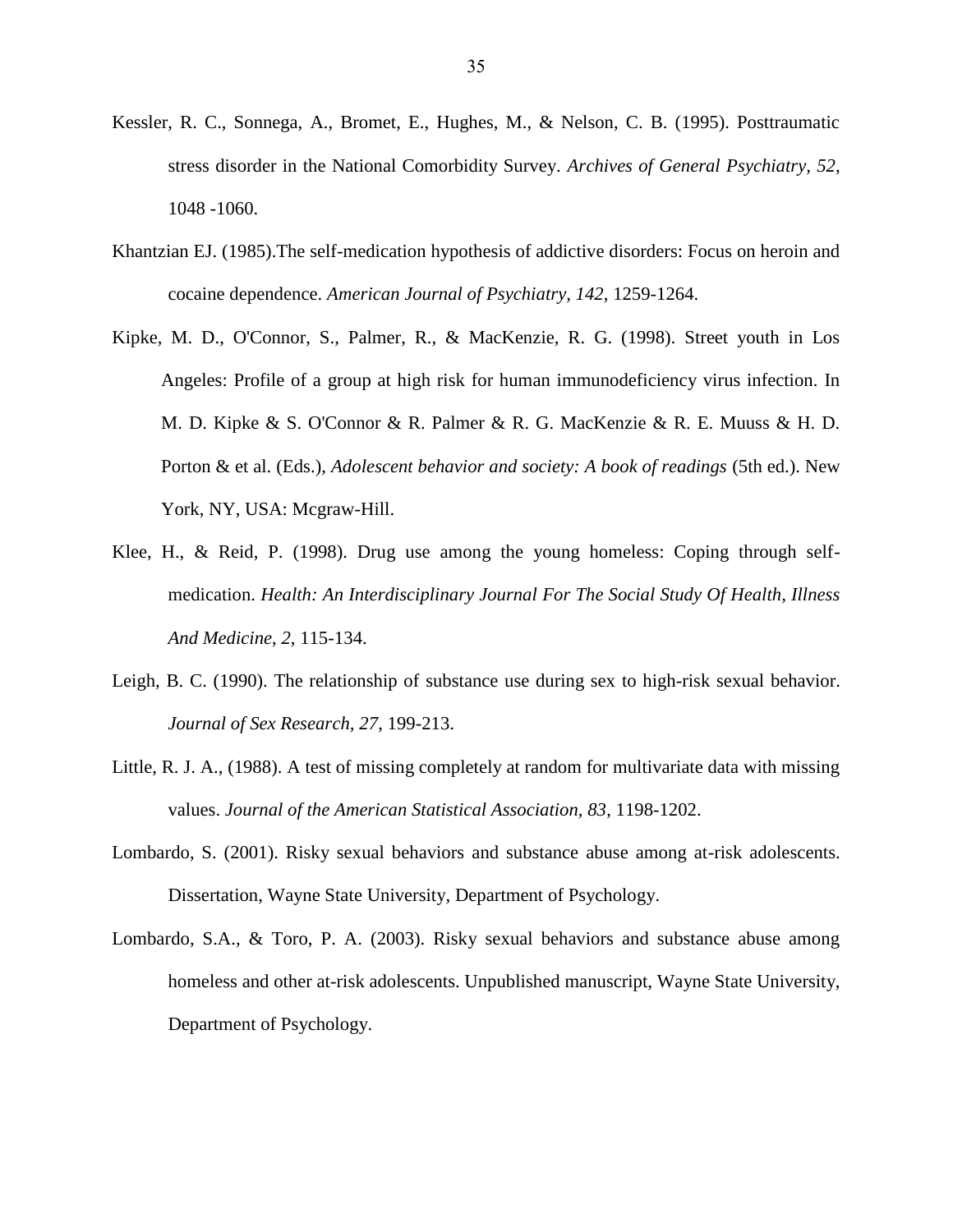- McCaskill, P. A., Toro, P. A., & Wolfe, S. M. (1998). Homeless and matched housed adolescents: A comparative study of psychopathology. *Journal of Consulting & Clinical Psychology, 27,* 306-319.
- McCoul, M. D., Haslam, N. (2001). Predicting high risk sexual behaviour in heterosexual and homosexual men: The roles of impulsivity and sensation seeking. *Personality and Individual Differences, 31,* 1303-1310.
- Mueller, R.O., (1996). Basic principles of structural equation modeling: An introduction to LISREL and EQS. New York, NY: Springer.
- National Research Council & Institute of Medicine. (2009). Preventing mental, emotional, and behavioral disorders among young people: Progress and possibilities(M. E. O'Connell, T. Boat, & K. E. Warner, Eds.). Washington, DC: National Academies Press. Retrieved from http://books.nap.edu/catalog.php?record\_id=12480.
- Petersen, A. C., Compas, B. E., Brooks-Gunn, J., Stemmler, M., Ey, S., & Grant, K. E. (1993). Depression in adolescence. *American Psychologist, 48*, 155-168.
- Ramirez-Valles, J., Zimmerman, M. A., & Newcomb, M. D. (1998). Sexual risk behavior among youth: Modeling the influence of pro-social activities and socioeconomic factors. *Journal of Health and Social Behavior, 39,* 237-253.
- Rao, U., Daley, S. E., & Hammen, C. (2000). Relationship between depression and substance use disorders in adolescent women during the transition to adulthood. *Journal of the American Academy of Child and Adolescent Psychiatry, 39,* 215-222.
- Reinherz, H. Z., Giaconia, R. M., Pakiz, B., Silverman, A. B., Frost, A. K., & Lefkowitz, E. S. (1993). Psychosocial risks for major depression in late adolescence: A longitudinal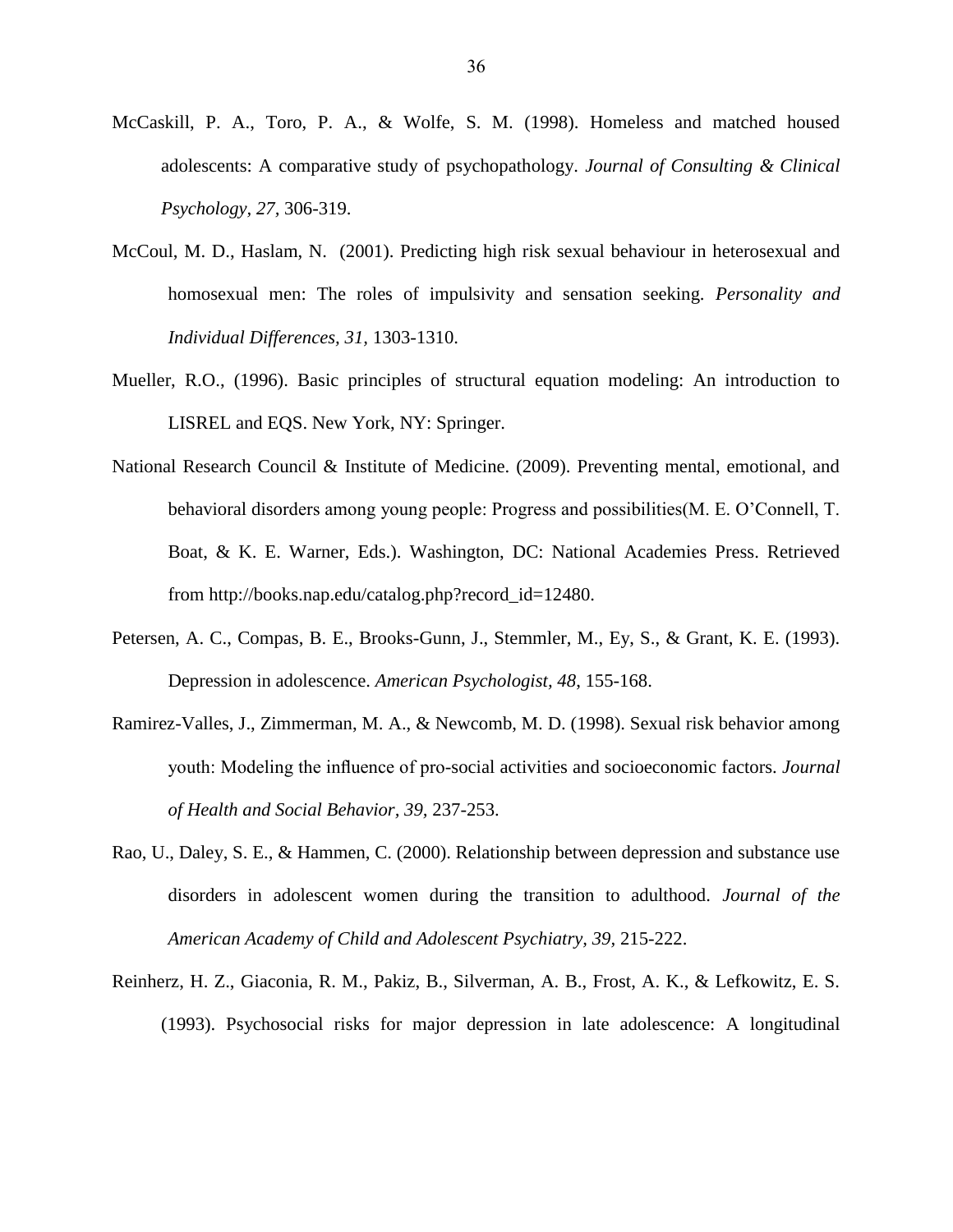community study. *Journal of the American Academy of Child & Adolescent Psychiatry, 32*, 1155-1163.

- Roberti, J. W. (2004). A review of behavioral and biological correlates of sensation seeking. *Journal of Research in Personality, 38,* 256-279.
- Robertson, M. J., & Toro, P. A. (1999). Homeless Youth: Research, intervention, and policy, *Final Report of the National Symposium on Homeless Research.* Washington, DC: U.S. Department of Health and Human Services and U.S. Department of housing and Urban Development.
- Rohde, P., Lewinsohn, P. M., & Seeley, J. R. (1996). Psychiatric comorbidity with problematic alcohol use in high school students. *Journal of the American Academy of Child and Adolescent Psychiatry, 35,* 101-109.
- Rotheram-Borus, M. J. (1993). Suicidal behavior and risk factors among runaway youths. *American Journal of Psychiatry, 150*, 103-107.
- Rubin, D. B. (1976). Inference and missing data. *Biometrika, 61*, 581-592.
- Rutter, M., Kim-Cohen, J., & Maughan, B. (2006). Continuities and discontinuities in psychopathology between childhood and adult life. *Journal of Child Psychology and Psychiatry, 47,* 276-295.
- Sandfort, T. G. M., Orr, M., Hirsch, J. S., & Santelli, J. (2008). Long-term health correlates of timing of sexual debut: Results from a national U. S. study. *American Journal of Public Health, 98,* 155-161.
- Schwab-Stone, M., Fisher, P. W., Piacentini, J., Shaffer, D., & et al. (1993). The Diagnostic Interview Schedule for Children-Revised version (DISC-R): II. Test-retest reliability. *Journal of the American Academy of Child & Adolescent Psychiatry, 32*, 651-657.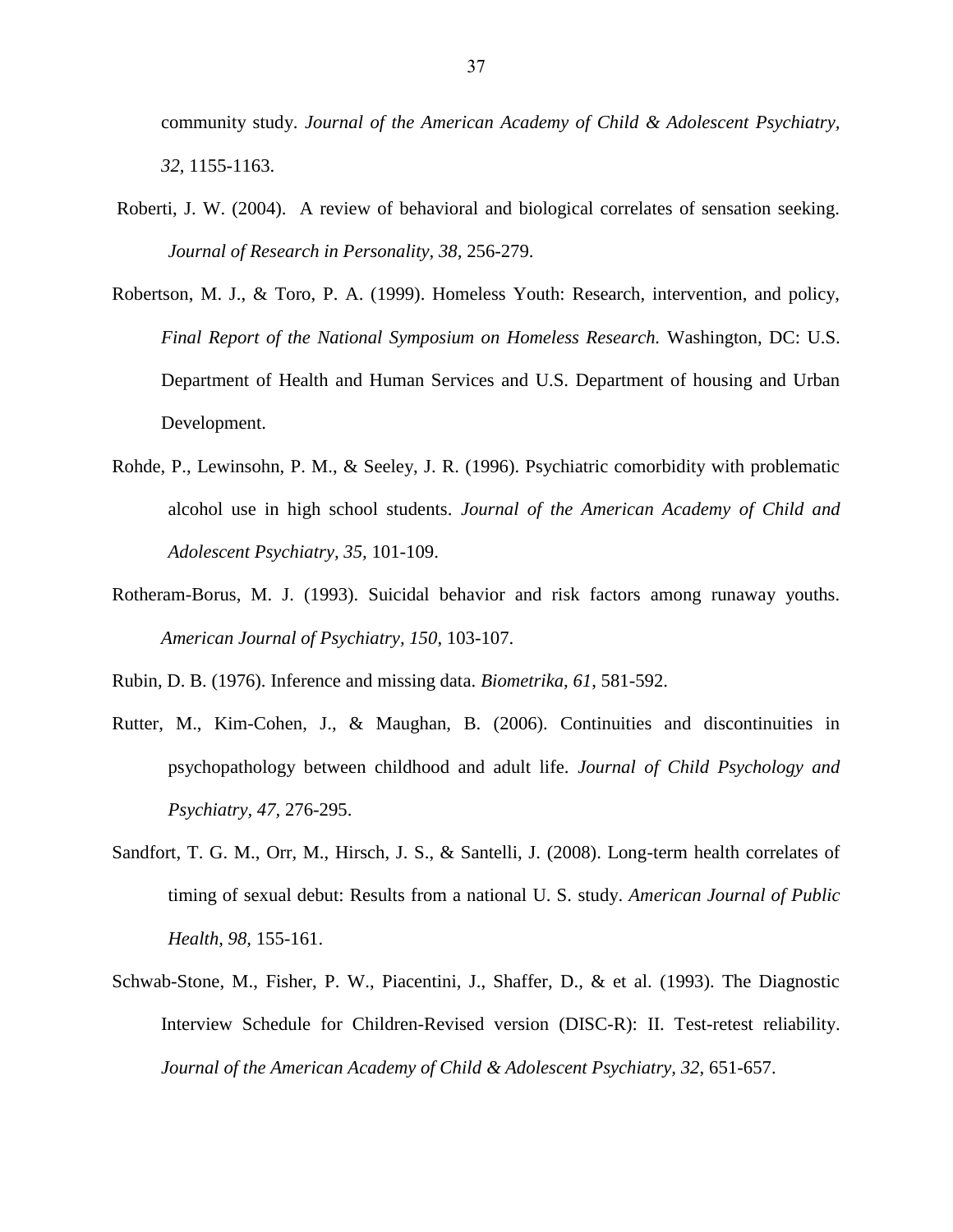- Shillington, A. M., Cottler, L. B., Compton, W. M., & Spitznagel, E. L. (1995). Is there a relationship between "heavy drinking" and HIV high risk sexual behaviors among general population subjects? *International Journal of Addiction, 30,* 1453-1478.
- Smart, R. G., & Walsh, G. W. (1993). Predictors of depression in street youth. *Adolescence, 28*, 41-53.
- Swahn, M. H., & Bossarte, R. M. (2007). Gender, early alcohol use, and suicide ideation and attempts: Findings from the 2005 Youth Risk Behavior Survey. *Journal of Adolescent Health, 41,* 175-181.
- Swahn, M. H., Bossarte, R. M., Ashby, J. S., & Meyers, J. (2010). Pre-teen alcohol use initiation and suicide attempts among middle and high school students: Findings from the 2006 Georgia Student Health Survey. *Addictive Behaviors, 5,* 452-458.
- Swendsen, J. D., Tennen, H., Carney, M. A., Affleck, G., Willard, A., Hromi, A. (2000). Mood and alcohol consumption: An experience sampling test of the self-medication hypothesis. *Journal of Abnormal Psychology, 109,* 198-204. Retrieved from http://dx.doi.org.proxy.lib.wayne.edu/10.1037/0021-843X.109.2.198
- Taperts, S. F., Aarons, G. A., Sedlar, G. R., & Brown, S. A. (2001). Adolescent substance use and sexual risk-taking behavior. *Journal of Adolescent Health, 28,* 181-189.
- Tompsett, C.J., & Toro, P.A. (2010). Predicting overt and covert antisocial behaviors: parents, peers, and homelessness. *Journal of Community Psychology, 38,* 469-485.
- Toro, P. A., Wolfe, S. M., Bellavia, C. W., Thomas, D. M., Rowland, L. L., Daeschler, C. V., & McCaskill, P. A. (1999). Obtaining representative samples of homeless persons: A two city study. *Journal of Community Psychology, 27*, 157-177.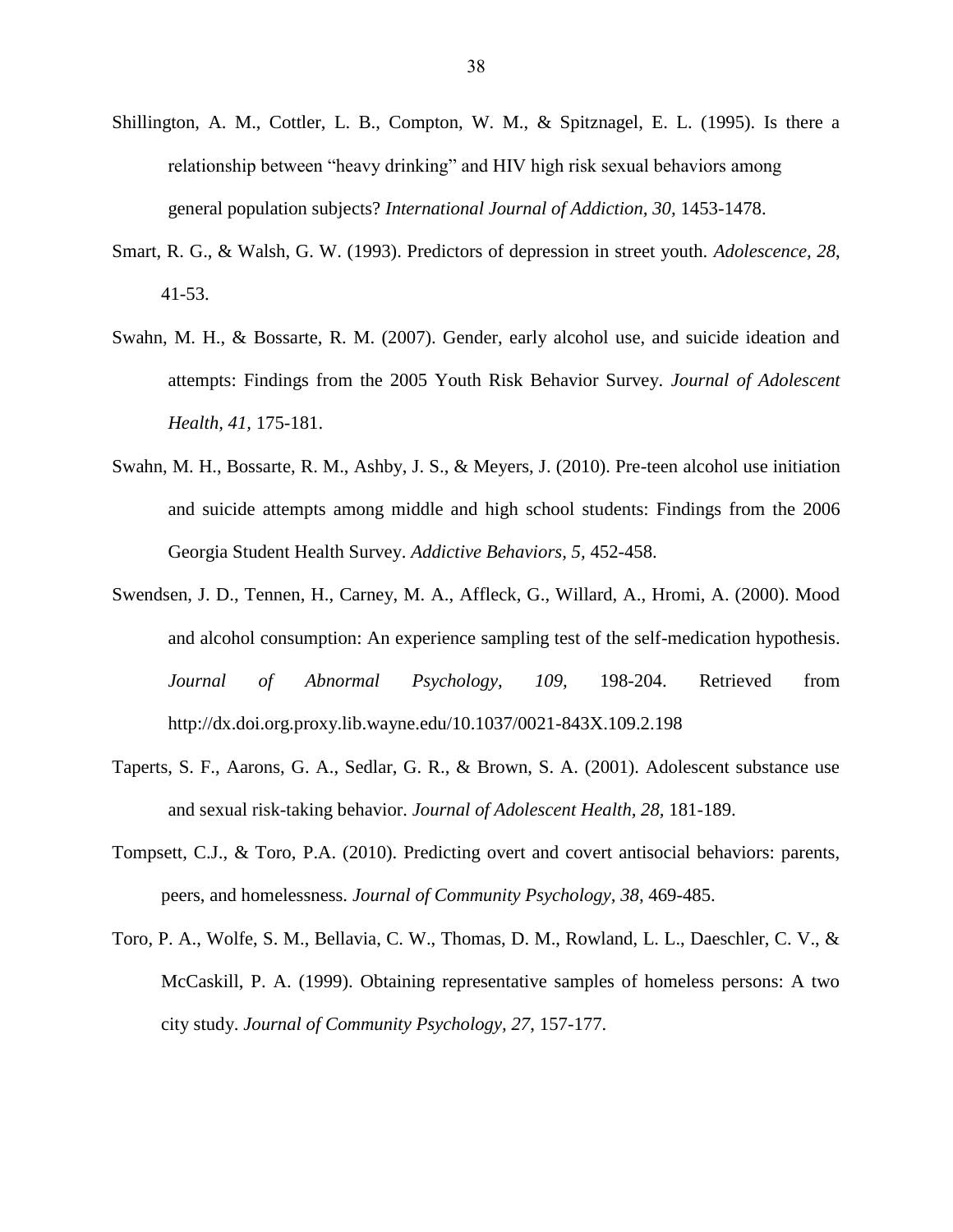- United Nations Statistics Division. (2010). 2008 Demographic Yearbook [Data File]. Retrieved from http://unstats.un.org/unsd/demographic/products/dyb/dyb2008.htm
- Wolfe, S. M., Toro, P. A., & McCaskill, P. A. (1999). A comparison of homeless and matched housed adolescents on family environment variables. *Journal of Research on Adolescence, 9*, 53-66.
- Zlotnick, C., Robertson, M. J., & Lahiff, M. (1999). Getting off the streets: Economic resources and residential exits from homelessness. *Journal of Community Psychology, 27,* 209-224.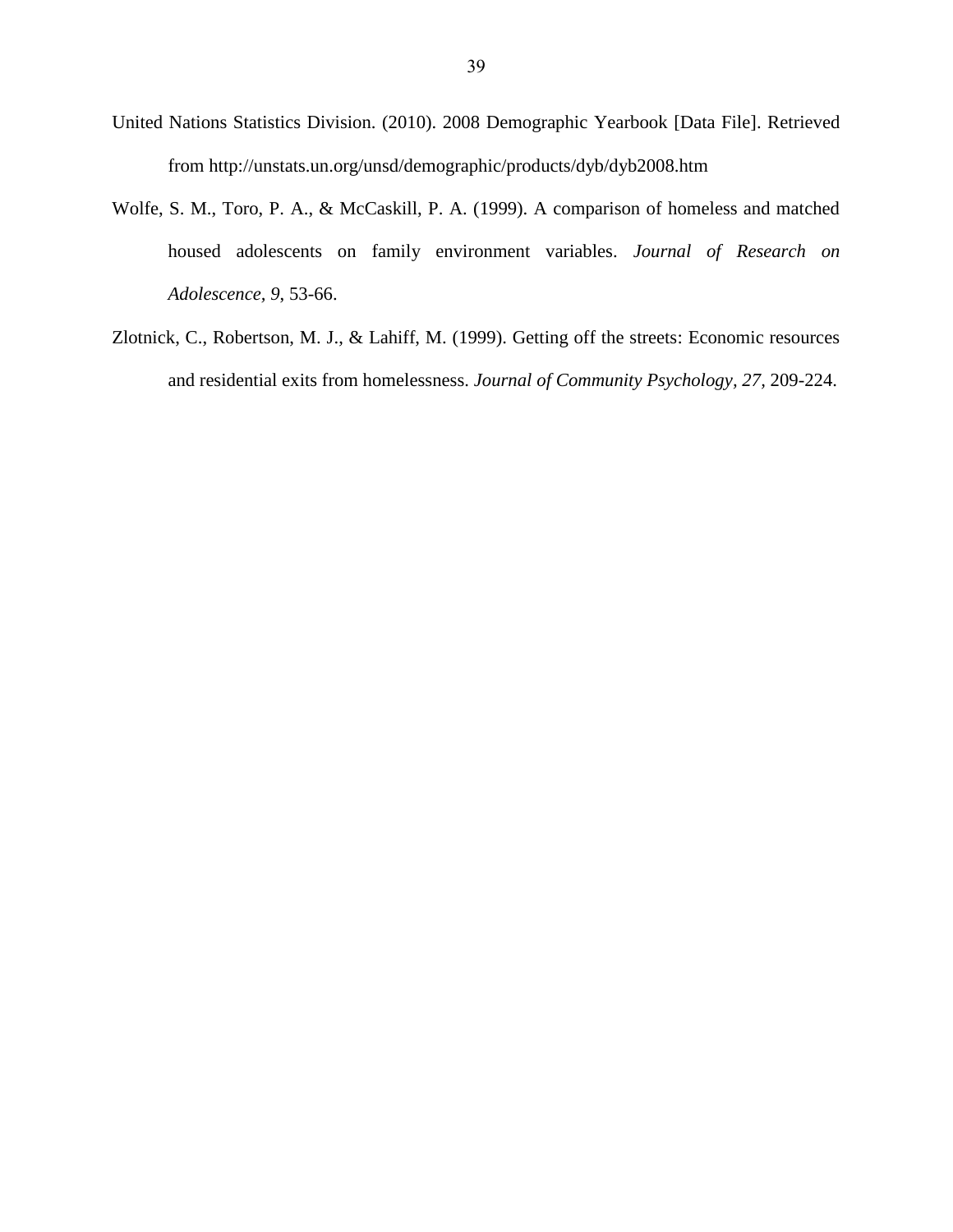# Table 1.

|  | Baseline Characteristics of Respondents Included and Excluded in Sample |  |
|--|-------------------------------------------------------------------------|--|
|--|-------------------------------------------------------------------------|--|

| <b>Baseline Variable</b>      | Included<br>$(n = 253)$<br>$M(SD)$ or # $(\%)$ | Excluded<br>$(n = 146)$<br>$M(SD)$ or # (%) | <b>Test Statistics</b> | $p =$    |
|-------------------------------|------------------------------------------------|---------------------------------------------|------------------------|----------|
| Age                           | 14.99 (1.27)                                   | 14.77 (1.29)                                | $t(397) = -1.61$       | .11      |
| Race                          |                                                |                                             | $\gamma^2 = 2.82$      | .09      |
| Caucasian                     | 126 (49.8%)                                    | 60 (41.1%)                                  |                        |          |
| Non-Caucasian                 | $127(50.2\%)$                                  | 86 (58.9%)                                  |                        |          |
| Gender                        |                                                |                                             | $\gamma^2 = .17$       | .69      |
| Male                          | 90 (35.6%)                                     | 49 (33.6%)                                  |                        |          |
| Female                        | 163 (64.4%)                                    | 97 (66.4%)                                  |                        |          |
| <b>Housing Status</b>         |                                                |                                             | $\chi^2 = 29.29$       | ${<}01*$ |
| Homeless                      | 134 (53.0%)                                    | 117 (80.1%)                                 |                        |          |
| Housed                        | 119 (47.0%)                                    | 29 (19.9%)                                  |                        |          |
| <b>General Severity Index</b> | .69(.55)                                       | .74(0.61)                                   | $t(394) = .97$         | .33      |
| Alcohol Abuse/Dep.            | 1.75(2.57)                                     | 1.59(2.55)                                  | $t(396) = -.61$        | .54      |
| Drug Abuse/Dep.               | 1.47(2.87)                                     | 1.67(3.13)                                  | $t(396) = .66$         | .51      |
| Risky Sexual Beh.             | 5.32(4.98)                                     | 5.86(5.10)                                  | $t(381) = .99$         | .32      |
|                               |                                                |                                             |                        |          |

 $* =$  significant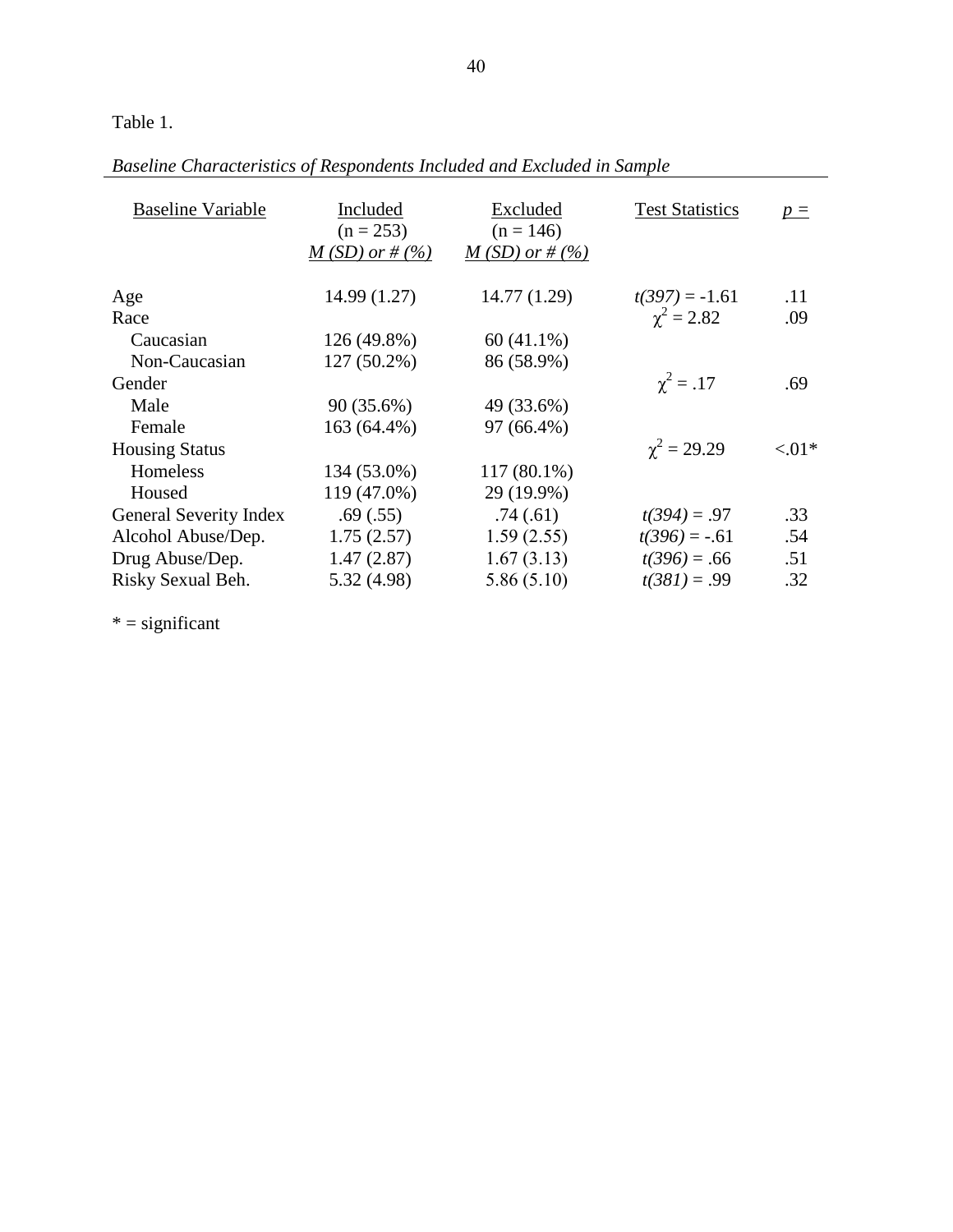|                  | Original |          | and for them and ixeribility of the wing Laten Change to Data<br>Truncated |          | Square Rt. Trans. |          |
|------------------|----------|----------|----------------------------------------------------------------------------|----------|-------------------|----------|
|                  | Skew/SE  | Kurt/SE  | Skew/SE                                                                    | Kurt/SE  | Skew/SE           | Kurt/SE  |
| <b>GSI</b>       |          |          |                                                                            |          |                   |          |
| <b>Baseline</b>  | $6.49*$  | 1.21     | $5.12*$                                                                    | $-1.26$  | 0.34              | $-2.41$  |
| 2-years          | $11.32*$ | $14.71*$ | $8.79*$                                                                    | $5.09*$  | 1.72              | $-1.65$  |
| 5-years          | $10.18*$ | $7.15*$  | $9.27*$                                                                    | $4.70*$  | 2.93              | $-0.74$  |
| 7-years          | 11.85*   | $14.15*$ | $9.51*$                                                                    | $6.34*$  | $3.36*$           | $-0.93$  |
| Alcohol          |          |          |                                                                            |          |                   |          |
| <b>Baseline</b>  | 12.39*   | 11.50*   | 11.70*                                                                     | $9.17*$  |                   |          |
| 2-years          | $7.39*$  | 2.28     | $6.98*$                                                                    | 1.19     |                   |          |
| 5-years          | $6.92*$  | 1.28     | $6.59*$                                                                    | 0.42     |                   |          |
| 7-years          | $6.36*$  | $3.70*$  | 4.80*                                                                      | $-0.15$  |                   |          |
| Drugs            |          |          |                                                                            |          |                   |          |
| <b>Baseline</b>  | 17.50*   | 27.70*   | $15.72*$                                                                   | $20.24*$ |                   |          |
| 2-years          | 15.93*   | $21.33*$ | 15.93*                                                                     | 21.33*   |                   |          |
| 5-years          | 14.20*   | 19.33*   | $12.31*$                                                                   | $11.31*$ |                   |          |
| 7-years          | $13.41*$ | 18.23*   | 11.85*                                                                     | 11.64*   |                   |          |
| <b>Risky Sex</b> |          |          |                                                                            |          |                   |          |
| <b>Baseline</b>  | 1.05     | $-4.67*$ | $3.87*$                                                                    | $-2.98$  | 0.32              | $-5.34*$ |
| 2-years          | 0.01     | $-4.73*$ | $3.85*$                                                                    | $-2.69$  | $-0.29$           | $-5.08*$ |
| 5-years          | $-3.19$  | $-1.30$  | 1.26                                                                       | $-2.16$  | $-4.54*$          | $-1.61$  |
| 7-years          | $-3.63*$ | $-1.15$  | 0.54                                                                       | $-2.86$  | $-4.85*$          | $-1.28$  |
| Substance        |          |          |                                                                            |          |                   |          |
| Abuse/Dep.       |          |          |                                                                            |          |                   |          |
| <b>Baseline</b>  |          |          |                                                                            |          | $5.11*$           | $-1.18$  |
| 2-years          |          |          |                                                                            |          | 3.21              | $-2.76$  |
| 5-years          |          |          |                                                                            |          | 2.36              | $-2.51$  |
| 7-years          |          |          |                                                                            |          | 0.29              | $-1.68$  |
|                  |          |          |                                                                            |          |                   |          |

Table 2 Values for Skew and Kurtosis Following Each Change to Data

SE = Standard Error

 $* =$  significant value at or above  $+/- 3.3$ 

**Bold** = used in final analyses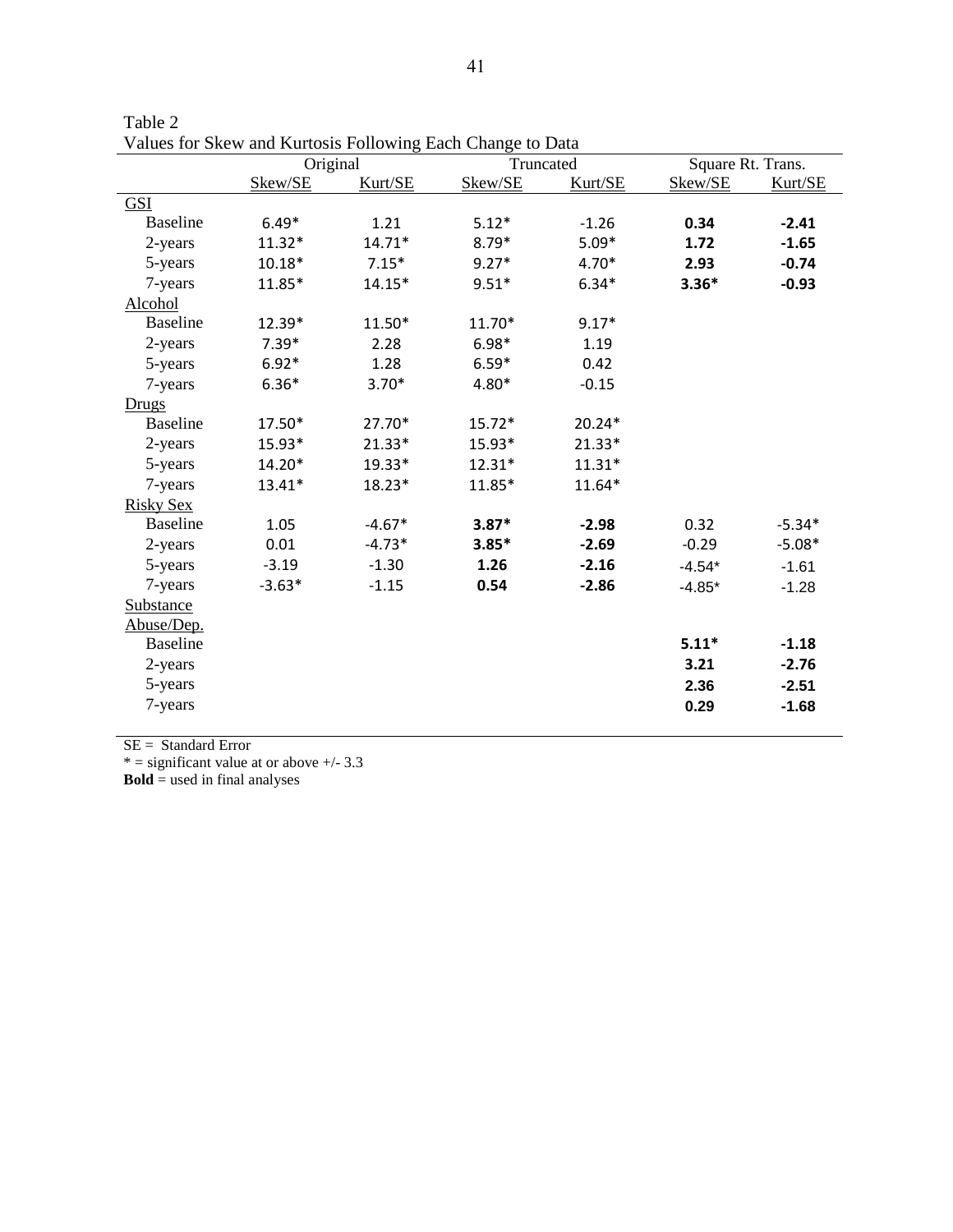Table 3.

# *Summary of Missing Values*

|                 |            | # Missing    | $\frac{0}{0}$ |
|-----------------|------------|--------------|---------------|
| <b>Baseline</b> |            |              |               |
|                 | <b>GSI</b> | $\mathbf{1}$ | .4%           |
|                 | Subs.      | 0            | 0%            |
|                 | <b>RSB</b> | 8            | 3.2%          |
| 2-Year          |            |              |               |
|                 | <b>GSI</b> | 0            | 0%            |
|                 | Subs.      | $\mathbf{1}$ | .4%           |
|                 | <b>RSB</b> | 6            | 2.4%          |
| 5-Year          |            |              |               |
|                 | <b>GSI</b> | 26           | 10.3%         |
|                 | Subs.      | 30           | 11.9%         |
|                 | <b>RSB</b> | 32           | 12.6%         |
| 7-Year          |            |              |               |
|                 | <b>GSI</b> | 38           | 15%           |
|                 | Subs.      | 37           | 14.6%         |
|                 | <b>RSB</b> | 41           | 16.2%         |
|                 |            |              |               |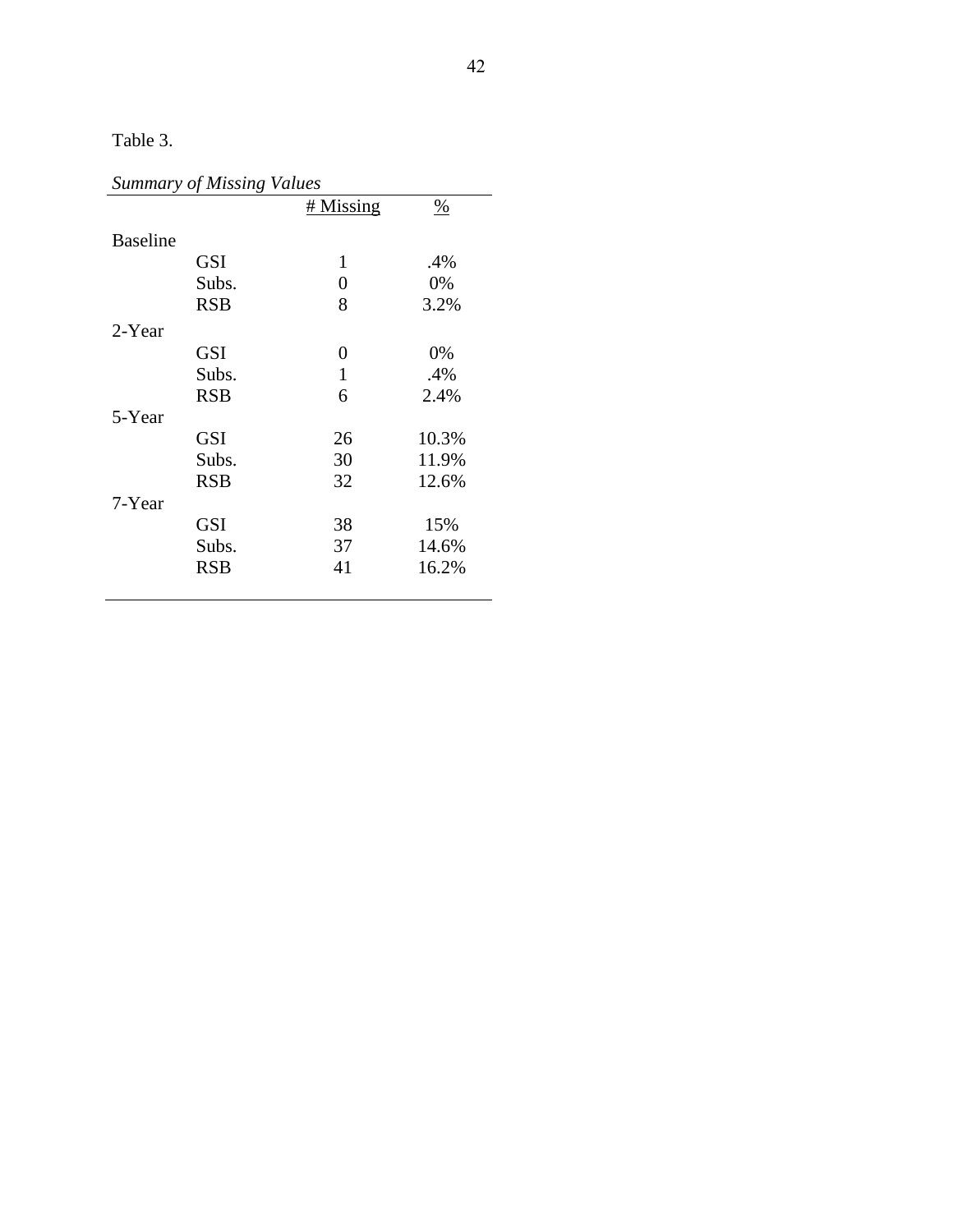Table 4.

|                       |                | Corretations between Control and Baseline Variables |                   |
|-----------------------|----------------|-----------------------------------------------------|-------------------|
|                       | Gender         | <b>Housing Status</b>                               | <u>Age</u>        |
|                       | $M(.64) = .48$ | $M(.53) = .50$                                      | $M(14.99) = 1.27$ |
|                       |                |                                                     |                   |
| Gender                | 1.0            |                                                     |                   |
| <b>Housing Status</b> | .06            | 1.0                                                 |                   |
| Age                   | $-.04$         | $-.08$                                              | 1.0               |
| <b>Baseline GSI</b>   | .05            | $.26**$                                             | $-.04$            |
| Baseline Subs.        | $-.06$         | $.17**$                                             | $.21**$           |
| <b>Baseline RSBs</b>  | .02            | $.25**$                                             | $.27**$           |
|                       |                |                                                     |                   |

*Correlations between Control and Baseline Variables*

*p* value < .05 = \*; p value < .001 = \*\*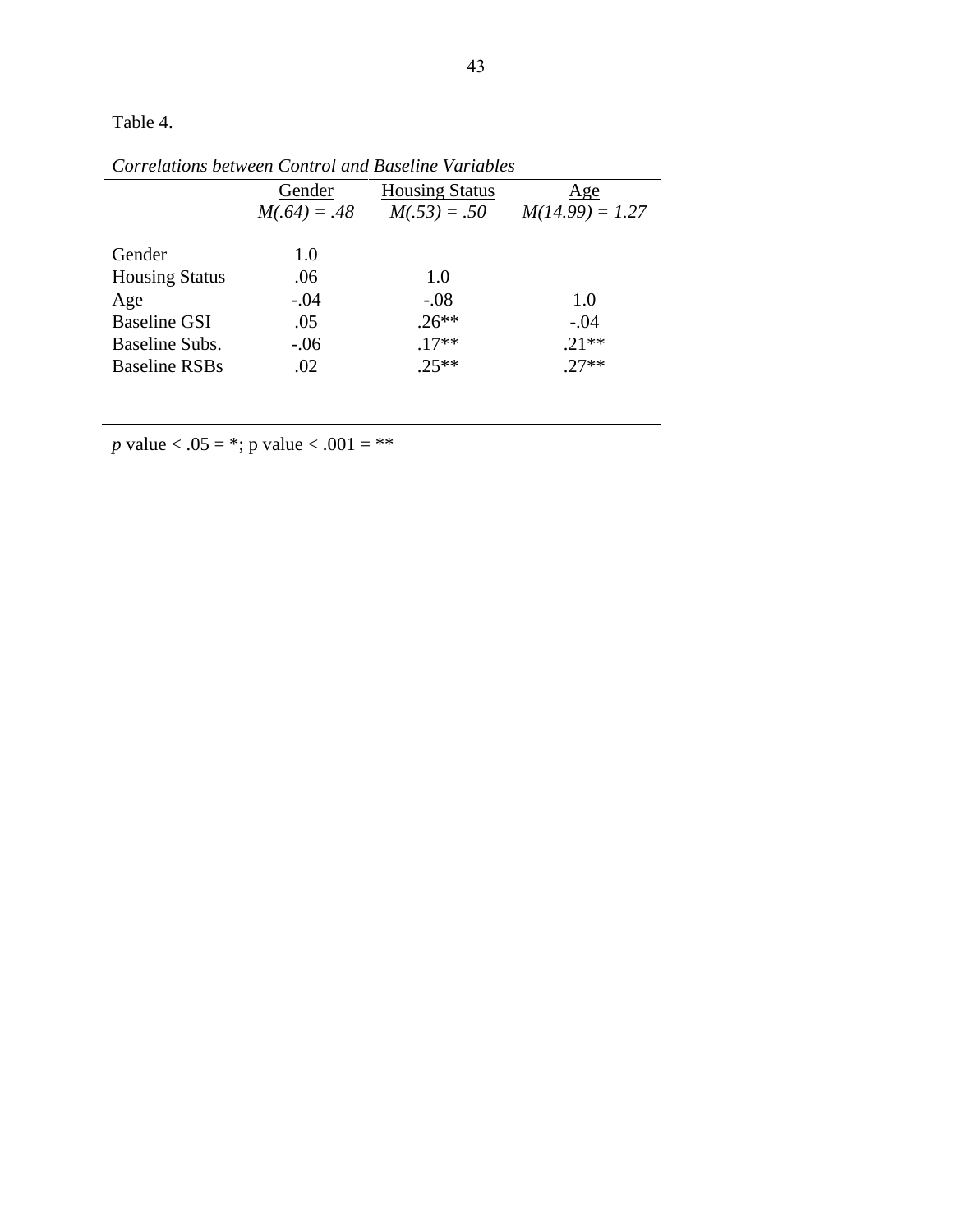|           |            |                  | Baseline |                  |             | 2-Year           |                 |                 | 5-Year           |                  |                          | 7-Year           |                  |
|-----------|------------|------------------|----------|------------------|-------------|------------------|-----------------|-----------------|------------------|------------------|--------------------------|------------------|------------------|
|           |            | GSI              | Subs.    | <b>RSB</b>       | GSI         | Subs.            | <b>RSB</b>      | <b>GSI</b>      | Subs.            | <b>RSB</b>       | <b>GSI</b>               | Subs.            | <b>RSB</b>       |
| Baseline  | <b>GSI</b> | $\supseteq$      |          |                  |             |                  |                 |                 |                  |                  |                          |                  |                  |
|           | Subs.      | $29**$           | 1.0      |                  |             |                  |                 |                 |                  |                  |                          |                  |                  |
|           | <b>RSB</b> | $27**$           | 55**     | $\overline{1.0}$ |             |                  |                 |                 |                  |                  |                          |                  |                  |
| $2$ -Year | GSI        | 53**             | $25**$   | $16*$            | $\supseteq$ |                  |                 |                 |                  |                  |                          |                  |                  |
|           | Subs.      | $\equiv$         | $46**$   | $17**$           | $21**$      | $\overline{1.0}$ |                 |                 |                  |                  |                          |                  |                  |
|           | <b>RSB</b> | $\equiv$         | $36**$   | $41*$            | $18**$      | $43**$           | 1.0             |                 |                  |                  |                          |                  |                  |
| 5-Year    | GSI        | $39**$           | $\equiv$ | $\ddot{\odot}$   | 54**        | $15*$            | $\overline{10}$ | $\overline{10}$ |                  |                  |                          |                  |                  |
|           | Subs.      | $\ddot{5}$       | $.35**$  | $19**$           | $.21**$     | $48**$           | $.27**$         | $33**$          | $\overline{1}$ . |                  |                          |                  |                  |
|           | <b>RSB</b> | $\mathfrak{H}$ . | $.22**$  | $30**$           | .19**       | $21**$           | $44*$           | $25**$          | $45**$           | $\overline{1.0}$ |                          |                  |                  |
| 7-Year    | GSI        | $43**$           | $26**$   | $\overline{14}$  | $60**$      | $18**$           | $\ddot{p}$      | 58**            | $28**$           | $24**$           | $\overline{\phantom{0}}$ |                  |                  |
|           | Subs.      | <b>Z</b>         | $.39***$ | $.17*$           | $19**$      | $37**$           | $20^{**}$       | $.16*$          | $63**$           | $24**$           | $25**$                   | $\overline{1.0}$ |                  |
|           | <b>RSB</b> | $\ddot{13}$      | $23**$   | $20^{**}$        | 9Ò.         | $\overline{10}$  | $21**$          | $\ddot{\omega}$ | $25**$           | $35**$           | $18**$                   | $39**$           | $\overline{1.0}$ |
|           |            |                  |          |                  |             |                  |                 |                 |                  |                  |                          |                  |                  |

p value  $< .05 = *, p$  value  $< .001 = **$ 

p value < .05 = \*; p value < .001 = \*\*

Correlations between Variables of Interest *Correlations between Variables of Interest*

Table 5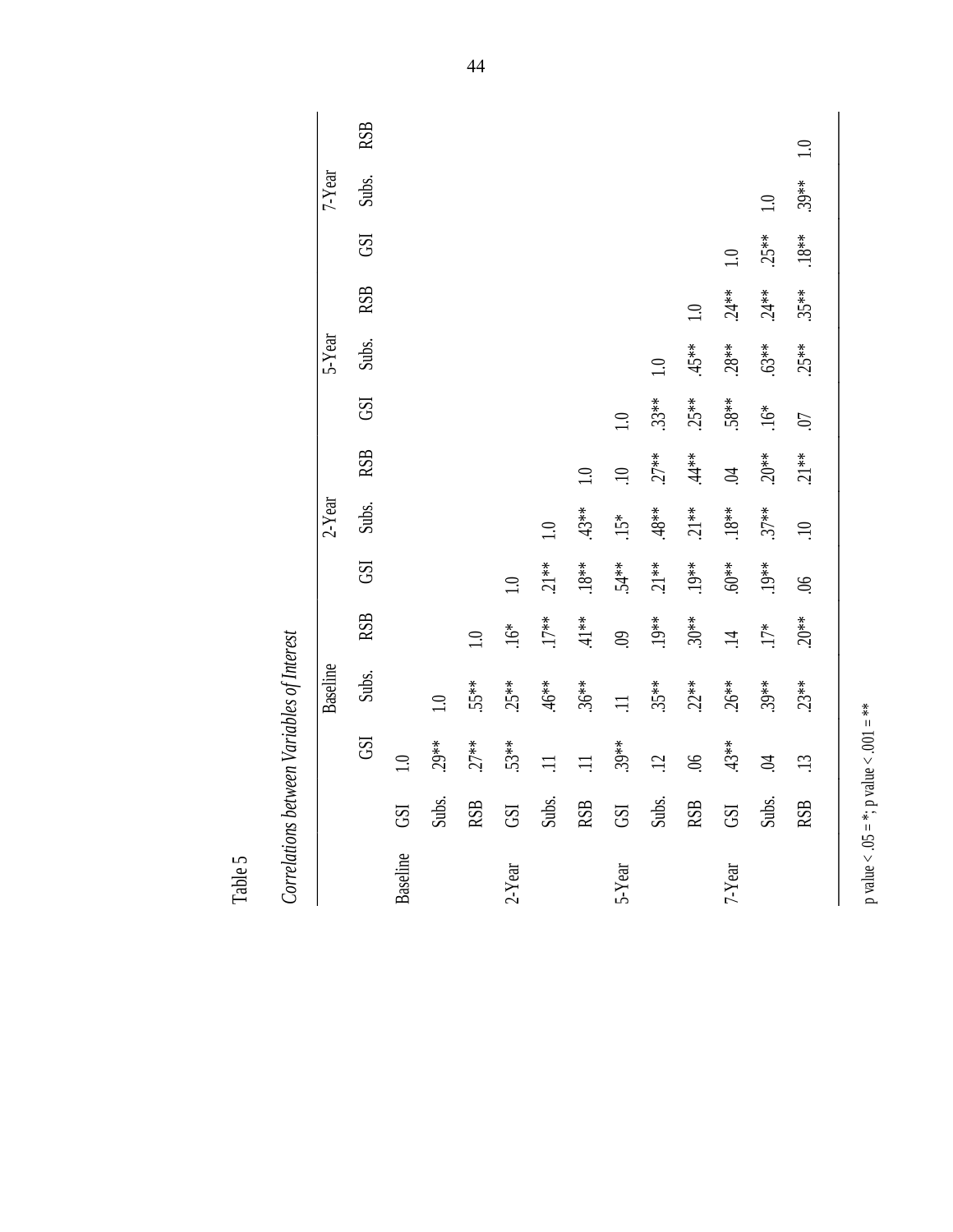Table 6.

|                 |            | Mean | SD   |
|-----------------|------------|------|------|
| <b>Baseline</b> |            |      |      |
|                 | GSI        | .75  | .33  |
|                 | Subs.      | 1.20 | 1.32 |
|                 | <b>RSB</b> | 3.03 | 3.20 |
| 2-Year          |            |      |      |
|                 | <b>GSI</b> | .56  | .32  |
|                 | Subs.      | 1.35 | 1.32 |
|                 | <b>RSB</b> | 2.94 | 2.96 |
| 5-Year          |            |      |      |
|                 | <b>GSI</b> | .59  | .34  |
|                 | Subs.      | 1.67 | 1.32 |
|                 | <b>RSB</b> | 4.23 | 2.98 |
| 7-Year          |            |      |      |
|                 | <b>GSI</b> | .54  | .34  |
|                 | Subs.      | 1.88 | 1.19 |
|                 | <b>RSB</b> | 4.59 | 3.14 |
|                 |            |      |      |

*Means and Standard Deviations of Variables*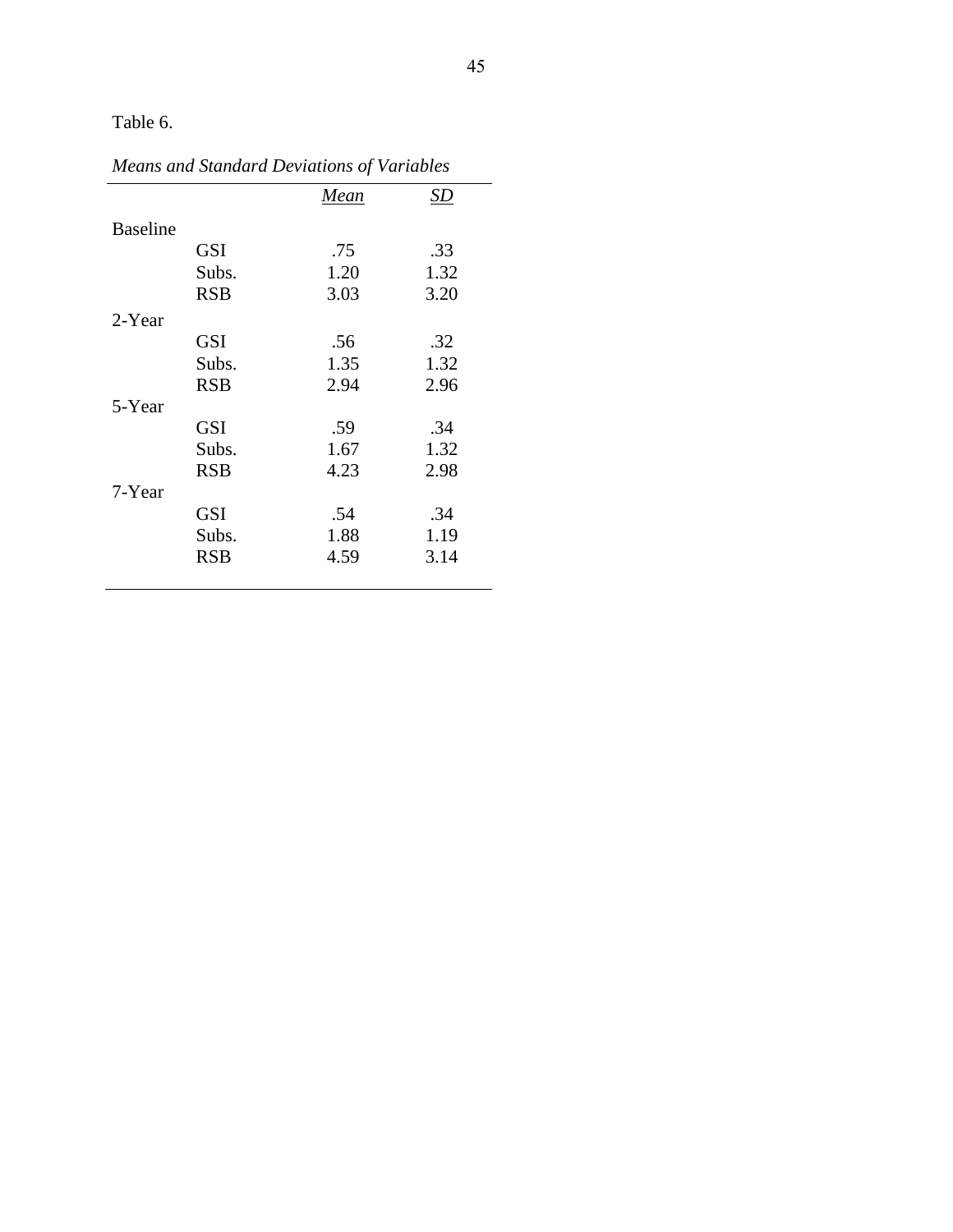

*Figure 1.* Demonstration of the Self-Medication Hypothesized Model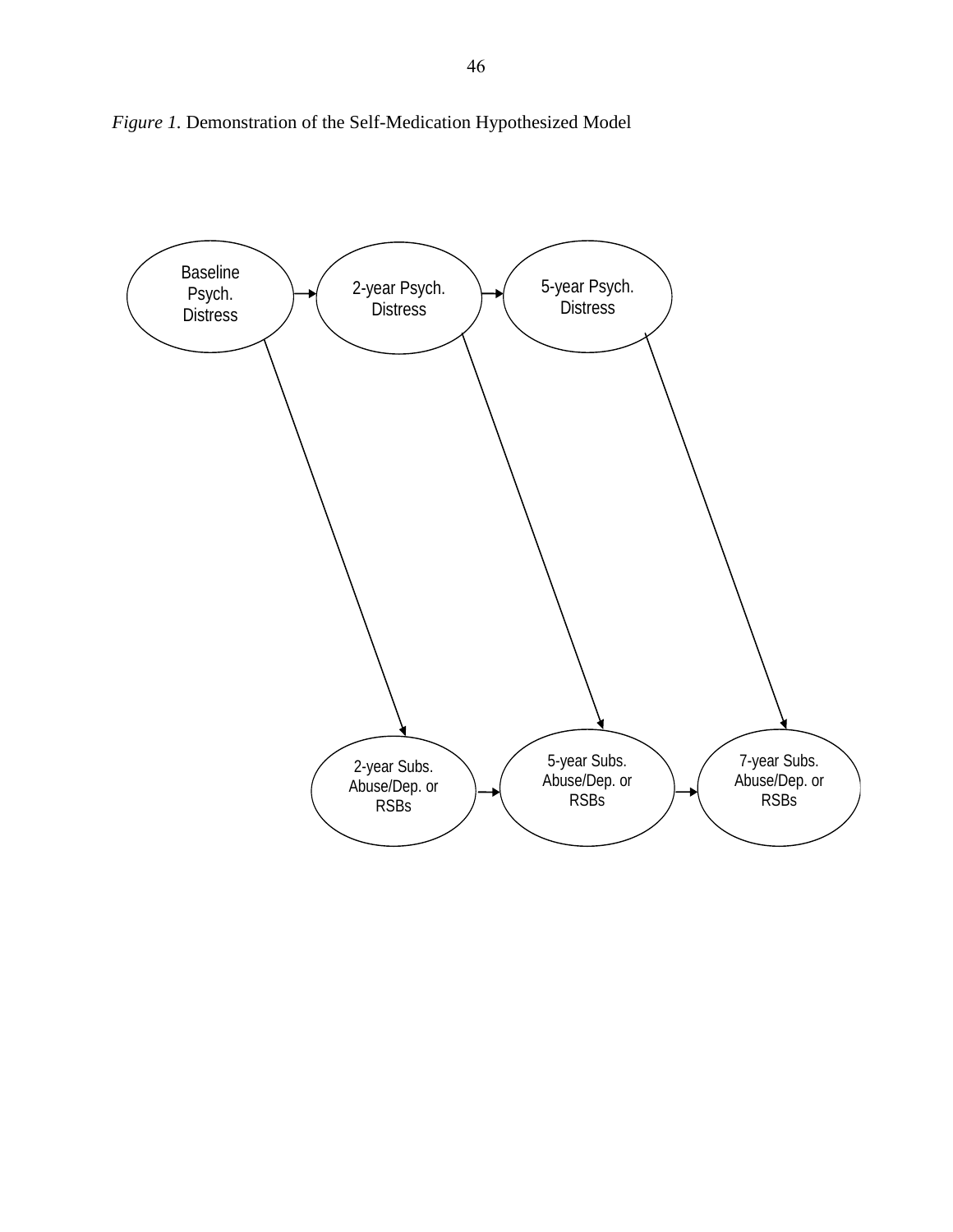

*Figure 2*. Demonstration of the Risk-First Hypothesized Model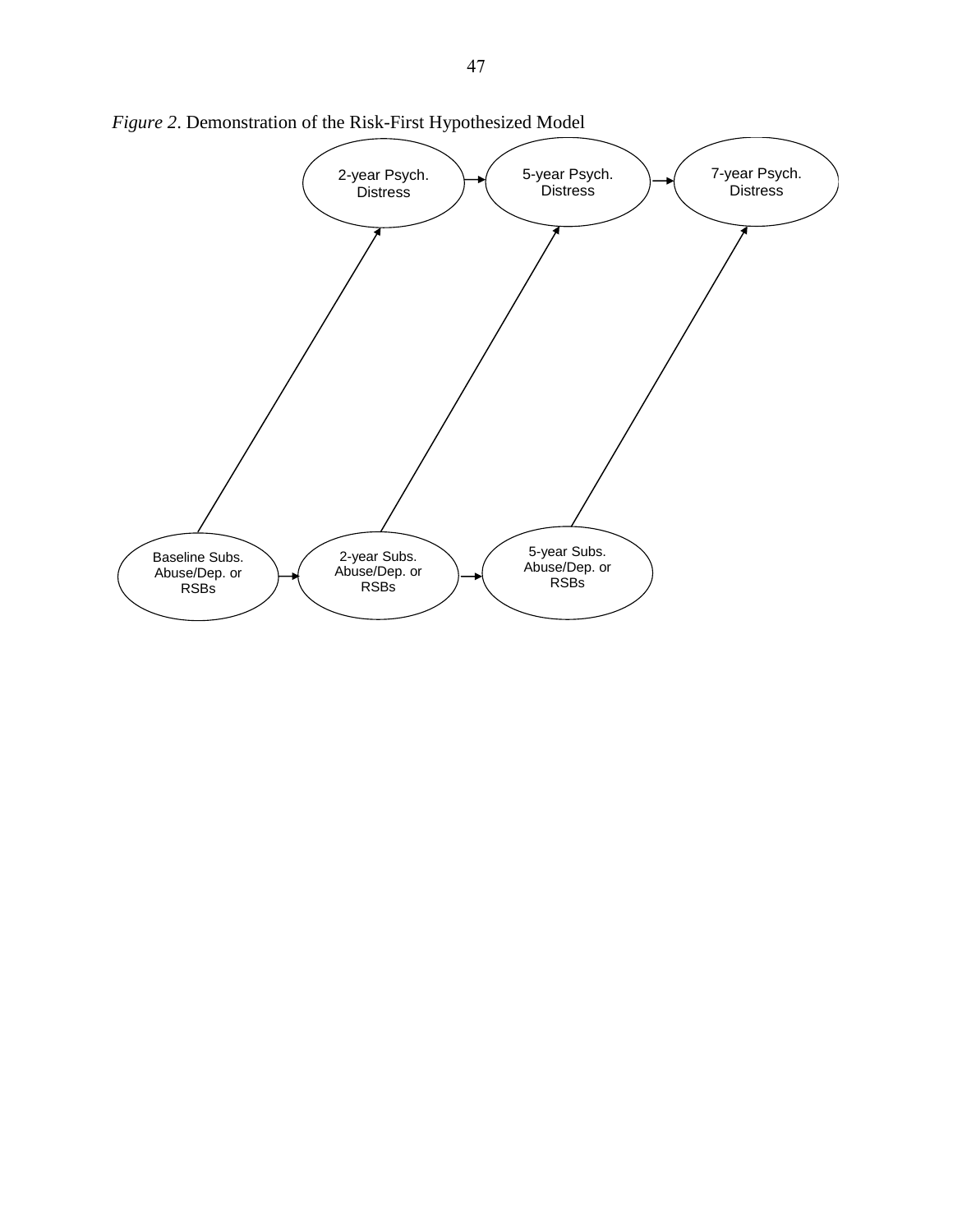

*Figure 3.* Path Model Examining Relationship between Symptoms of Substance Abuse/Dependence or RSB and Psychological Distress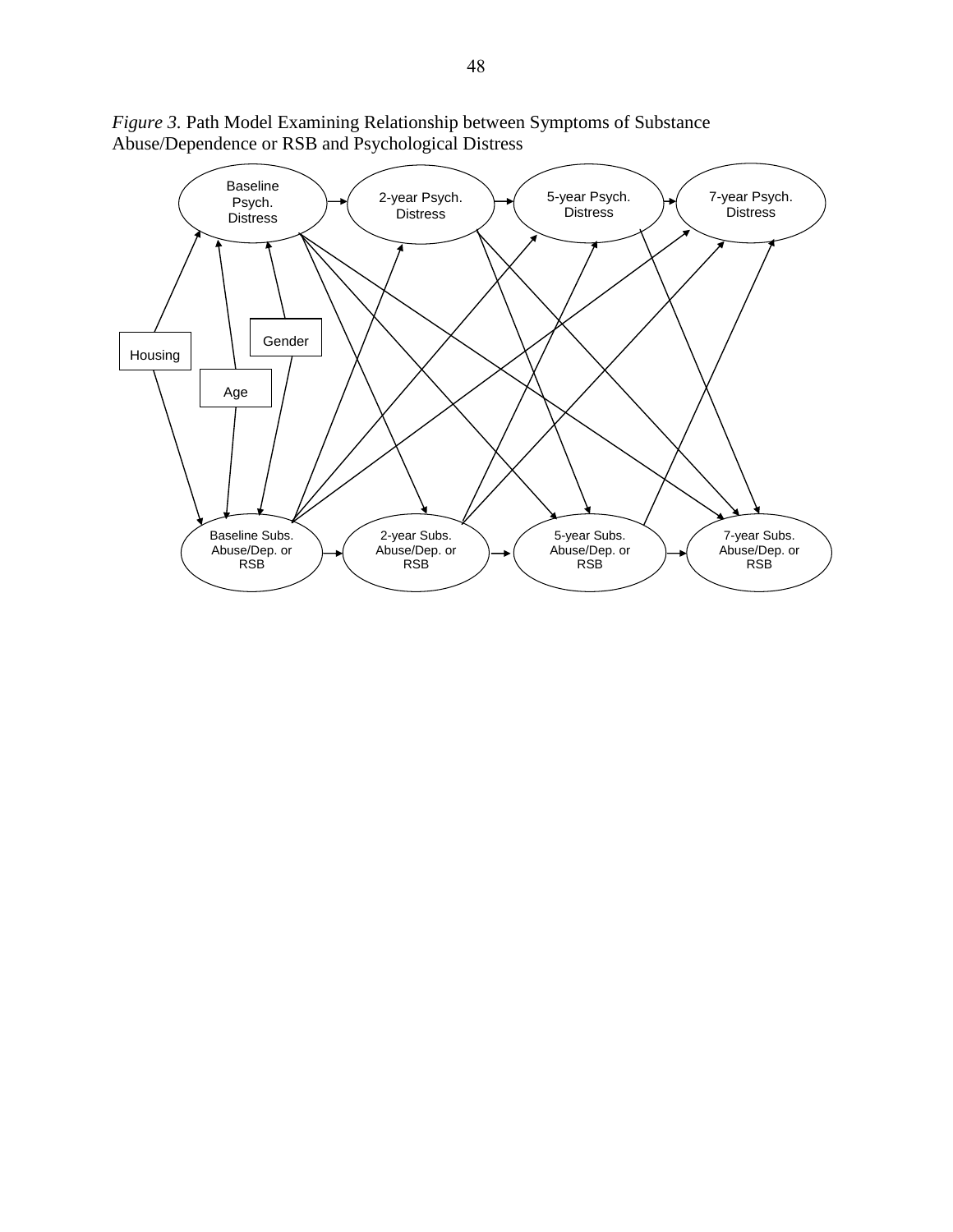

*Figure 4.* Standardized Path Model Examining the Temporal Relationship between RSB and Psychological Distress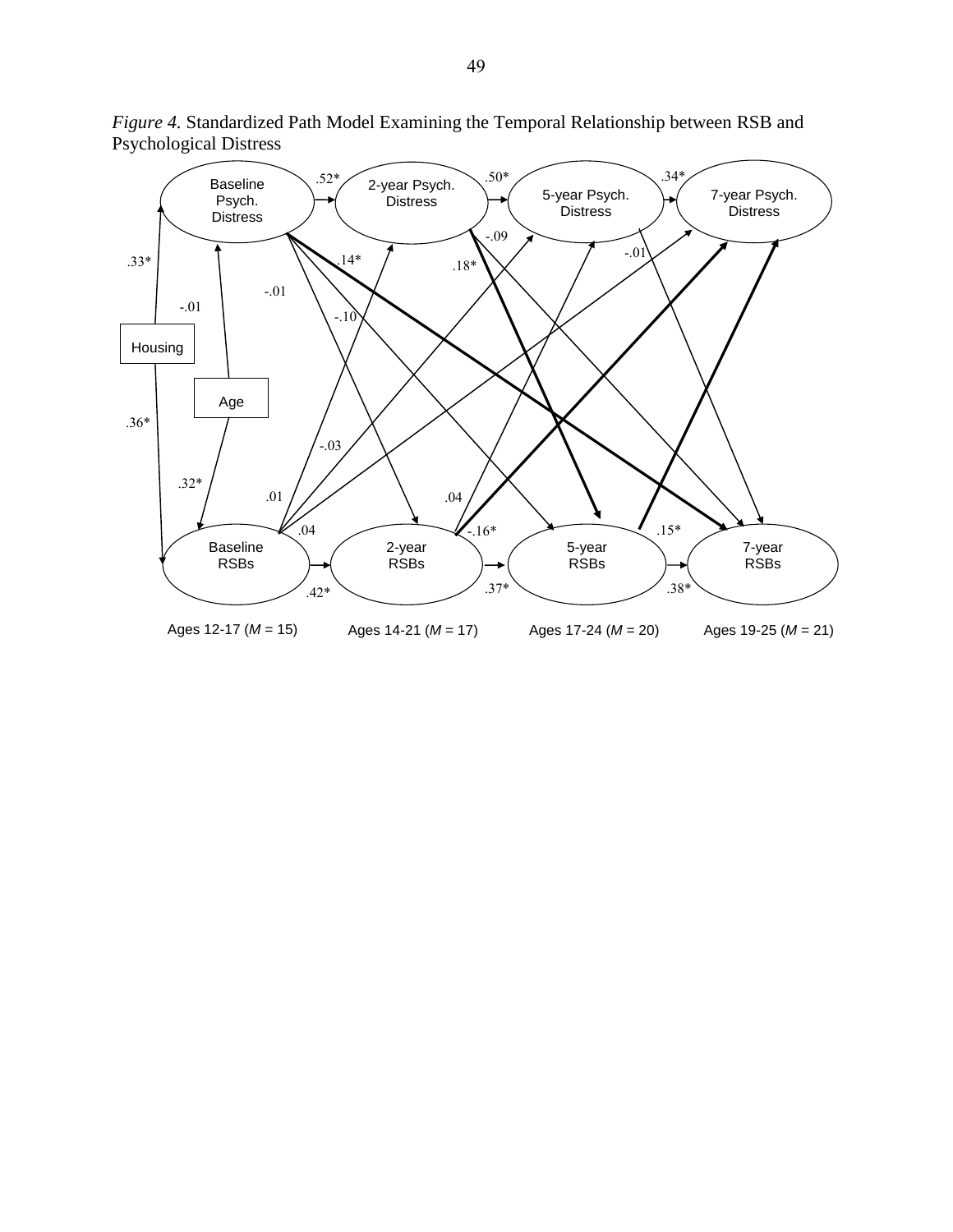

*Figure 5*. Standardized Solution of the Path Model Examining the Temporal Relationship Symptoms of Substance Abuse/Dependence and Psychological Distress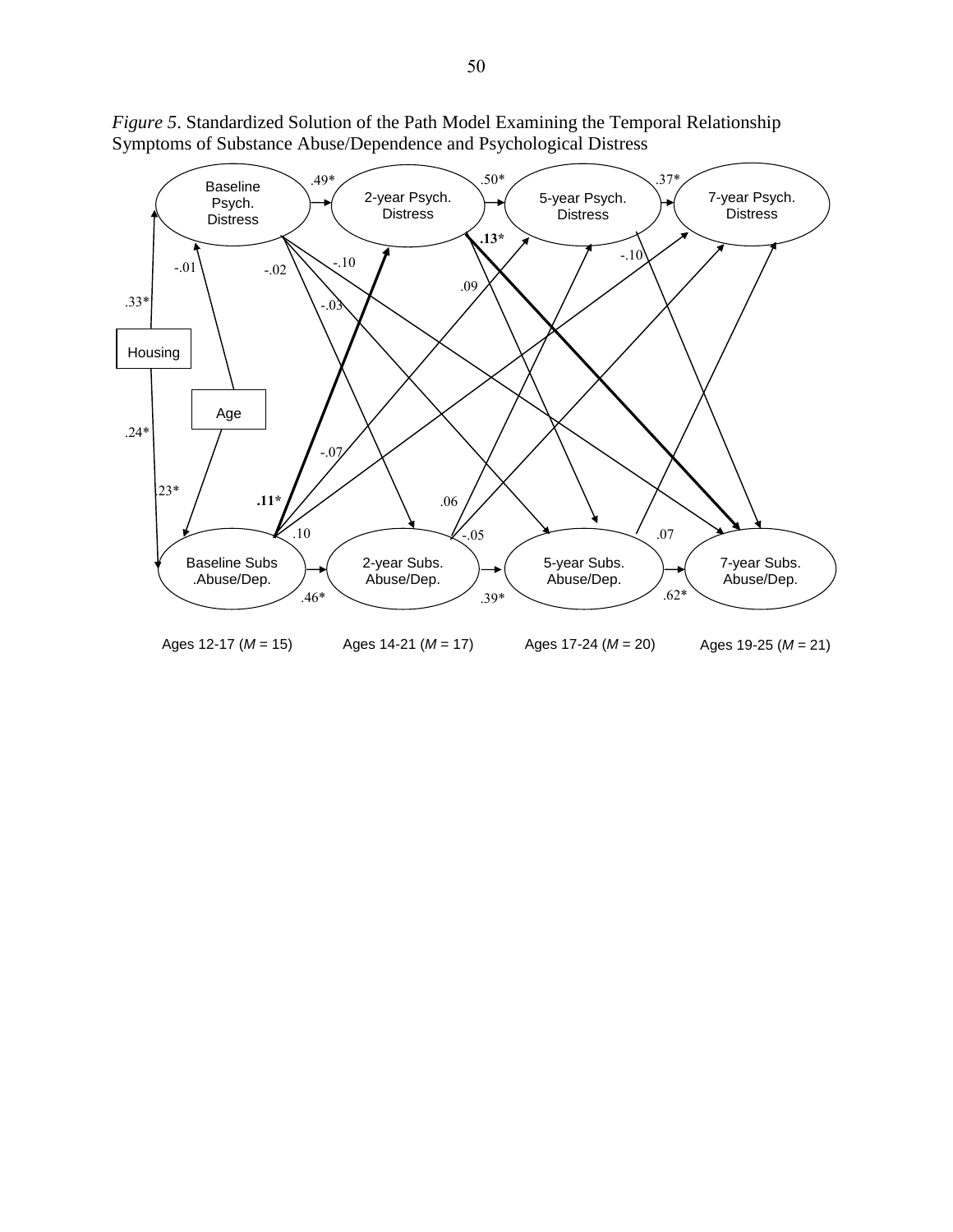#### **ABSTRACT**

# **TEMPORAL RELATIONSHIPS BETWEEN PSYCHOLOGICAL DISTRESS AND RISKY BEHAVIORS IN A SAMPLE OF HOMELESS AND AT-RISK YOUTH**

by

# **TEGAN LESPERANCE**

## **August 2013**

**Advisor:** Dr. Paul A. Toro

**Major:** Psychology (Clinical)

## **Degree:** Master of Arts

The present study examined temporal relationships between psychological distress and two types of risk behavior; risky sexual behavior and substance abuse/dependence, in a sample of 253 at-risk youth. Using structural equation modeling, the self-medication and risk-first hypotheses were tested using longitudinal data spanning 7 years. Each model lent support to both hypotheses, further supporting the relationship between risk-taking behaviors and psychological distress among youth. Early psychological distress predicted later involvement in risky sexual behaviors, while later distress predicted substance abuse/dependence. Earlier risky sexual behaviors and substance abuse/dependence predicted psychological distress at later time points. These findings suggest the need to examine for possible subgroups who experience either riskinvolvement or psychological distress earlier, as such findings would inform the targets of intervention and prevention work among youth and potentially aid in reducing the impact of both in the lives of youth. Results also indicate the importance of assessing and treating psychological and behavioral concerns, including substance use and risky sexual behaviors, concomitantly when working with youth.